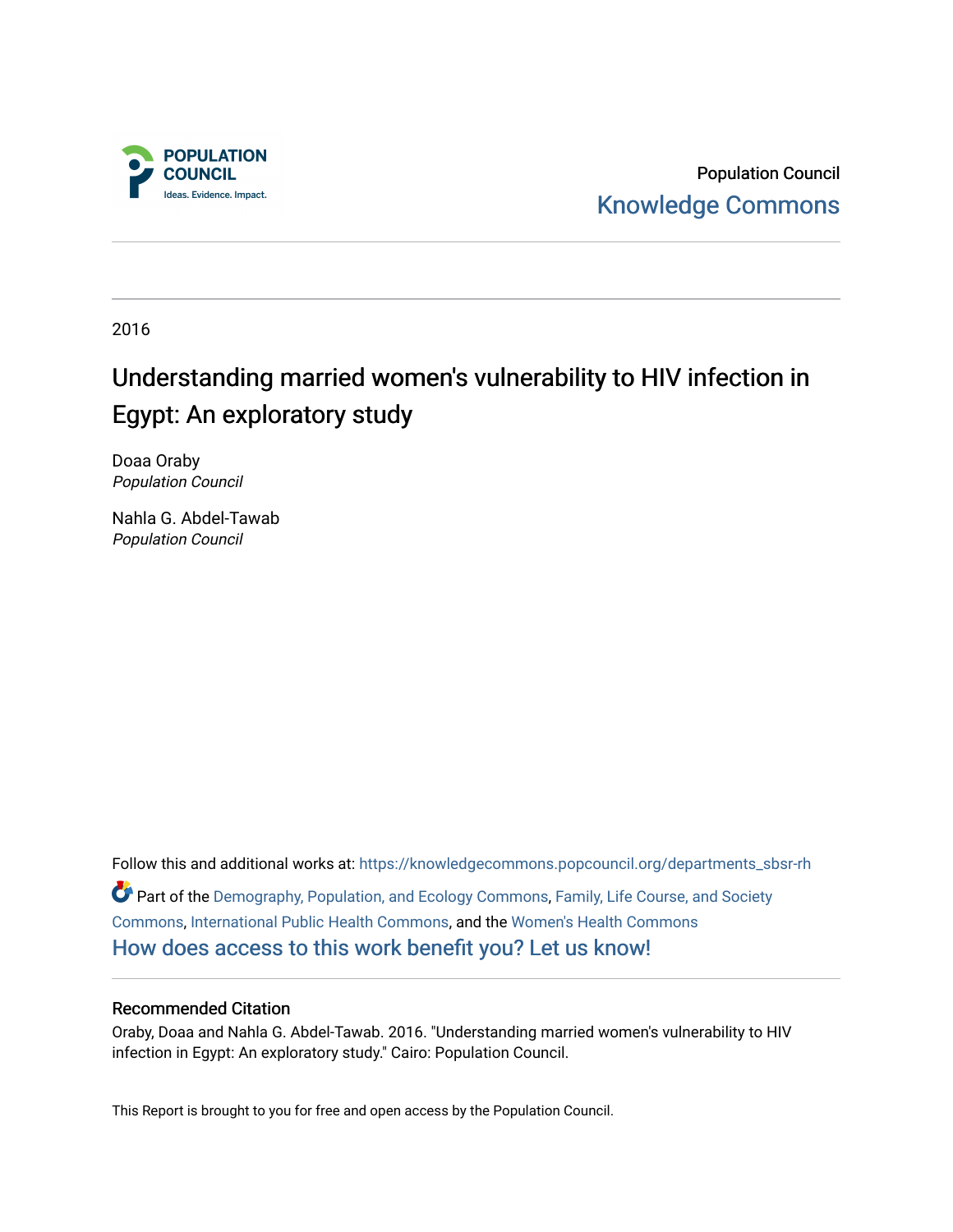# **Understanding Married Women's Vulnerability To Hiv Infection In Egypt: An Exploratory Study**



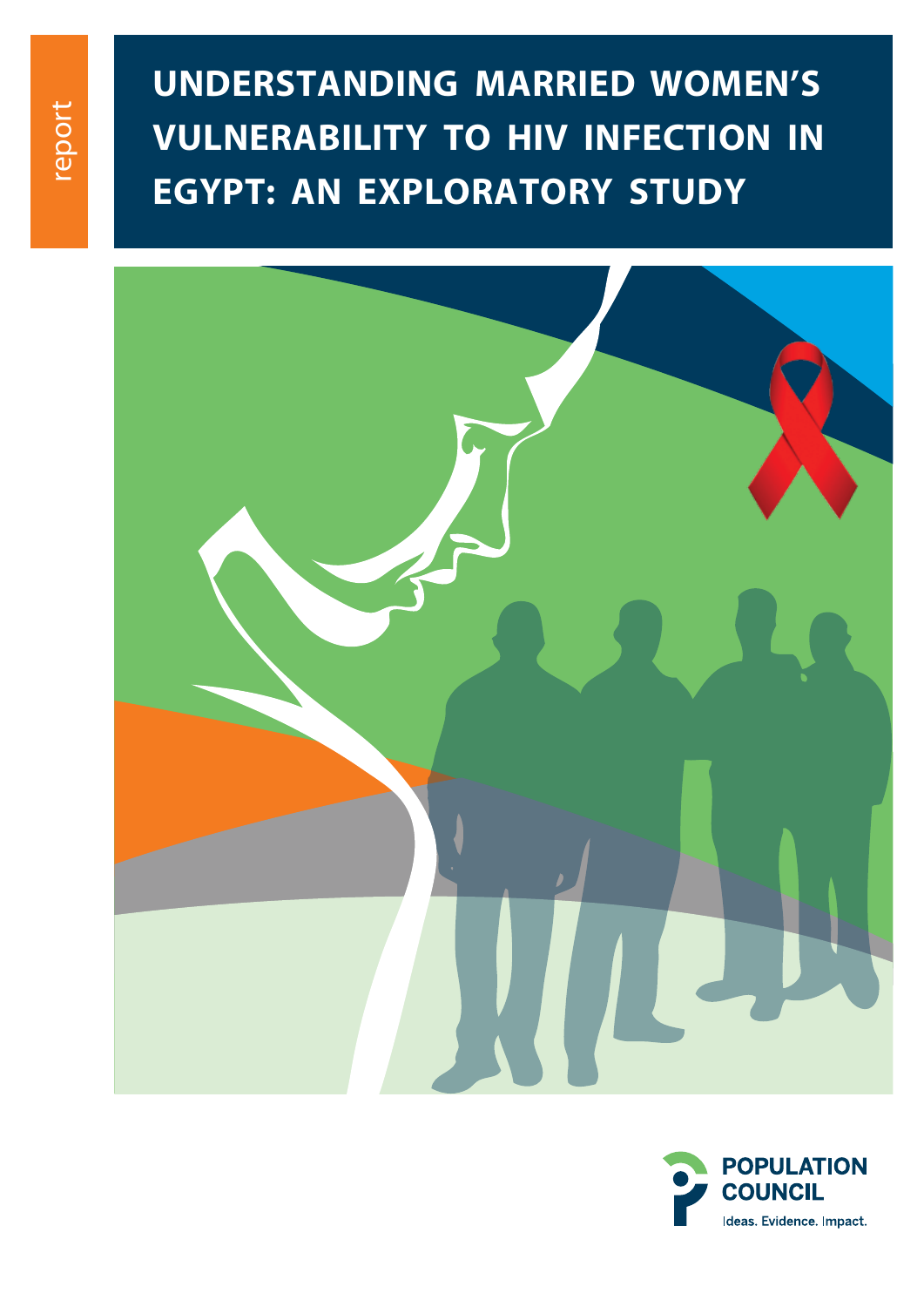

# Understanding Married Women's Vulnerability to HIV Infection in Egypt: An Exploratory Study

Doaa Oraby Nahla Abdel–Tawab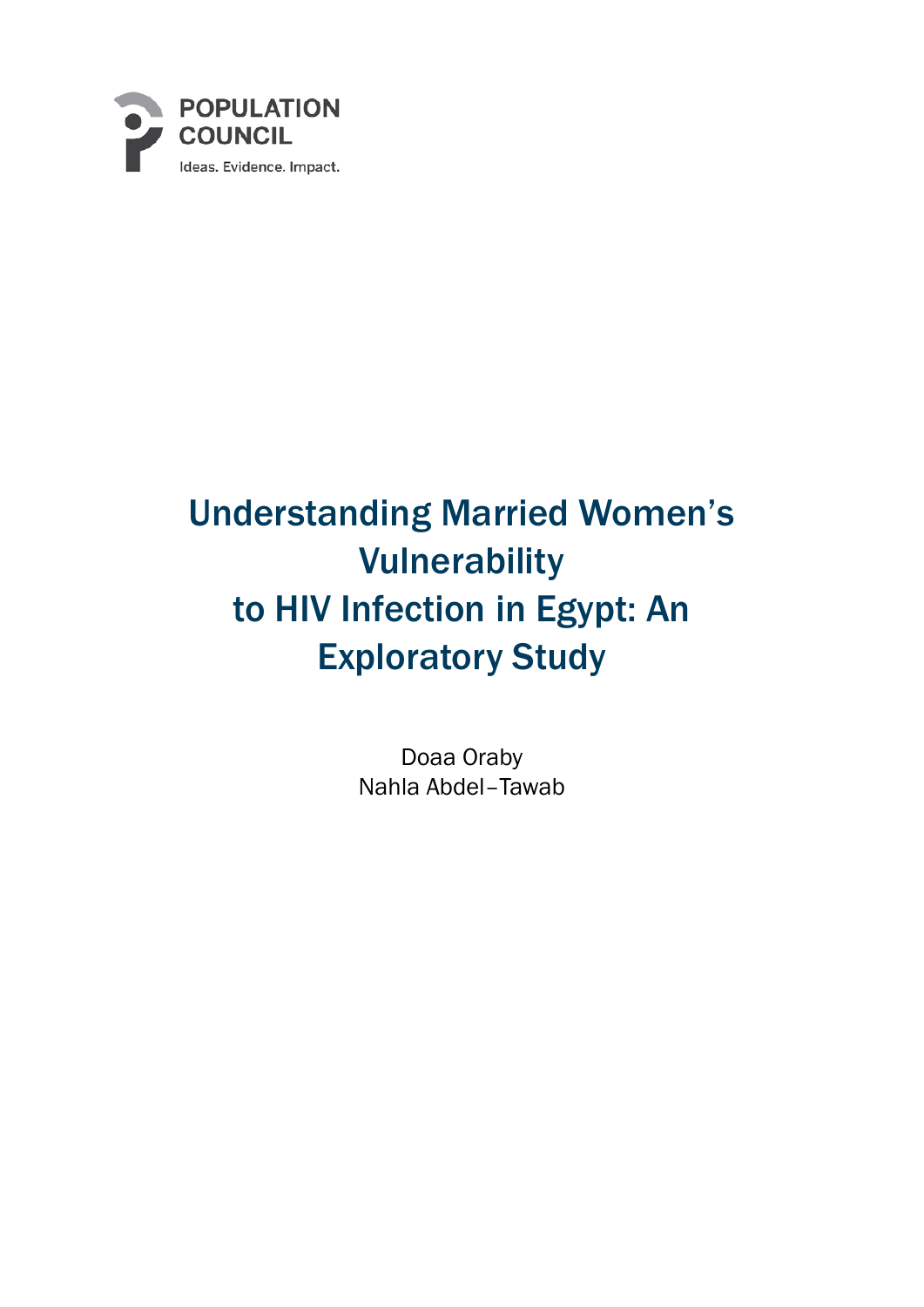

The Population Council confronts critical health and development issues–from stopping the spread of HIV to improving reproductive health and ensuring that young people lead full and productive lives. Through biomedical, social science, and public health research in 50 countries, we work with our partners to deliver solutions that lead to more effective policies, programs, and technologies that improve lives around the world. Established in 1952 and headquartered in New York, the Council is a nongovernmental, nonprofit organization governed by an international board of trustees.

Suggested citation: Oraby, Doaa and Nahla Abdel–Tawab. 2016. Understanding Married Women's Vulnerability to HIV Infection in Egypt: An Exploratory Study. Cairo: Population Council.

Population Council– Egypt Office 59 Misr–Helwan Agricultural Road, Maadi PO Box 168, Maadi Cairo, Egypt – 11431 Tel. +20 2 2525 5968 Alt Tel. No: (20100)1300–496 Fax: +20 2 2525 5962 E-mail: info.mena@popcouncil.org

Population Council, Inc. One Dag Hammarskjold Plaza New York, NY 10017

www.popcouncil.org

Any part of this publication may be photocopied without permission from the Population Council provided that copies are distributed without charge and that full source citation is provided. The Population Council would appreciate receiving a copy of any materials in which the text is used.

© 2016 The Population Council, Inc.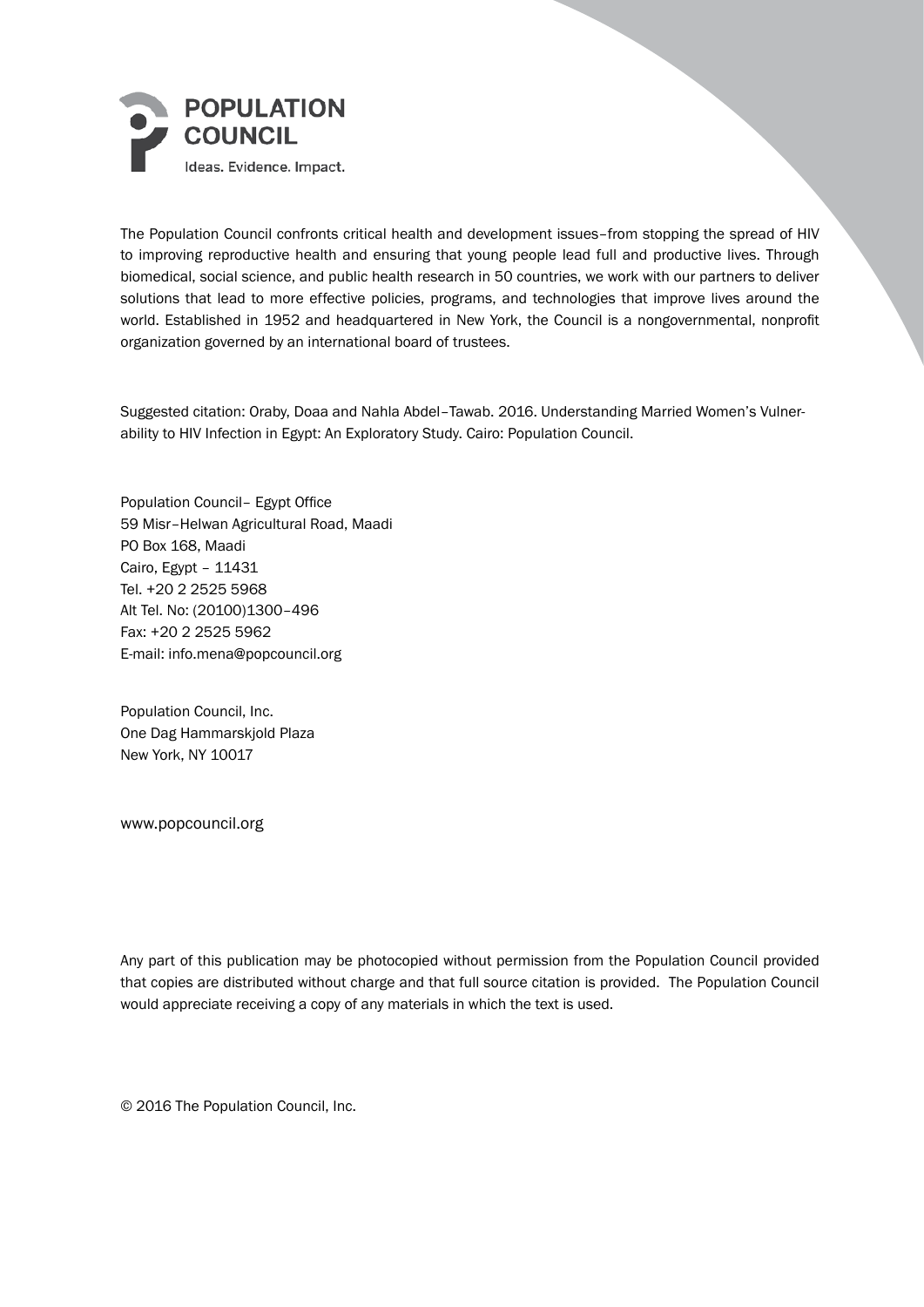# **STUDY TEAM**

# Population Council:

| Dr. Nahla Abdel-Tawab        | <b>Country Director</b>             |
|------------------------------|-------------------------------------|
| Dr. Doaa Oraby               | Reproductive Health Program Officer |
| <b>Mr. Tarek Alam El-Din</b> | Legal and Implementation Officer    |
| <b>Ms. Gihan Hosny</b>       | Program Administration Officer      |

# Consultants:

| <b>Ms. Elham Fateem</b>  | Development and Capacity Building Expert                             |
|--------------------------|----------------------------------------------------------------------|
| <b>Ms. Sarah Ghattas</b> | <b>Global Health Consultant</b>                                      |
| <b>Ms. Leila Sheira</b>  | Fellow, Bixby Center for Global and Reproductive Health, UC Berkeley |

## Advisory Group (arranged in alphabetical order):

| <b>Mr. Sherif El-Kamhawy</b>  | Program Officer FHI 360                                  |
|-------------------------------|----------------------------------------------------------|
| <b>Dr. Ehab El Kharrat</b>    | Freedom Program Director                                 |
| <b>Sheikh Sayed El Sabahy</b> | Muslim religious leader                                  |
| <b>Dr. Fatouh El Shazly</b>   | Professor of Law, Alexandria University                  |
| <b>Dr. Walid Kamal</b>        | National AIDS Program Manager                            |
| Dr. Sany Kozman               | HIV expert                                               |
| <b>Ms. Seham Mounir</b>       | Friends NGO                                              |
| <b>Dr. Sulafa Moustafa</b>    | Caritas Alexandria                                       |
| <b>Rev. Boulus Serour</b>     | Christian religious leader                               |
| <b>Dr. Sherine Shawky</b>     | Professor of Public Health, American University in Cairo |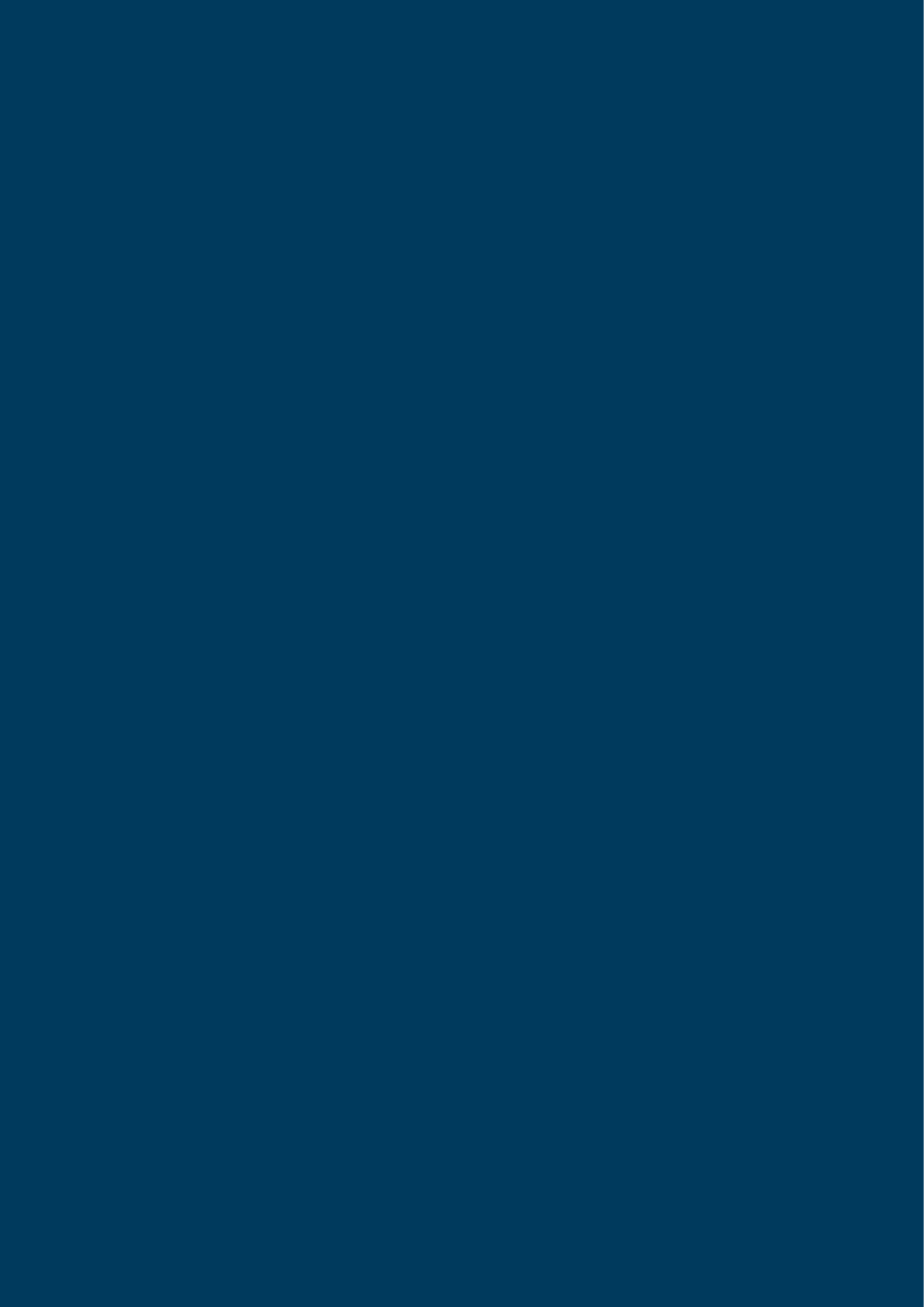# **TABLE OF CONTENTS**

| Husbands' behaviors that contribute to women's vulnerability to HIV 16 |  |
|------------------------------------------------------------------------|--|
|                                                                        |  |
|                                                                        |  |
|                                                                        |  |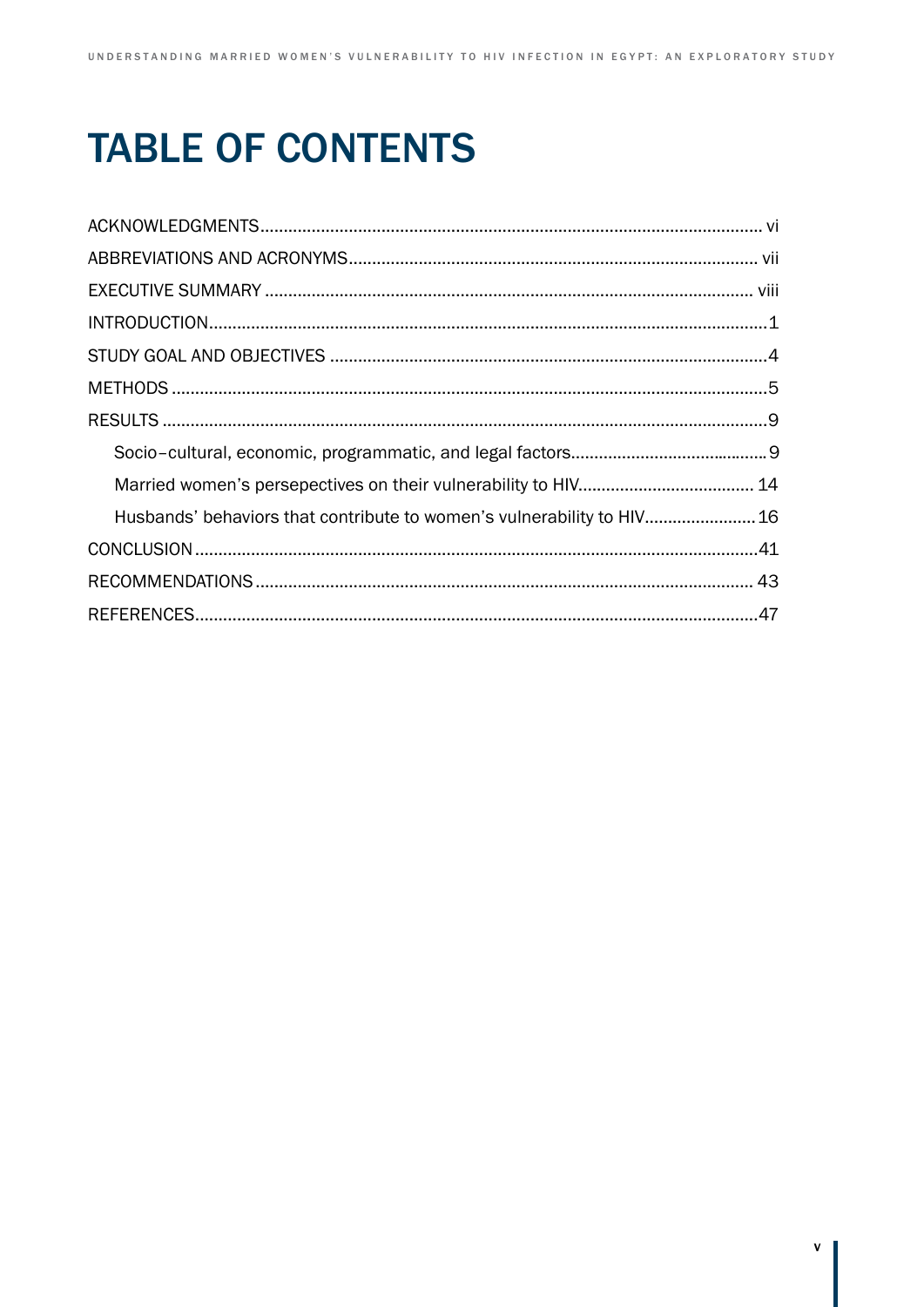# Acknowledgments

The study team is grateful to the Ford Foundation for providing financial support for this study. We are also grateful to all the individuals and organizations that made this study possible. We wish to thank Dr. Walid Kamal, National AIDS Program Manager and members of the Advisory Group for their supportive guidance throughout implementation of the study. Our deep appreciation goes to the collaborating NGOs for their assistance in recruiting study participants: NAHR, Caritas in Alexandria, Freedom in Cairo, Friends in Minia, Support for Development in Luxor, and Ma'an in Giza.

Finally, we extend our heartfelt thanks to the men and women who participated in this study and shared deeply personal information about their marital relations and sexual behavior. It is our hope that this study will raise awareness of increased HIV vulnerability of women in Egypt and will lead to policies and programs to protect women, men and children against HIV infection.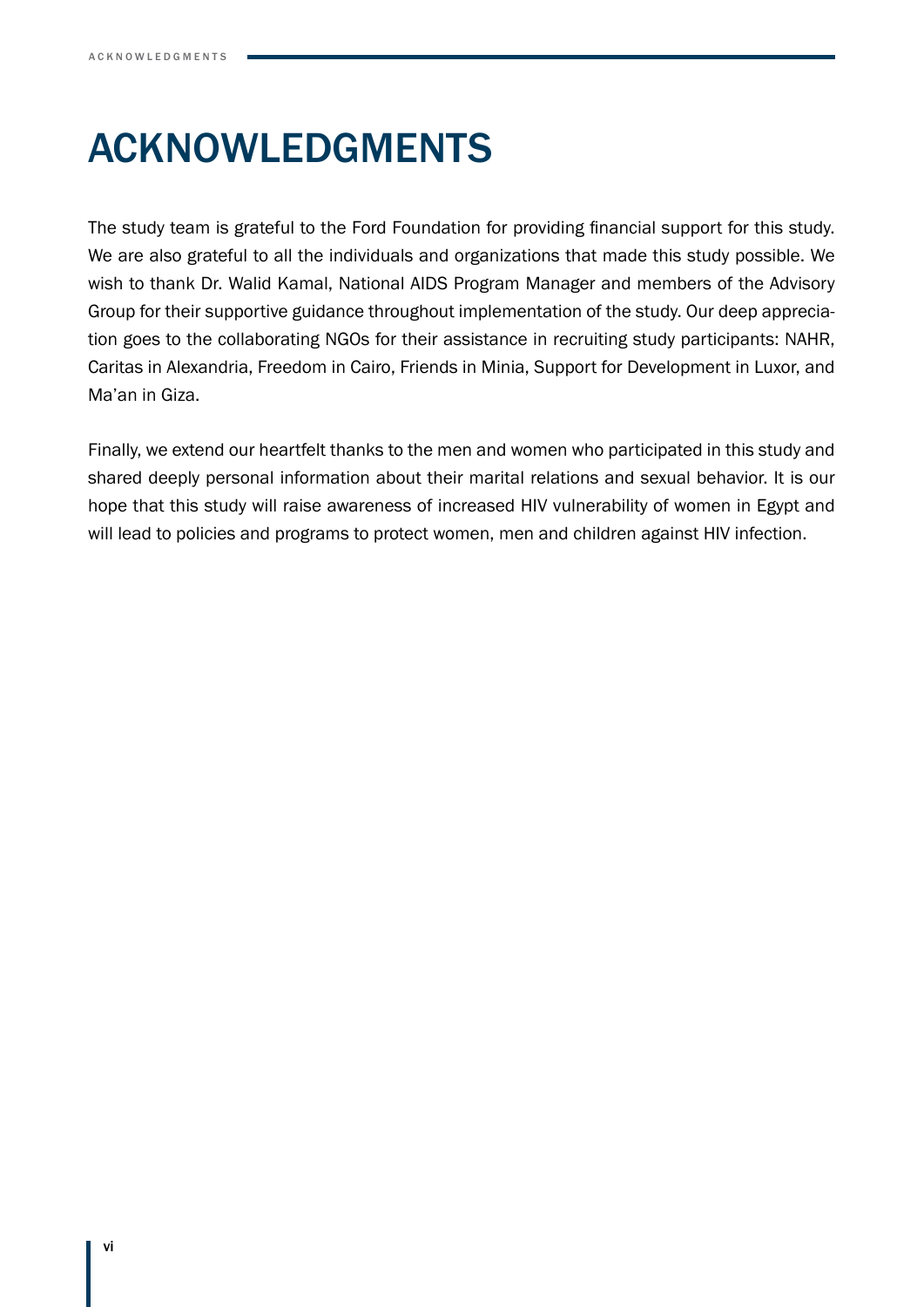# **ABBREVIATIONS AND ACRONYMS**

| <b>AIDS</b>  | Acquired Immunodeficiency Syndrome      |
|--------------|-----------------------------------------|
| <b>BBSS</b>  | Bio- Behavioral Surveillance Survey     |
| <b>EDHS</b>  | Egypt Demographic and Health Survey     |
| <b>FGDs</b>  | <b>Focus Group Discussions</b>          |
| <b>FSW</b>   | <b>Female Sex Worker</b>                |
| HIV          | Human Immunodeficiency Virus            |
| <b>IDIS</b>  | In-depth interviews                     |
| <b>IPV</b>   | Intimate Partner Violence               |
| <b>IRB</b>   | <b>Institutional Review Board</b>       |
| <b>MCH</b>   | <b>Maternal and Child Health</b>        |
| <b>MSM</b>   | Men Who Have Sex with Men               |
| <b>MENA</b>  | Middle East and North Africa            |
| <b>MOHP</b>  | Ministry of Health and Population       |
| <b>NAP</b>   | National AIDS Program                   |
| <b>NGO</b>   | Nongovernmental Organization            |
| <b>PLHIV</b> | People Living with HIV                  |
| <b>PWID</b>  | People Who Inject Drugs                 |
| <b>STI</b>   | Sexually Transmitted Infection          |
| <b>SRH</b>   | Sexual and Reproductive Health          |
| <b>SYPE</b>  | Survey of Young People in Egypt         |
| <b>VCT</b>   | <b>Voluntary Counseling and Testing</b> |
| <b>WHO</b>   | World Health Organization               |
| <b>WLHIV</b> | Women Living with HIV                   |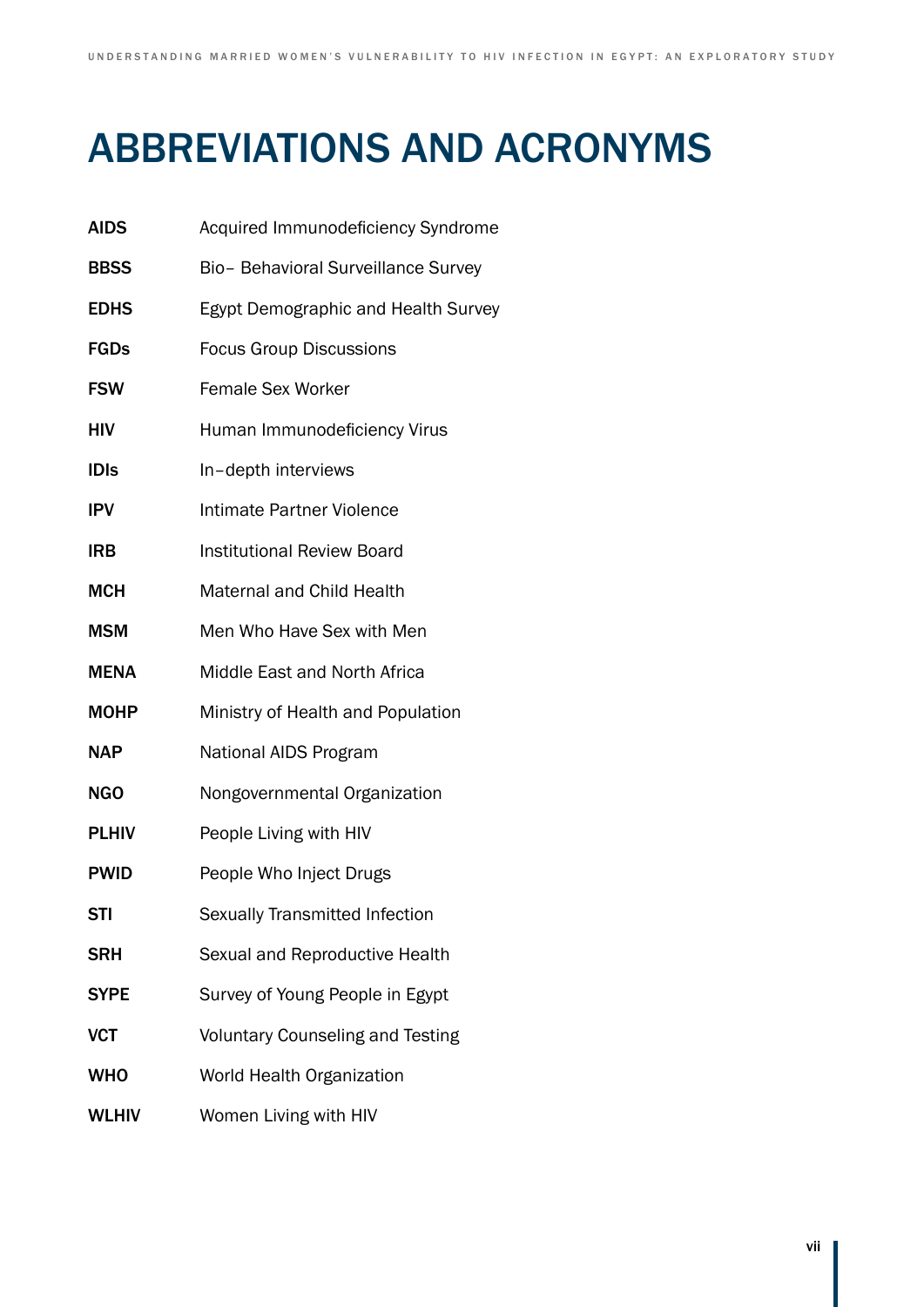# Executive Summary

Egypt has a low prevalence of HIV (<0.01 among the general population) with higher prevalence rates among men who have sex with men and people who inject drugs (5.7–5.9% and 6.5– 6.8%, respectively). Although there are no national statistics that document the rising prevalence among women in Egypt, anecdotal findings by service providers in voluntary counseling and testing centers suggest an increase in the number of women infected with HIV. The 2010 Bio– Behavioral Surveillance Survey noted that approximately one–fifth of men who have sex with men (MSM) and one–half of male people who inject drugs (PWID) were ever married to female partners. In many cases, women may not be aware of the husbands' risky behavior and hence are not themselves aware they are at risk for HIV. The current study focused on examining the behavioral, sociocultural, economic, programmatic, and legal factors that aggravate Egyptian women's vulnerabilities to HIV/AIDS. The results of this study can lead to more gender–sensitive policies and programs.

The study used the following methodology: 1) literature review and critical appraisal of relevant existing national laws and policies related to HIV and sexual and reproductive health (SRH); 2) in–depth interviews with 20 of each of the following groups: MSM, PWID, internal migrant workers, and external migrant workers, to assess the vulnerabilities faced by their wives from their perspective; 3) in–depth interviews with 20 women married to migrant workers; 4) in– depth interviews with 20 women living with HIV (WLHIV); and 5) 12 focus group discussions with married women aged 18-40 years. The study was conducted in governorates with a high prevalence of target populations, namely Cairo, Alexandria, Sharkiya, Fayoum, Minia, Sohag, Luxor, and Red Sea.

The current study revealed that women and men are both vulnerable to HIV infection as a result of several interacting factors: the culture of silence around HIV, taboos around the discussion of sexual matters and limited access to HIV–related information. However, the toll of societal norms, gender inequality, economic dependence on a husband, legal discrimination against women, and faulty understanding of religious teachings affect women disproportionately, rendering them more vulnerable to HIV and more stigmatized in case of infection with HIV, a disease that is often linked to "promiscuity."

Women and men interviewed for the current study had limited knowledge and prevalent misconceptions related to HIV. Men did not perceive themselves or their wives as being at risk for acquiring HIV and had a false sense of security with regard to their risk of contracting HIV, considering it "a disease of foreigners." The women who were the focus of this study, although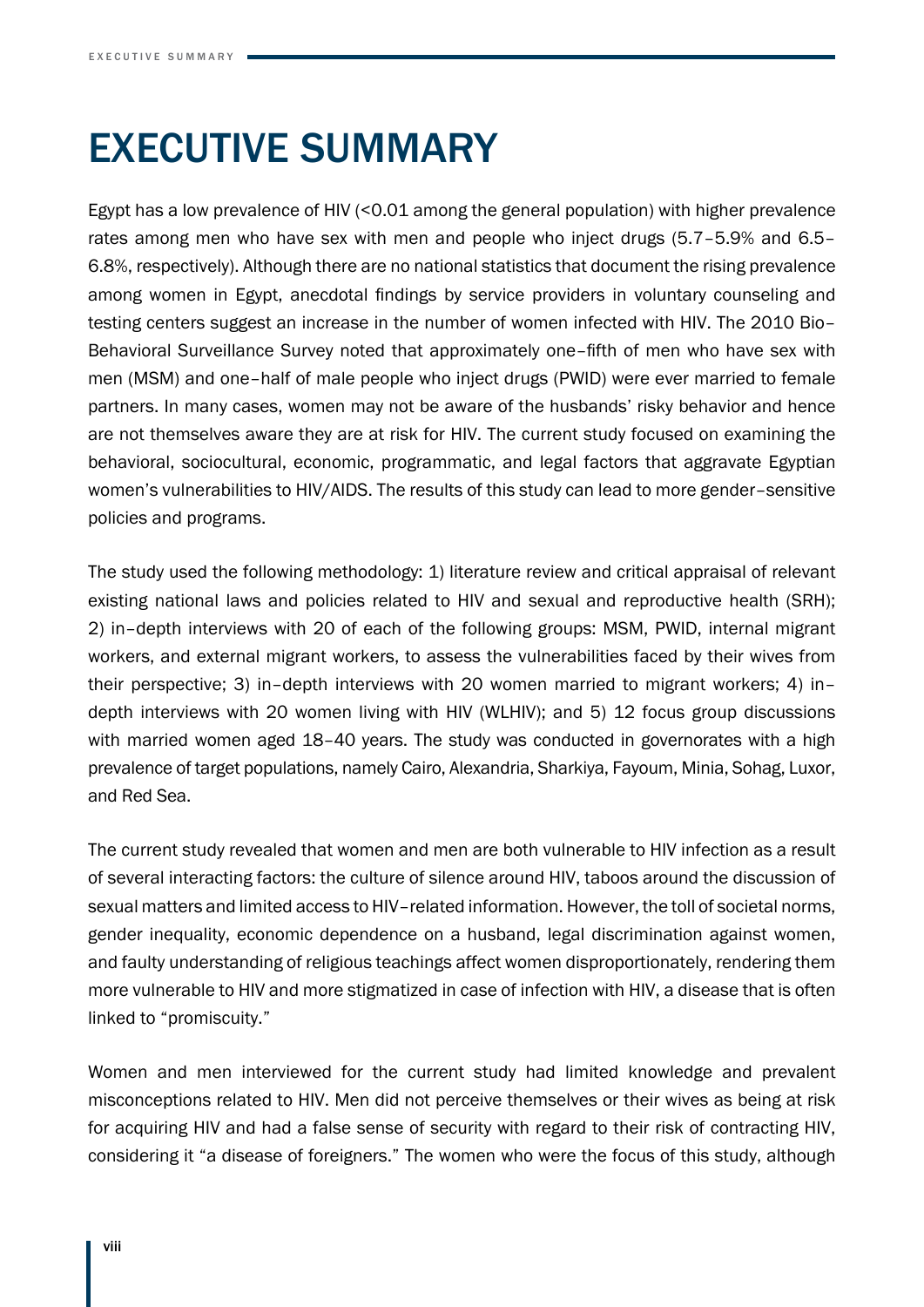did not engage in risky behaviors themselves, turned out to be vulnerable to HIV for being in a marital relationship with men who practiced high risk behaviors including injecting–drug use and/or having heterosexual or homosexual relations. Furthermore, these husbands had limited HIV–related information, negative attitudes toward condoms, and most of them treated their wives violently. The vulnerability of these women is further exacerbated by inequitable gender norms and economic dependence on their husbands, both of which render women powerless to discuss their husbands' risky behavior if they suspect it. Furthermore, women who tried to protect themselves by refusing to have sex with their husbands or insisting that their husbands use condoms were subjected to both physical and sexual violence from their husbands. Some WLHIV even accept the fact that their husbands, who knew they were HIV–positive and could transmit infection, did not bother to tell them of their status or protect them from HIV.

For low–prevalence settings like Egypt, the focus should be on targeted interventions as they are the most strategic and cost–effective. Hence, efforts should be made to reach out to MSM and PWID and to promote harm–reduction interventions including endorsing safe sex and safe injection and provision of condoms and sterile syringes. Ongoing harm–reduction interventions should be scaled up, both geographically by expanding to more governorates, and programmatically by incorporating activities focusing on husband–wife communication. Interventions should include outreach to wives to raise their HIV awareness and enhance their condom use, self–efficacy, and negotiation skills while nevertheless maintaining the confidentiality of their husbands. Additionally, there should be targeted interventions directed toward internal migrants, specifically those working in tourist attractions, and external migrants, especially those living and working in Western countries. The focus should be on HIV awareness–raising with a special focus on the preventive role of consistent, correct condom use, and creating a cadre of peers that could provide psychosocial support and HIV counseling to those workers.

To function smoothly and effectively in a highly stigmatized setting like Egypt, MSM– and PWID– targeted activities should be complemented with HIV awareness–raising campaigns among the general population to combat HIV–related stigma and discrimination and negative attitudes linked to condom use. Social campaigns focusing on condoms should be encouraged both at the level of the general population and among key populations. Furthermore, premarital and antenatal care programs should include HIV awareness–raising and provider–initiated counseling and testing after screening of women to identify those at risk for HIV infection. Concurrently, efforts should be made to empower women (e.g. through microloans, vocational training) as well as addressing inequitable gender norms and revisiting legislations and policies that discriminate against women and exacerbate their vulnerability to HIV.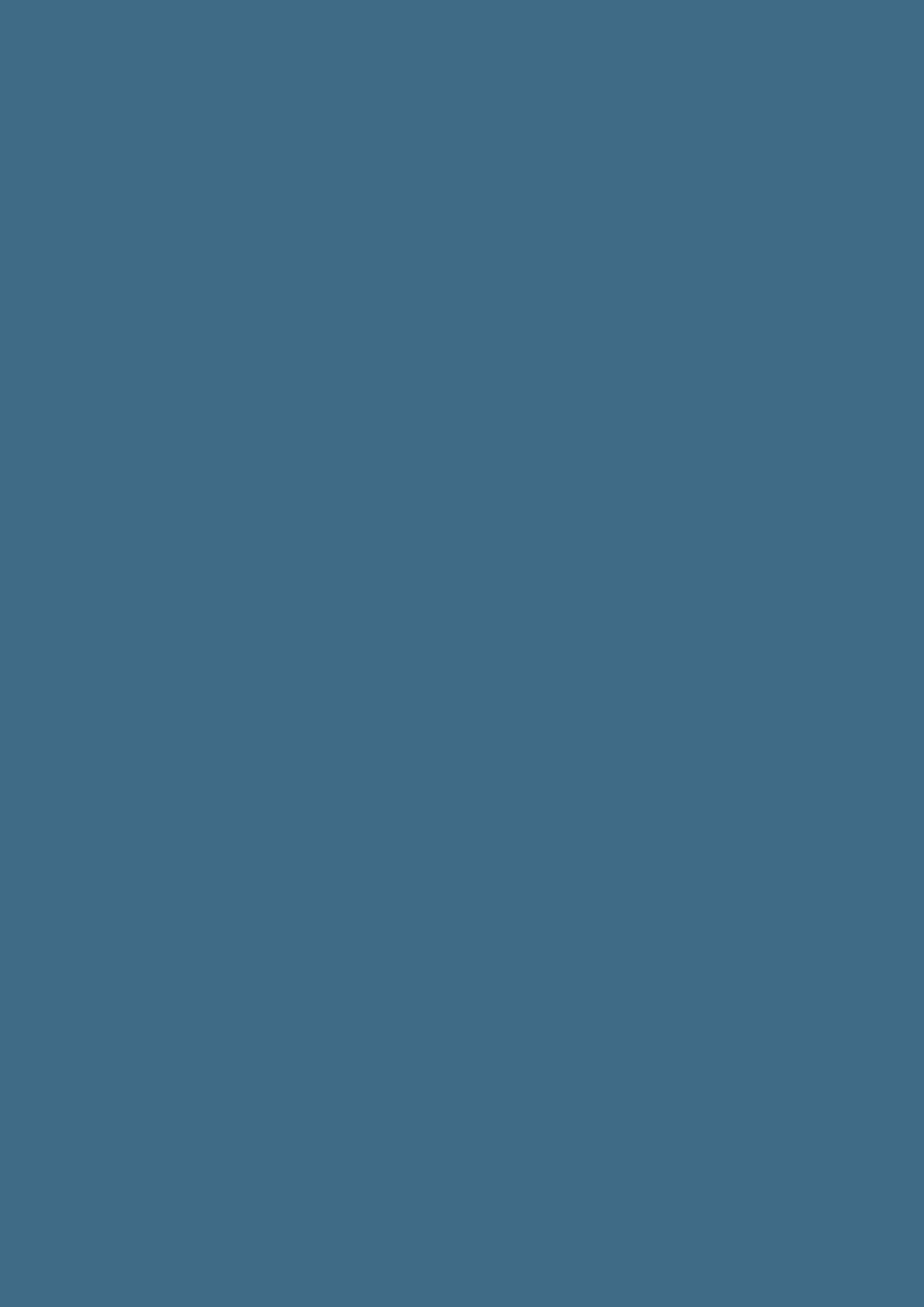# **INTRODUCTION**

Like most countries in the Middle East and North Africa (MENA) region, Egypt has a low prevalence of HIV (0.01 % among the general population) (Ministry of Economic Development and UNDP 2010) with higher prevalence rates among key populations such as men who have sex with men (MSM) and people who inject drugs (PWID) (FHI/MOHP Egypt 2010). There are about 9,500 persons living with HIV in Egypt (National AIDS Program [NAP] estimates), of whom 2,500–4,900 are women aged 15 and above (NAP 2013) most of whom are unaware of their serostatus. Although there are no national statistics that document the rising prevalence among women in Egypt, reports by service providers in voluntary counseling and testing (VCT) centers suggest an increase in the number of women infected with HIV. Women may be affected by HIV directly through their own high–risk behaviors (e.g., injecting drugs or sex work) and indirectly through sexual partnership with men practicing high–risk behaviors (UNAIDS/MENA 2012).

Women married to men who practice risky behaviors may be at increased risk for HIV infection. The 2010 Bio–Behavioral Surveillance Survey (BBSS) showed relatively high levels of HIV infection among MSM and PWID (5.7–5.9% and 6.5–6.8%, respectively). Moreover, the survey noted that approximately one–fifth of MSM and one–half of male PWID were ever married to female partners (FHI/MOHP Egypt 2010). Condom use was generally low among those two groups with only 3% of PWID reporting condom use with their regular noncommercial female partner, while 12–25% of MSM reported condom use with their most recent male partner. Use of condom by MSM with their wife/female partner was not investigated, and neither were the reasons for non– use. However, a study conducted in India revealed that stigma and discrimination associated with homosexuality prevented MSM from disclosing their sexual orientation to their spouses, and that wives of PWID often learned about their husbands' drug use behavior after they were married (Solomon et al. 2010).

In many cases, women may not be aware of the husband's risky behavior and hence do not perceive of themselves as being at risk for HIV. In the MENA region, most women who are infected with HIV reported not engaging in risky behavior of their own, which may suggest that they contracted the infection through unprotected sex with their partners. Additionally, women are often unaware of their serostatus, but are first diagnosed after their sick newborn child turns out to be HIV–positive (Aidaoui, Bouzbid, and Laouar 2008; UNAIDS/MENA 2012, Oraby and Abdel–Tawab 2014). This is consistent with results of research from other low–prevalence countries (e.g., India), where marriage was the primary risk factor for most HIV–positive women (Newman et al. 2000).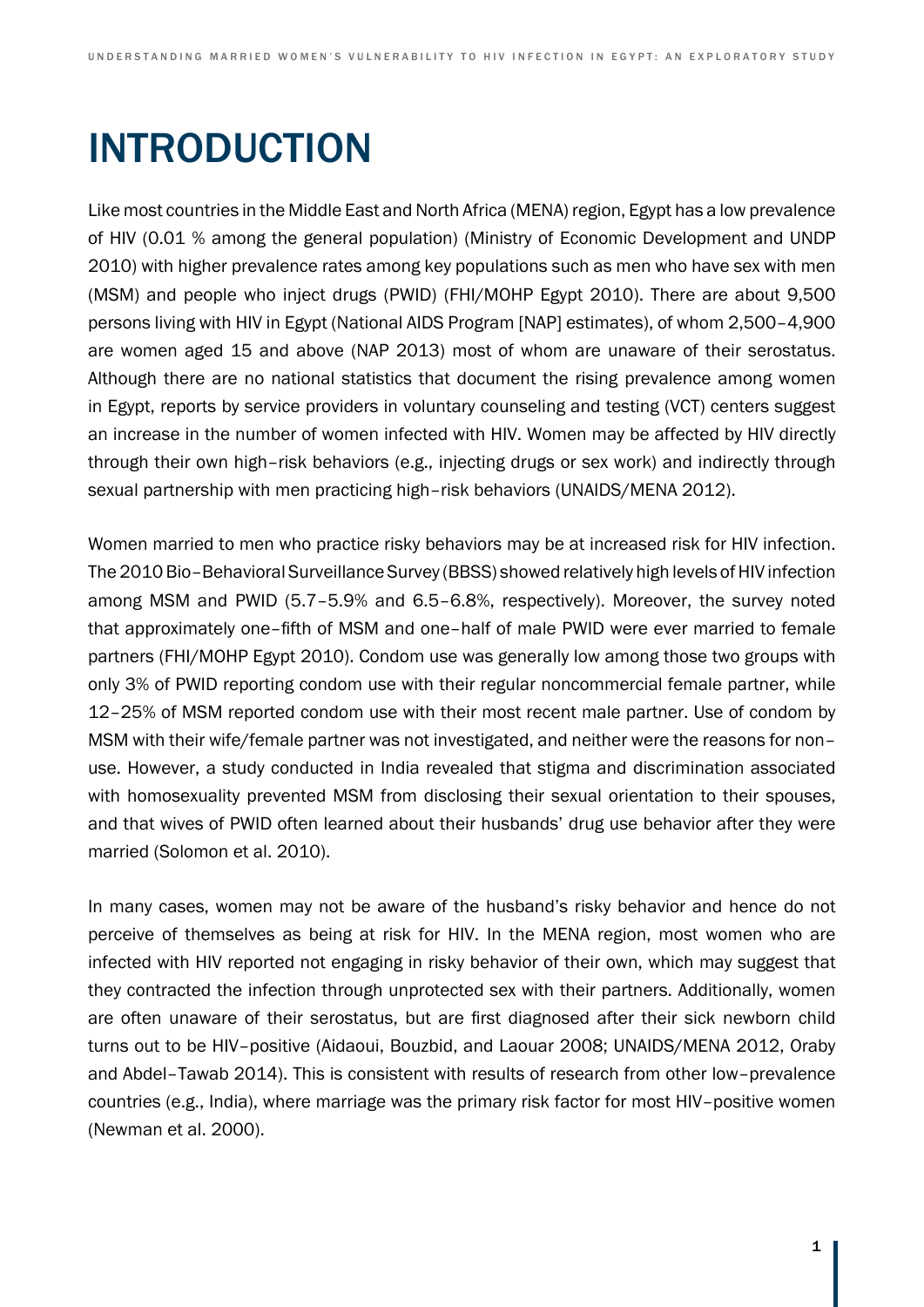Women married to returning migrant workers may be also at increased risk for HIV infection. Egypt sends more than two million migrant workers to work in the Gulf States. While no research has examined their risk behaviors while away from home or when they come back, there is evidence of HIV infection among Egyptian migrants to the Gulf region (Jenkins and Robalino 2003). In fact, a study conducted by Population Council researchers in India showed male out– migration to be the most important risk factor influencing the spread of HIV infection in rural areas (Saggurti et al. 2012). As men stay away from their families and become detached from the norms of home, they may engage in unprotected sex with sex workers or injecting drug use (UNAIDS/MENA 2012). Low literacy rates and prevalent misconceptions about how HIV/AIDS is transmitted add to the vulnerability of their wives to HIV.

Apart from the above factors which may contribute to women's increased HIV vulnerability, there are overarching social, economic, programmatic and legal factors that may have an impact on the sexual practices of men and women thus increasing women's vulnerability to HIV. Economic stresses, including divorce, family troubles leading to runaway girls, survival with an incarcerated husband, and unemployment may force women to engage in sex work (Razzaghi et al. 2006). Poverty forces young women to marry men who are much older than they are or to practice commercial sex work in order to support themselves and their families. At the same time, poverty and unemployment may prevent men from fulfilling their sexual needs through marriage, and hence they may engage in unprotected sexual relations outside the context of marriage.

Gender inequality, gender–based violence, and social marginalization place women at a relative disadvantage in a sexual relationship and limit their negotiating power and ability to protect themselves against HIV infection (Population Council 2007). Women often submit to sexual demands that may increase their risk of HIV acquisition when faced with a real threat of immediate violence compared to the relatively "hypothetical" threat of HIV (Vivian et al. 2003). Findings from 10 studies in Asia, Africa, and Latin America conducted from 1997 through 2007 showed significant associations between men's support for inequitable gender norms and engagement in risky behaviors such as partner violence and less condom use (Pulerwitz et al. 2010).

Given that HIV infections are relatively uncommon in Egypt and associated with prevalent stigma together with the restrictions around discussion of sexuality, research that examines men and women's risky behaviors (within and outside marriage) and the factors that may contribute to women's vulnerability to HIV has been very limited. The little research that has been done focused on male key populations (MSM and PWID) but did not explore their female partners' vulnerabilities or perceptions of risk; nor did it examine practices, attitudes, and beliefs of other groups of men and women who are potentially at risk of HIV infection (e.g., male migrant workers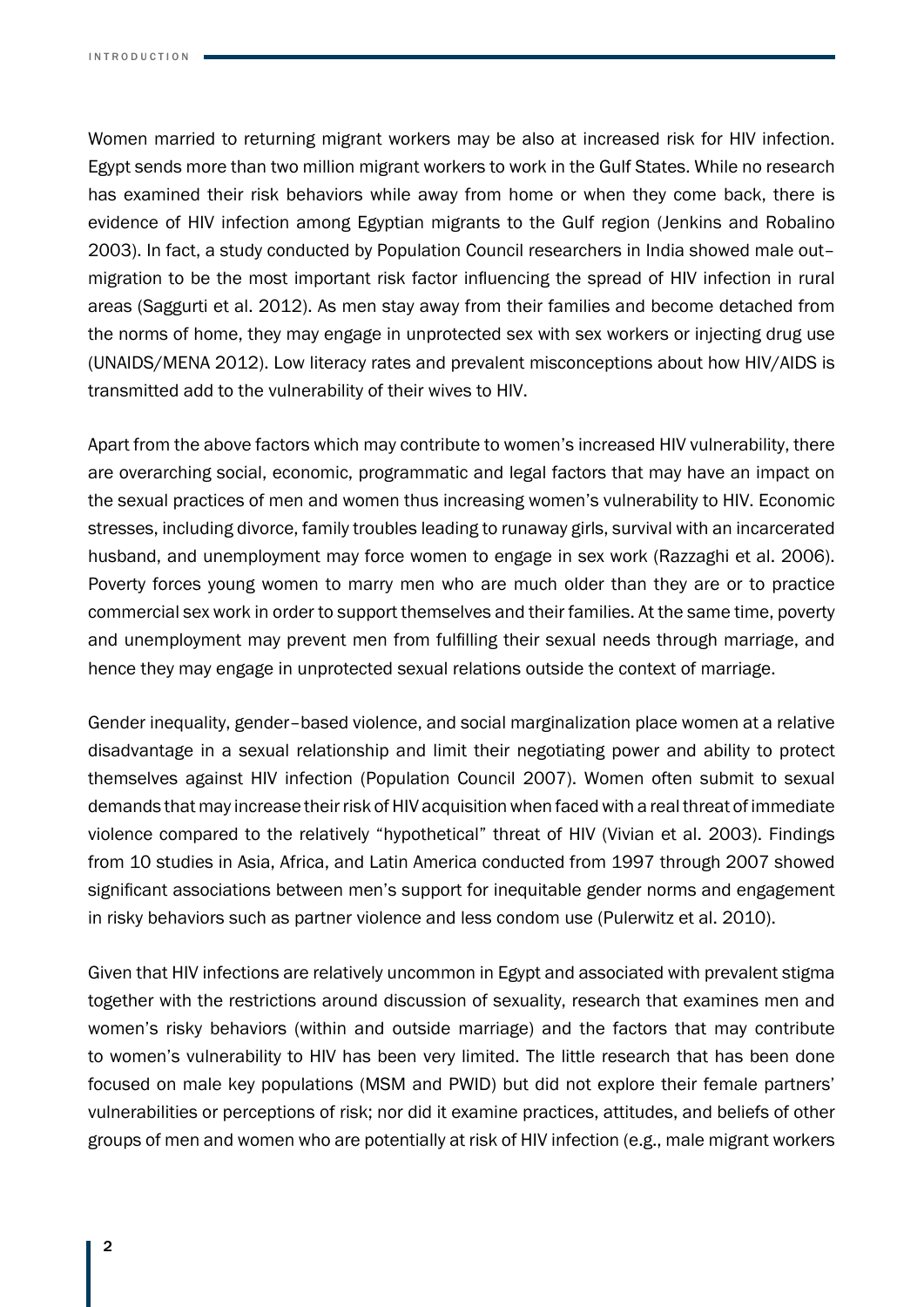and their wives). Finally, most of the available research has incriminated individual behavior as being responsible for HIV infection but has neglected broader contextual factors which may lead women to engage in risky behavior or to continue in a relationship that enhances their risk of infection. The current study examines the behavioral, sociocultural, economic, programmatic, and legal factors that aggravate married women's vulnerability to HIV. Results of this study could lead to more gender–sensitive policies and programs and contribute to the national goal of "zero new [HIV] infections."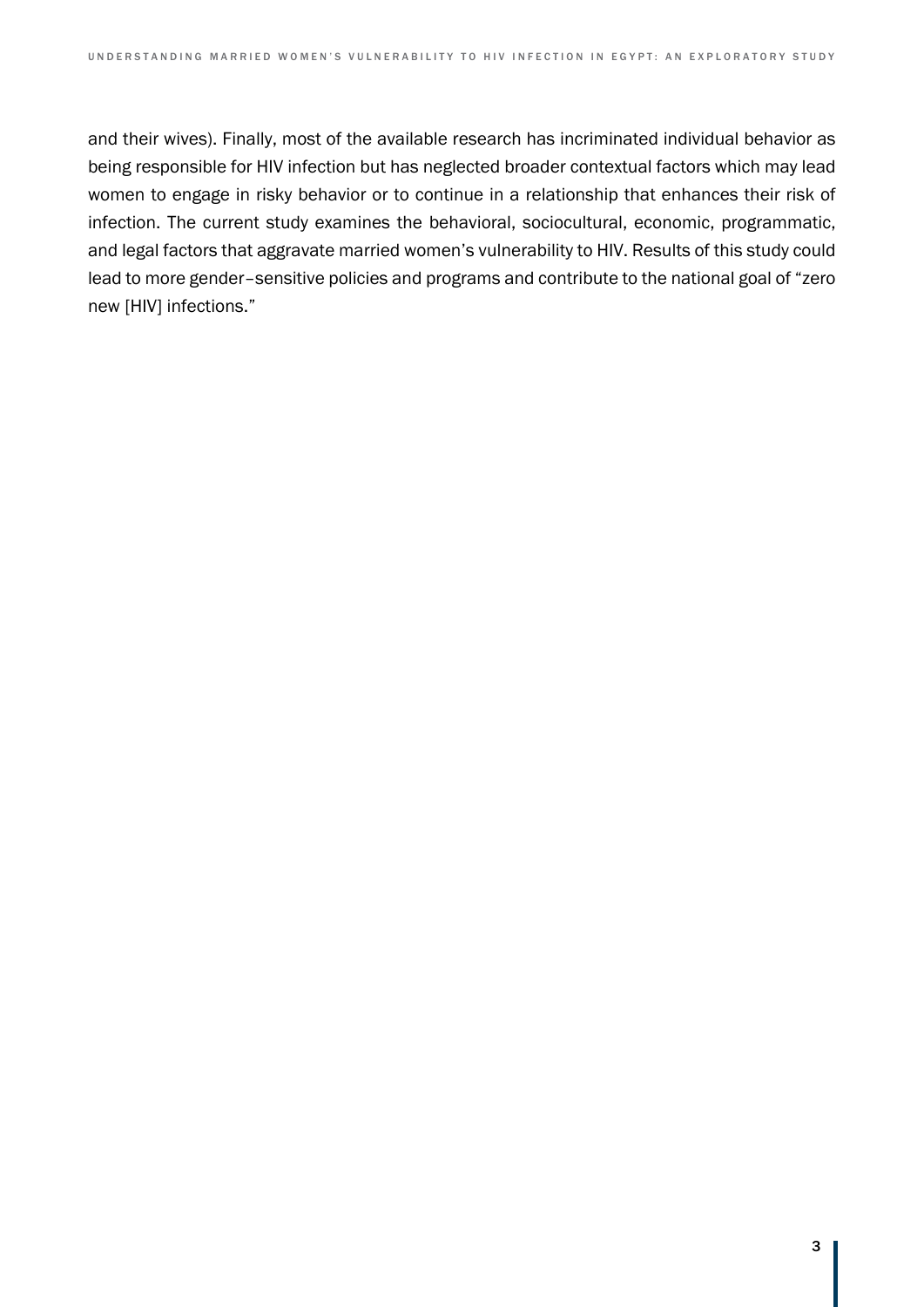# Study Goal and Objectives

The goal of the study is to shed light on the factors that increase the HIV vulnerability of women in Egypt. The specific objectives of the study are:

- 1. Identify the HIV–related vulnerabilities–including social, economic, programmatic, and legal– faced by women in Egypt;
- 2. Understand risk factors faced by four subgroups of women in Egypt, namely women married to MSM, to PWID, or to migrant workers; and women living with HIV;
- 3. Provide Egyptian policymakers and stakeholders with empirical evidence to support policies and programs that reduce women's (and men's) vulnerability to HIV.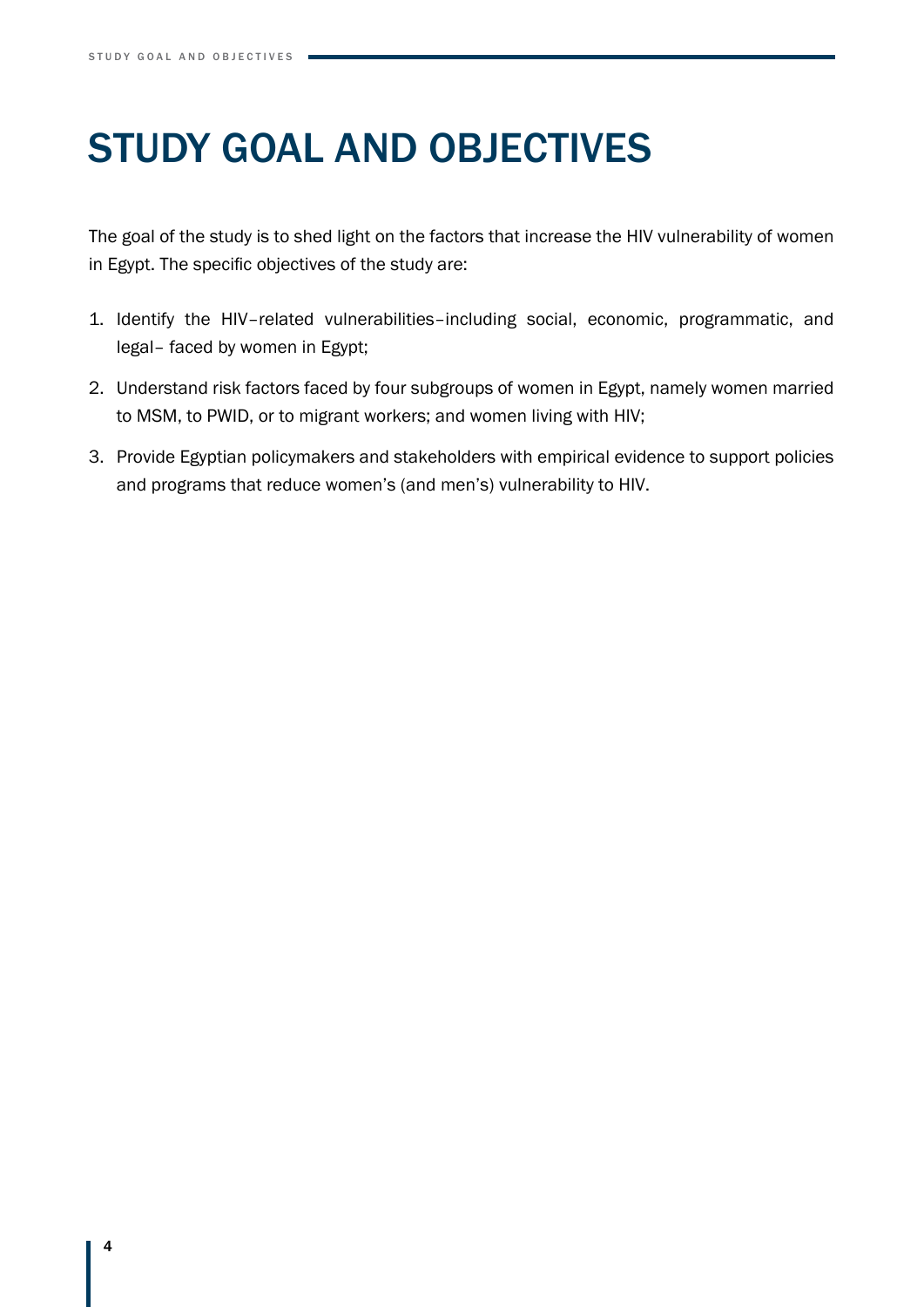# **METHODS**

# Data Sources

To identify the HIV–related vulnerabilities–including social, economic, programmatic, and legal– faced by women in Egypt, the following activities were conducted: 1) literature review and critical appraisal of relevant national policies, program strategy documents, national/major subnational program reports, and policies to ascertain the extent to which they respond to the particular vulnerabilities of women to HIV infection; 2) critical appraisal, with a gender–equity lens, of existing national HIV and SRH–related laws and policies to highlight the degree to which they affect women's access to SRH information and services and ways to protect themselves against HIV; (3) in–depth interviews (IDIs) with married men of the following subgroups: MSM, PWID, internal migrant workers and external migrant workers, women living with HIV (WLHIV) as well as women married to migrant workers whether internal or external; (4) focus group discussions (FGDs) with married women aged 18–40 years. The study instruments were developed in consultation with an advisory group composed of key implementing partners, stakeholders, and members of the study populations. The study protocol and data collection instruments were reviewed and approved by the Population Council's Institutional Review Board (IRB) and a local IRB.

## Study sample and recruitment procedures

The study was conducted in collaboration with NGOs having access to target groups including harm–reduction NGOs focusing on key populations and people living with HIV or community– service NGOs with links to migrant workers and women married to migrant workers. The study was conducted in governorates where there are relatively large numbers of target populations namely Cairo, Alexandria, Sharkiya, Fayoum, Minia, Sohag, Luxor, and Red Sea.

### Men who have sex with men (MSM):

IDIs were conducted with 20 married MSM who were recruited using a counselor at the NGOs that provide harm–reduction services and have active links with MSM. Inclusion criteria include being married to a woman, above 18 years of age, biologically male, and self–reporting to staff at the NGO having had sex with a man in the past month.

## People who inject drugs (PWID):

IDIs were conducted with 20 married male PWID who were recruited using a counselor at the NGOs that provide harm reduction services and have active links with PWID. Inclusion criteria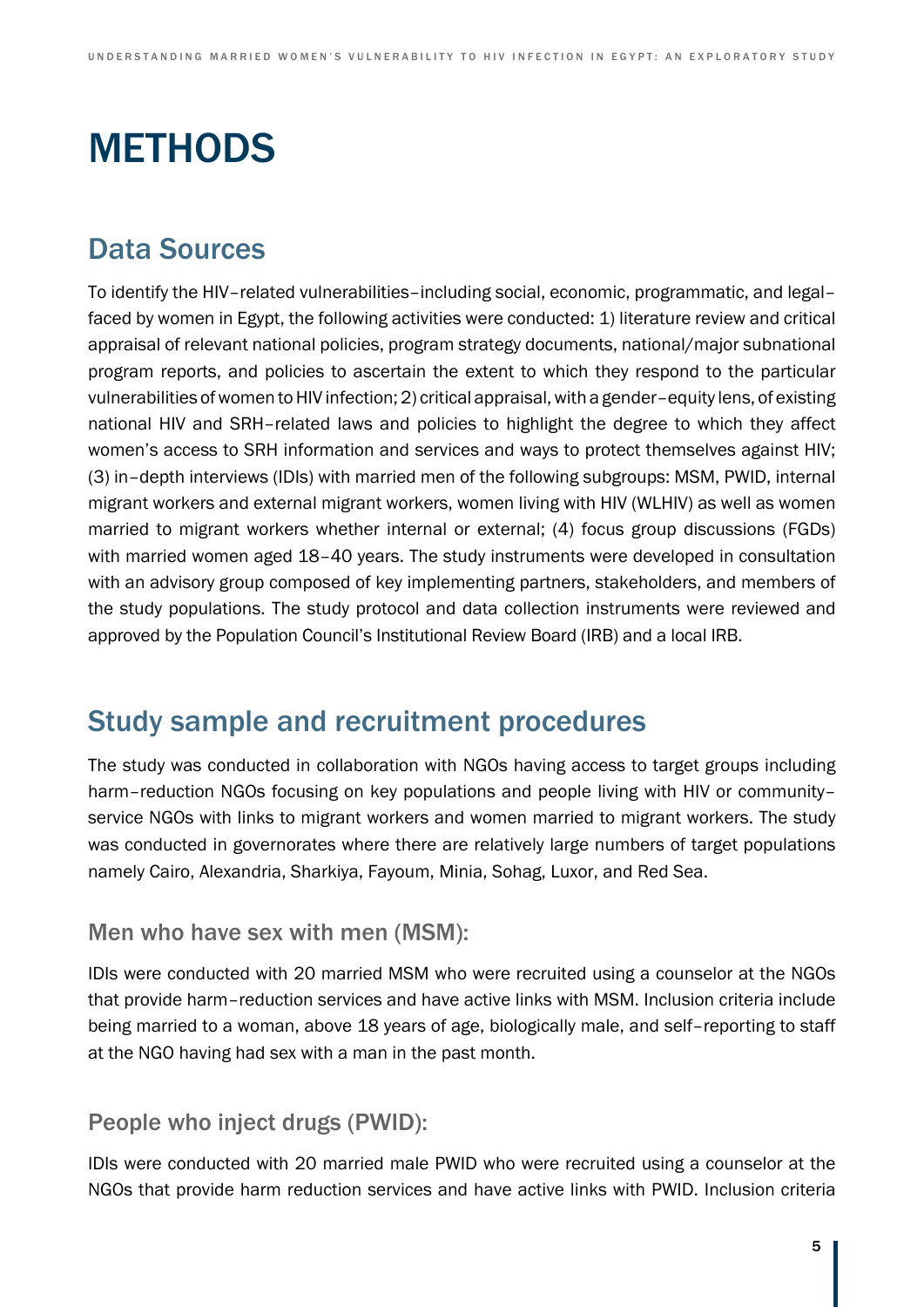included being above 18 years of age, married and self–reporting to staff at the NGO injecting drugs in the past week.

IDIs with PWID and MSM explored their knowledge of HIV, perception of HIV risk, awareness of possibility of transmission of infection to their sex partners, engagement in risky behaviors, condom use, health–seeking behavior, experience with the healthcare system, and dynamics of the marital relationship including engagement in intimate partner violence (IPV).

## External migrants:

IDIs were conducted with 20 external migrant workers who are currently working outside Egypt (in Arab or Western countries) or who have returned to Egypt from work abroad. They were recruited while they were visiting Egypt on annual leave or when they completed their assignment and settled back in Egypt within the last six months. The sample was recruited with the help of NGOs providing community services in the selected villages.

### Internal migrants:

IDIs were conducted with 20 internal migrant workers who have been working outside their governorates for at least one year. The sample was recruited with the help of NGOs providing community services in the selected locations/neighborhoods.

Interviews with external and internal migrant workers explored the same issues that were investigated with MSM and PWID in addition to migrant workers' work experience, and types of stressors they were exposed to while away from home.

## Women living with HIV (WLHIV):

IDIs were conducted with 20 ever–married WLHIV who were recruited using counselor at the NGOs that have active links with WLHIV. IDIs with WLHIV explored behavioral and contextual factors that may have contributed to their infection, wife's and husband's current engagement in risky behaviors, condom use, and husband's support (or lack thereof) in preventing reinfection.

## Women married to migrant workers (external and internal):

IDIs were conducted with 20 women married to migrant workers–whether external or internal– through the help of NGOs providing community services in the selected villages. Interviews with women married to migrant workers explored the impact of their husbands' absence on their lives, change in dynamics of their relationship, their knowledge of HIV and HIV testing, perception of HIV risk, and attitudes toward condom use.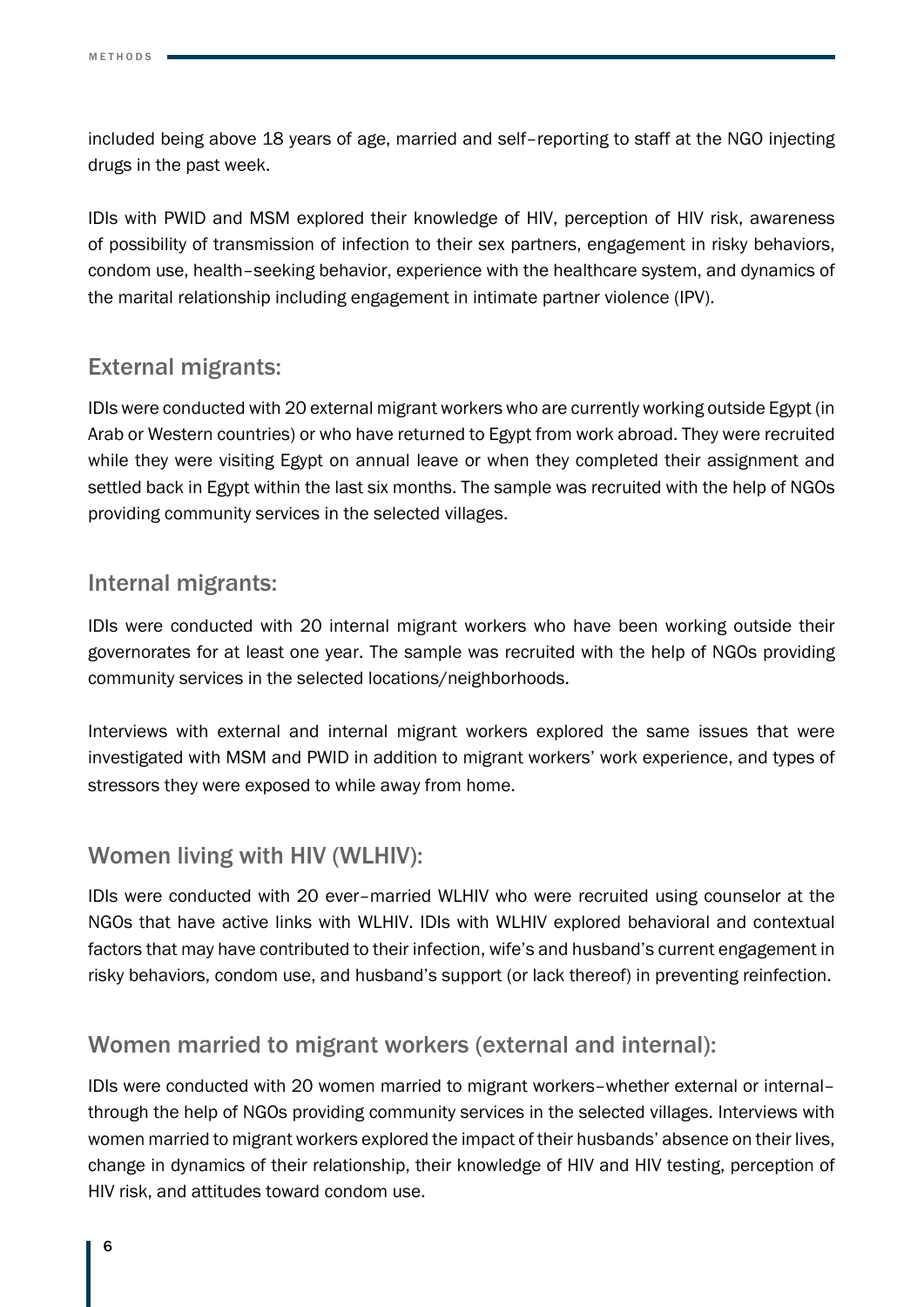### Married women (18–40 years):

Twelve FGDs were conducted with married women with separate FGDs conducted with those aged 18–29 and 30–40 years. Those women were recruited via NGOs providing community services in slum areas or rural areas. FGDs with married women explored their knowledge of HIV, attitudes toward HIV testing and condom use, husband–wife communication, and the prevalent risky behaviors in their community.

# Protection of study participants

Strict measures were adopted to protect participants' privacy and confidentiality. The study was introduced to MSM, PWID, and WLHIV through the counselors of the NGOs that provide services to the above groups. The interviewer did not have direct contact with them until after they had given provisional approval to participate in the study. For the interviews with migrant workers and women married to migrant workers, data collectors were recruited from outside the study governorates and interviewed men and women were not related to each other. All IDIs took place in a private setting within the NGO or another location of the participant's choice. During FGDs, sensitive topics including engagement in risky behaviors or intimate partner violence were discussed while referring to a third party so that participants would not feel uncomfortable or stigmatized. Informed consent was sought from participants before conducting IDIs or FGDs.

## **Challenges**

The initial study design was composed of two phases: a qualitative and quantitative phase. The qualitative phase was to include interviews with MSM, PWID, WLHIV and migrant workers while Phase II was to involve surveys of external migrants and women married to external migrants. However, the methodology of Phase II was changed based on recommendations of the local Advisory Group who advised against conducting a quantitative survey of migrant workers and women married to migrant workers due to sensitivity of the topic and the anticipated difficulty of securing clearances. Instead, the group recommended soliciting general views of women on their vulnerability to HIV as well as more focused interviews with women married to migrant workers for a better understanding of their personal experiences.

Moreover, accessing the MSM population for the purpose of this study was more difficult than anticipated. Negative media publicity against some NGOs that provide harm–reduction services to key populations during the data collection period led some NGOs to suspend their operations for fear of legal persecution. Also, there were some delays in completion of field activities due to difficulties in accessing external migrant workers who are mostly available during the months of July and August when they return for annual leave.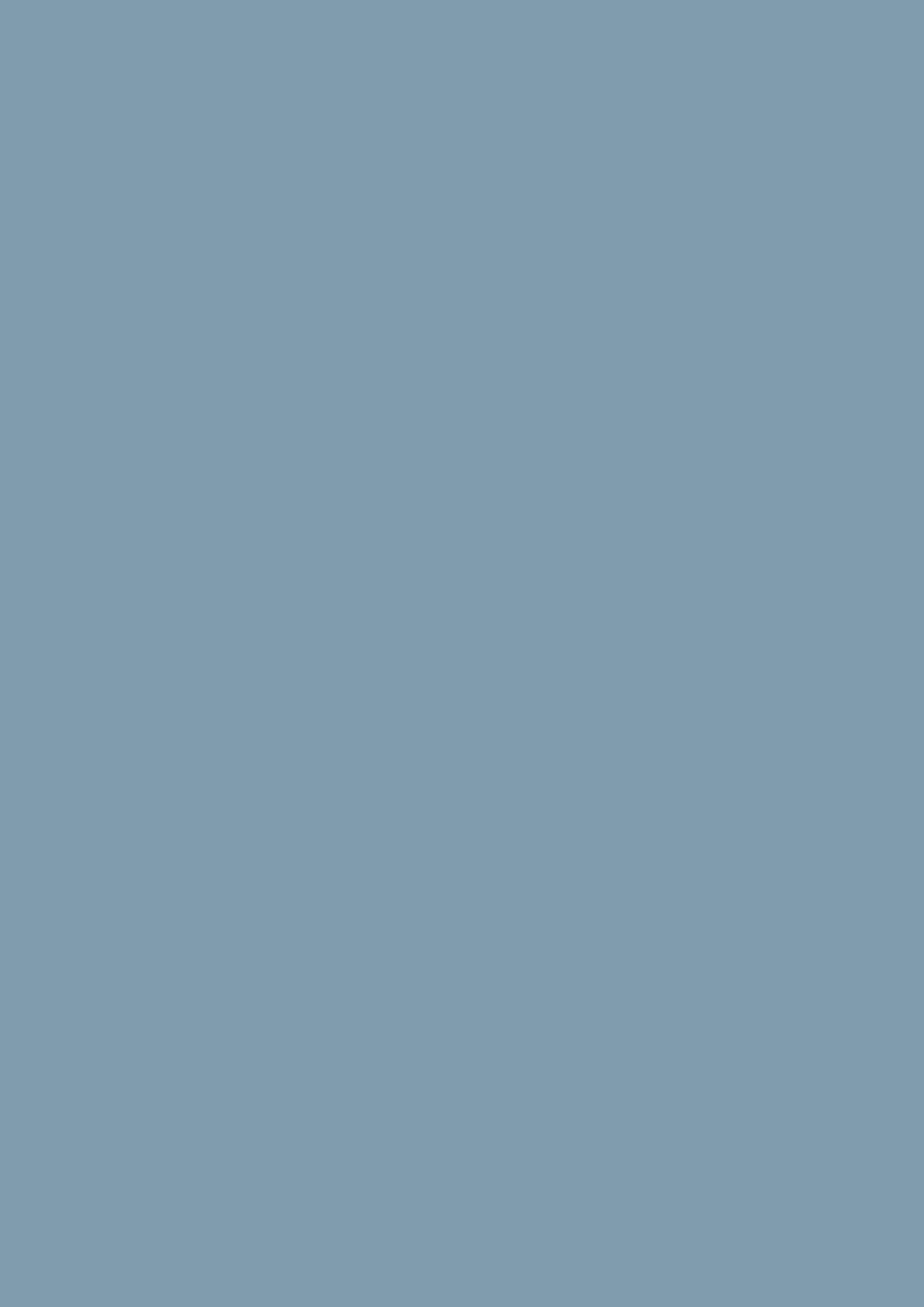# RESULTS

The results of the study are divided into two sections; 1) vulnerabilities of women in general, including socio–cultural, economic, programmatic, and legal factors that increase their vulnerability; and 2) vulnerabilities of specific subgroups of women, i.e., women married to PWID, MSM, migrant workers (external and internal), and WLHIV.

## Socio–cultural, economic, programmatic, and legal factors

Based on results of the literature and legal review, four categories of factors that increase Egyptian women's vulnerability to HIV have been identified: socio–cultural, economic, programmatic, and legal.

### Socio–cultural vulnerabilities

#### *Cultural practices:*

Cultural practices such as early marriage and IPV increase women's vulnerability to HIV. Although age of marriage has increased in Egypt and despite the presence of a law that regulates age of marriage,<sup>1</sup> the 2014 Survey of Young People in Egypt (SYPE) revealed that 21.1% of married female youth aged 25–29 had been married before age 18. Moreover, the survey revealed regional disparities; among married female youth aged 25–29, with those residing in rural Upper Egypt three times more likely to be married before age 18, compared to those residing in the Urban Governorates and urban Lower Egypt (33.3% versus 10%, respectively) (Sieverding and Ragab 2015).

Research suggests that early marriage is associated with elevated risk of IPV and sexually transmitted infections, including HIV, especially when those girls are married to men who are more sexually experienced than themselves (Bruce 2003). Even more vulnerable are girls/ women who are involved in "summer marriages" to wealthy men from the Gulf States. These marriages mostly last a few days to a few weeks and are terminated by the husband's return to his home country.

<sup>1</sup> Child Law no. 126 for the year 2008 forbids documenting of a marriage contract for those who are under 18 calendar years.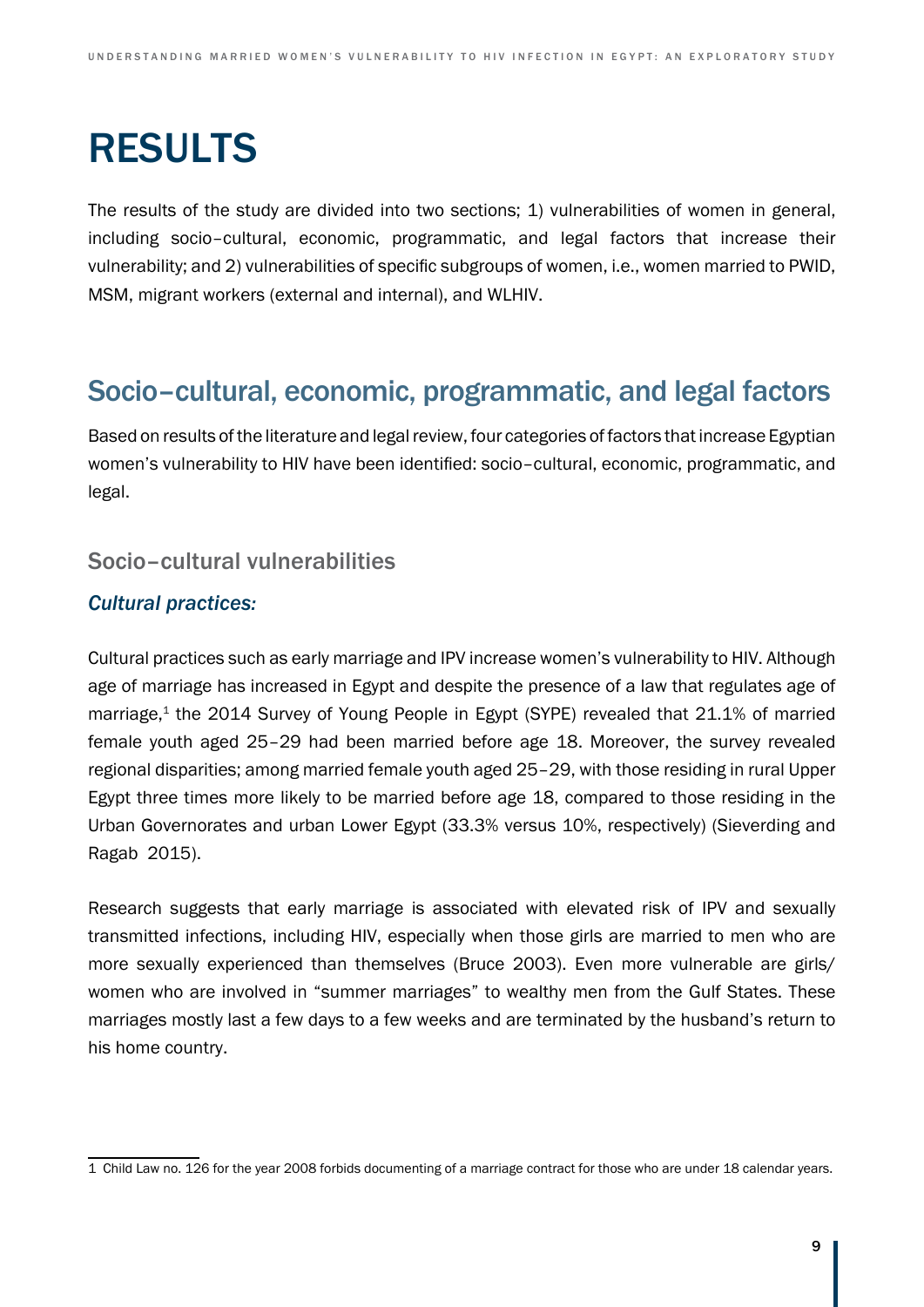#### *Socio–cultural taboos around discussion of sexuality:*

The culture of silence surrounding SRH is pervasive and serves as a formidable barrier against HIV prevention. Conservative cultures value ignorance about SRH, as a feature of femininity and chastity. Additionally, the limited mobility of women compared to men hinders their ability to acquire HIV–related knowledge. The 2014 Egypt Demographic and Health Survey (EDHS) showed that among married women aged 15–49 years, HIV– related knowledge was very low with only  $3.2\%$  having comprehensive knowledge<sup>2</sup> about AIDS (MOHP et al. 2015).

#### *Violence against women:*

A recent World Health Organization (WHO) report found that "women are 55% more likely to be HIV–positive if they have experienced intimate partner violence" (WHO 2013). This link has been repeatedly established in some countries of sub–Saharan Africa, as well as India (WHO 2013, WHO 2012, Silverman et al. 2008). According to the 2014 EDHS, over one–fourth of women (25.2%) were ever subjected to any form of physical violence and (4.1%) were subjected to any form of sexual violence (MOHP et al. 2015). Women are often hesitant to seek outside help due to the stigma associated with discussing personal matters outside of the home, as well as a belief that their situation was God's will (Khattab et al. 2007). Although teachings of Islam urge husbands to treat their wives kindly and to be gentle while having sex with them, there is a popular belief that religious teachings give husbands the right to beat their wives and force them to have sex against their will.

#### *Stigma around divorce, HIV, and high–risk behaviors:*

Along with intimate partner violence, stigma related to displaying personal matters plays a large role in exacerbating women's vulnerability to HIV. In case studies of WLHIV in Egypt, several of them reported that they were suspicious of their husbands' behavior, yet they did not ask for a divorce in order not to appear to be "at fault." Even following their HIV diagnosis, many women were hesitant to seek medical care or confide in friends and family for fear of the stigma of being blamed for the virus (Khattab et al. 2007, Khattab and El–Geneidy 2014).

Moreover, women whose husbands are involved in high–risk behaviors (extramarital sex, homosexuality, or injecting drug use) are hesitant to seek support from their community for fear of stigmatization. Case studies of WLHIV in Egypt often cited their belief that their husbands'

<sup>2</sup> Comprehensive knowledge means knowing that use of condoms and having just one uninfected faithful partner can reduce the chance of getting the AIDS virus, knowing that a healthy-looking person can have the AIDS virus, and rejecting the two most common misconceptions.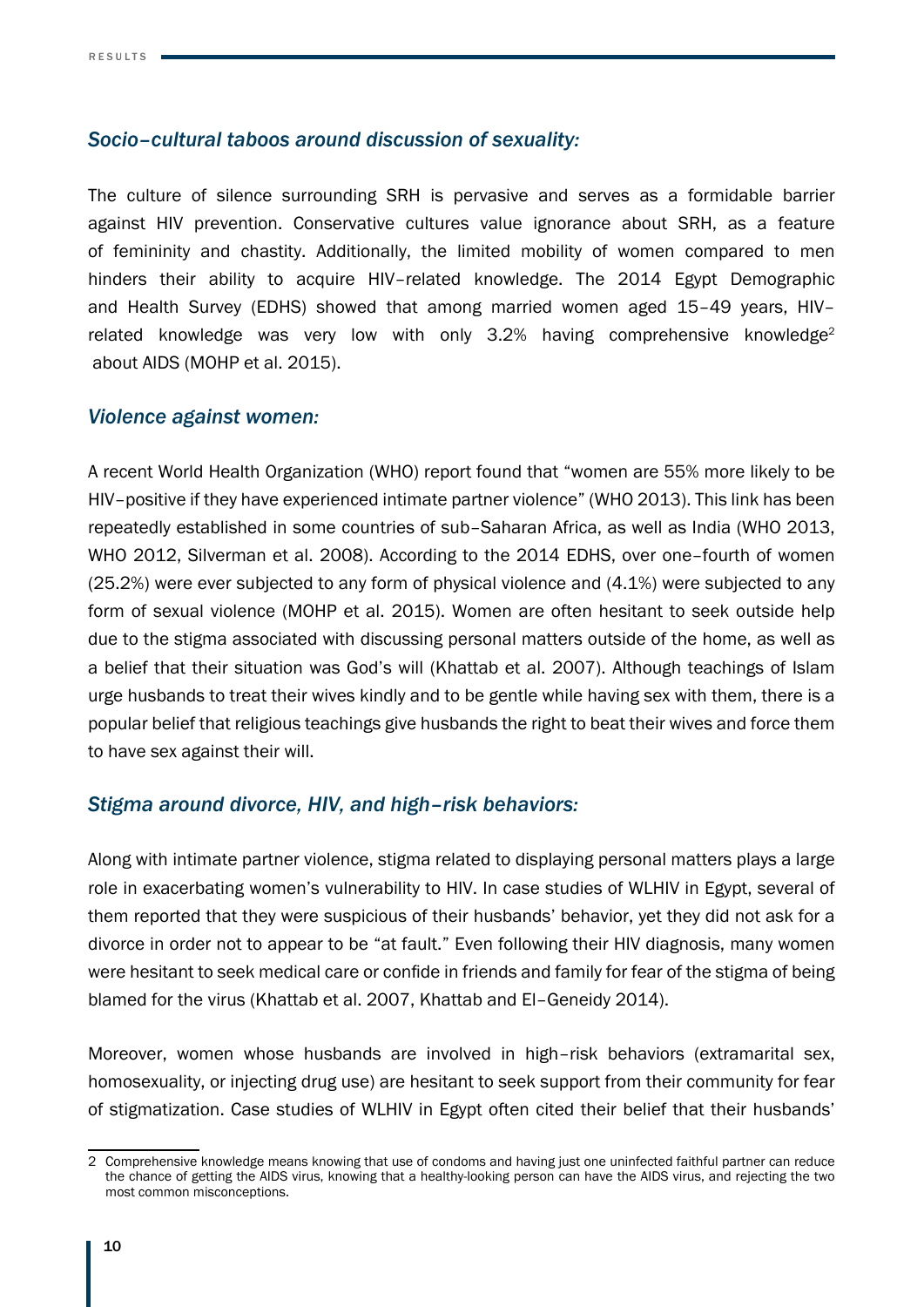behavior (and subsequent HIV transmission) was God's will and that they were meant to suffer (Khattab et al. 2010; Khattab and El–Geneidy 2014).

### Economic vulnerabilities

Unemployment rates are high among women in Egypt. The 2014 EDHS revealed that nearly one fifth of women (15.5%) were engaged in economic activity (MOHP et al. 2015). The relationship between economic status and women's vulnerability to HIV in Egypt has not been sufficiently investigated (Nabhan 2013). However, preliminary qualitative interviews and anecdotal evidence revealed a troubling trend. When women find out about their husbands' risky behaviors, they are not inclined to take action to protect themselves from HIV transmission in order not to disrupt their status quo and lose financial security (Khattab and El–Geneidy 2014). One study reported that an HIV counselor advised a woman whose husband had become HIV positive as a result of having extramarital relation against getting a divorce because the woman had no job and was financially dependent on her husband (Khattab et al 2007).

Furthermore, economic stresses may contribute to the uptake of risky behaviors among males, putting their female partners in a vulnerable position. Unemployment among university graduates was nearly 25% for men (CAPMAS 2011) and economic woes in Egypt have led many men to work in the Gulf countries in search of an income; Egypt has sent over two million migrant workers to the Gulf. Research suggests that male external migration may be contributing to Egyptian women's vulnerability to HIV transmission. There is a small body of evidence showing that there is an increased risk of HIV transmission among Egyptian migrants in the Gulf (Jenkins and Robalino 2003). Research in other settings has already established a connection between migratory behaviors and HIV transmission in both host and home countries (Michalopoulos, Aifah, and El–Bassal 2016; UNAIDS 2011; Saggurati et al. 2012: Puria and Cleland 2006).

## Programmatic vulnerabilities

Sources of information on HIV modes of transmission or prevention are very limited for women, especially those with little education and/or reduced mobility. Primary care services at Ministry of Health and Population (MOHP) facilities are structured around vertical programs like family planning, maternal and child health care, immunization, and school health among others. None of the above programs provides education and counseling on HIV. Also, routine antenatal care services do not include HIV testing for high–risk women. Although a premarital exam is mandated by law, research suggests that those services are not taken seriously by providers or clients and rarely include SRH counseling let alone counseling on HIV (Abdel–Tawab and Oraby 2015).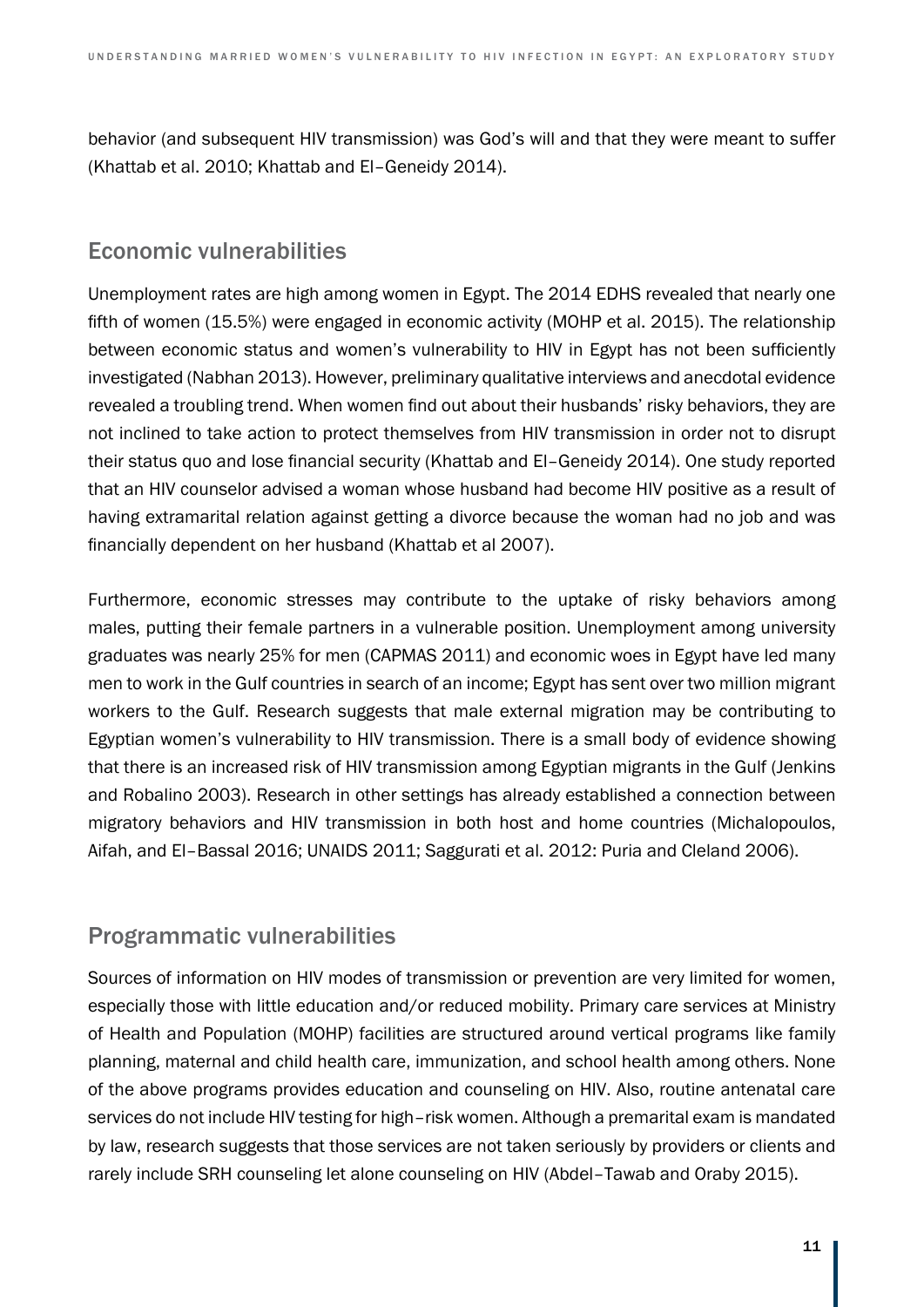Most HIV prevention work is implemented by the National AIDS program (NAP) of the Ministry of Health and Population. NAP offers awareness–raising activities through seminars and educational campaigns that target the general public, including men, women, young people, and other population groups. The NAP also trains healthcare providers in the clinical care of people living with HIV (PLHIV) and combating stigma and discrimination. Furthermore, the NAP provides voluntary counseling and testing (VCT) services free of charge through VCT centers in most governorates. Also, the NAP is responsible for administration of antiretroviral drugs to eligible HIV cases, prevention of mother–to–child transmission services, as well as referral of PLHIV to curative care at fever hospitals.

Provider–initiated counseling and testing is offered at tuberculosis centers, drug rehabilitation centers, selected maternal and child health centers, and sexually transmitted infections care sites. Testing in the private sector is largely unregulated and there are no known reports on the extent of private testing. NAP requires that HIV testing be confidential and preceded and followed by counseling (Hermez et al. 2010). However, limited knowledge of and access to VCT services, especially among women, may increase their vulnerability to HIV infection. In Egypt, fewer women present for HIV testing and counseling than men; 23.3% of all VCT clients are females (NAP VCT data 2009). Although people who test positive are advised to inform their sex partners, a survey of PLHIV who had regular follow–up visits with the NAP in Egypt in 2010 indicated that 66% of the married men in the sample had not informed their wives of their HIV status (Khattab et al. 2010).

People at high risk for contracting HIV such as MSM, PWID and FSW receive "harm reduction" services that are mostly offered through local NGOs. There are approximately 15 harm–reduction centers nationwide. Services delivered at these centers are anonymous and free of charge. They include health education and counseling on safe sex and safe injection, HIV counseling and testing, in addition to distribution of condoms and sterile needles. Harm–reduction centers utilize outreach workers of the same target group and word–of–mouth by their clients to recruit new clients. However, harm reduction programs find it challenging to access wives of key populations as reaching those women would inevitably breach confidentiality regarding their husbands' high–risk behaviors.

Furthermore, the absence of sexuality education increases the HIV vulnerability of women as demonstrated later through IDIs and FGDs that revealed deficient HIV–related information and prevalent misconceptions. Additionally, HIV prevention programs rarely address inequitable gender norms or husband–wife communication.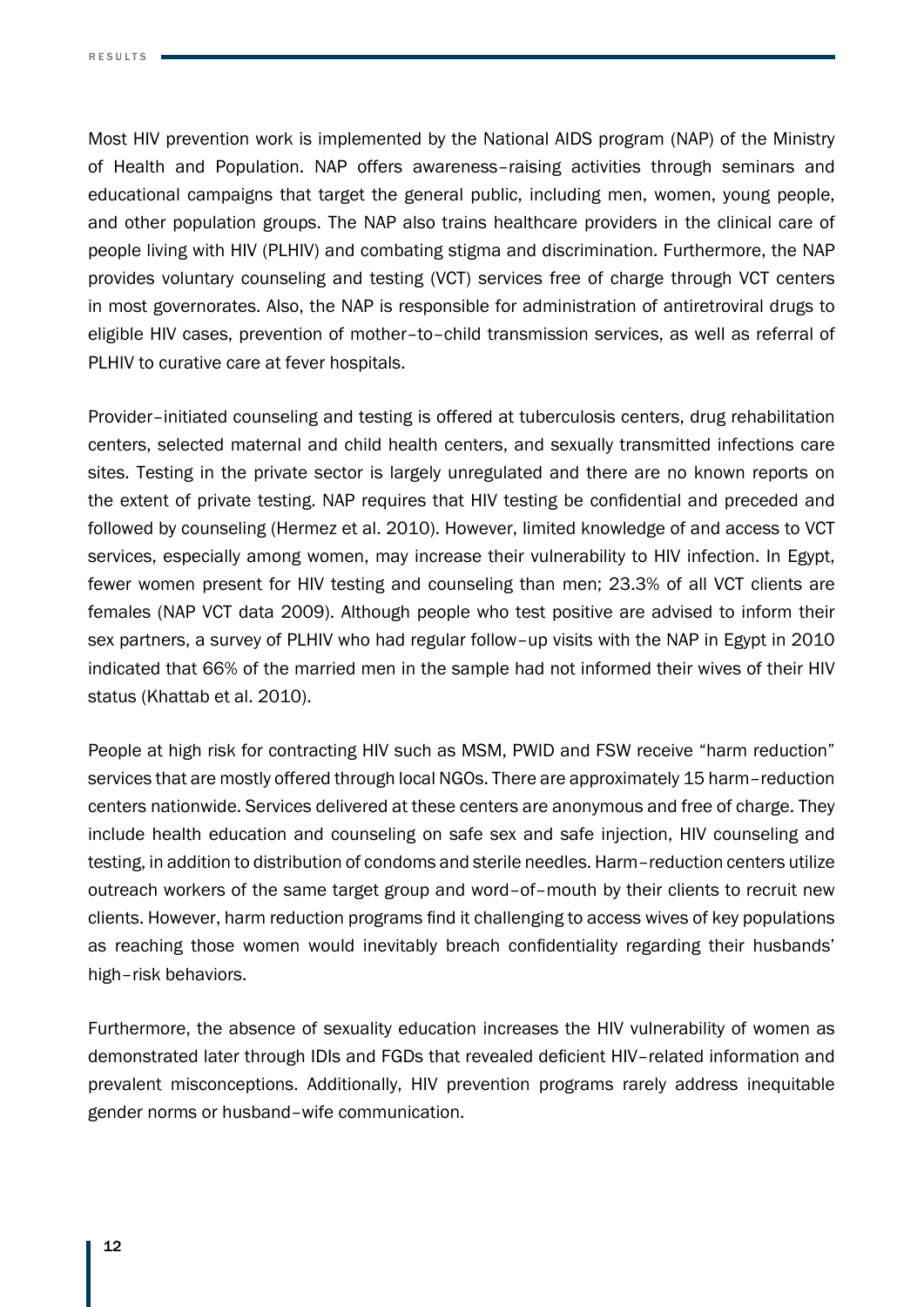## Legal vulnerabilities

Egypt has endorsed and ratified most of the international conventions and agreements that protect human rights. While national laws usually go in tandem with these agreements, there are some loopholes in implementation or interpretation of those laws, prompting discrimination against woman. By Egyptian law, voluntary divorce is the right of men only. According to Article 6 of Law No. 25 of 1929 amended by Law 100 of 1985, the wife may ask for a divorce for predetermined reasons. Seeking divorce can be justified by the occurrence of real or potential harm if the husband is involved in risky behaviors that increase the likelihood of contracting HIV infection and its transmission However, in this case, the wife has to provide evidence of her husband's involvement in these risky behaviors, which is often difficult to prove. Moreover, the process of divorce through the court is further complicated by the lengthy procedures and insistence of some husbands on further prolonging the process to increase their wives' suffering.

Pursuant to Article No. 9 of Law No. 10/1961, the act of prostitution is criminalized for providers of the service (i.e., sex workers or pimps) for up to three years in prison. However, according to this law, clients of prostitutes (usually men) are not subject to punishment. Likewise, Egyptian law discriminates between men and women in adultery crimes. The Penal Code punishes women who commit adultery without any further condition or restriction. Men, however, are only penalized if they commit adultery in the matrimonial home. Such discrimination may indirectly encourage men to seek extramarital relations. This discrimination in favor of men may encourage men to have pre– and/or extramarital relations with sex workers or other women thus exposing themselves and their current or future wives to the risk of HIV.

Egyptian law does not punish a husband for beating his wife unless the beating leads to an injury. However, a woman is entitled to a divorce if she provides "evidence" that her husband is physically abusing her. Given the fact that this violence usually occurs behind closed doors, women may not be able to provide such evidence. On the other hand, women who are admitted to hospital as a result of an injury caused by her husband are often persuaded by attending doctors and police officers not to file against their husband so as not to disrupt their marital relationship.

Article No. 267 of the Egyptian Penal Code<sup>3</sup> criminalizes sexual intercourse with a woman against her will (without excluding within a marital sexual relationship). However, Egyptian judges, who are predominantly men, are unlikely to consider forced sex within marriage as a form of rape. Also, faulty interpretation of Islamic teachings leads the Egyptian public to believe that women have no right to reject their spouse's request for sexual intercourse.

<sup>3</sup> http://www.refworld.org/docid/3f827fc44.html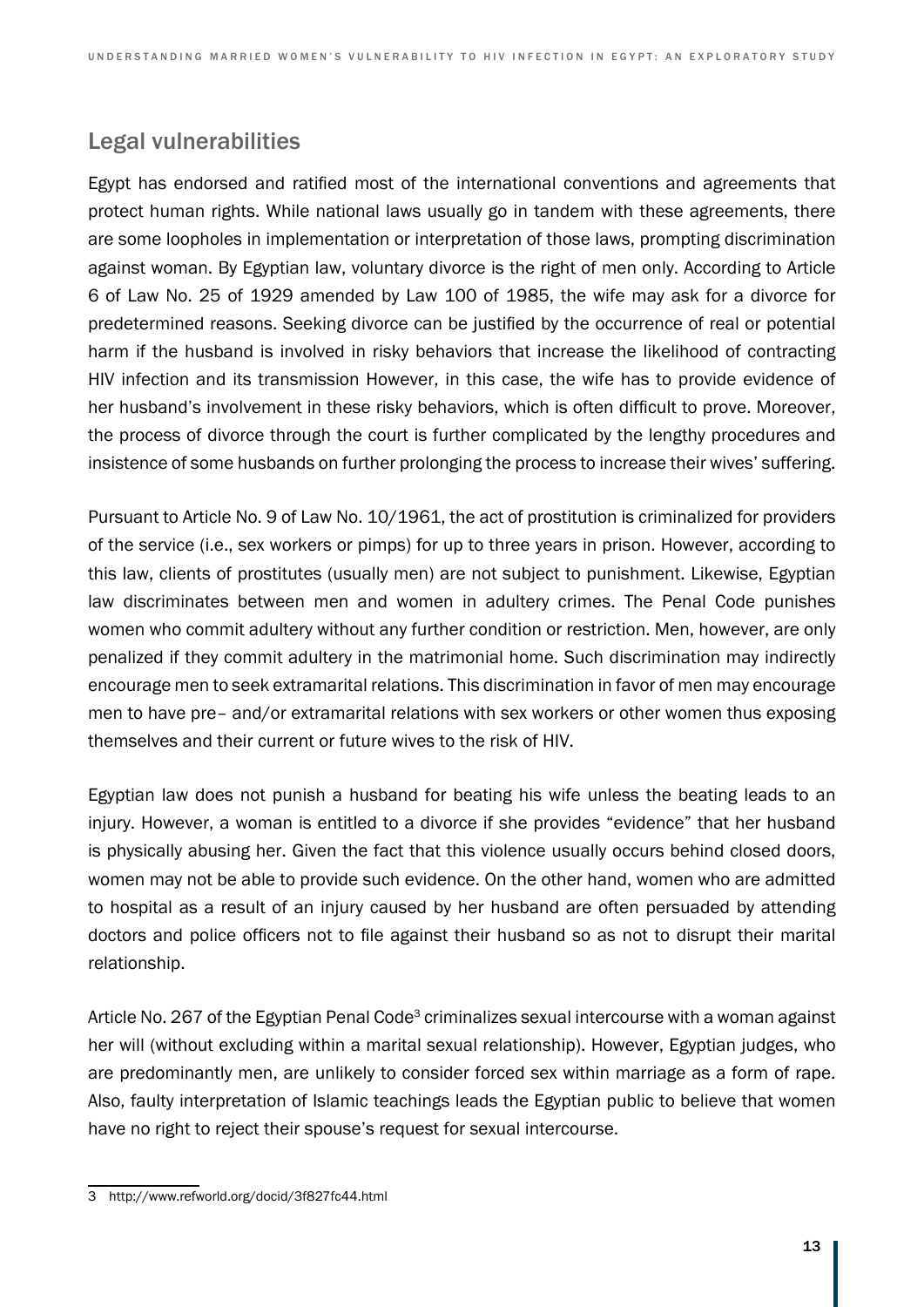# Married women's perspectives on their vulnerability to HIV

This section explores factors that increase HIV vulnerability of married women based on results of 20 IDIs with women married to migrant workers as well as 12 FGDs with married women (18–40 years old). There were no observed differences in results obtained through the IDIs and FGDs; thus they are combined in one section. However, women who were interviewed via IDIs were more daring and were able to express themselves and disclose their feelings and opinions about their relationship with their husbands. Some even stated that their husbands used drugs while others reported being aware of husbands' extramarital affairs.

## Knowledge of HIV among married women

Both IDIs and FGDs revealed a severe lack of information about HIV/AIDS and misconceptions about the disease and how to prevent infection. Some women believed that HIV does not exist in Egypt, only in Western countries where according to them "*promiscuity and extramarital affairs are common."* Their HIV–related knowledge was acquired from movies, but it was clear that the messages did not reach women or that the information was incorrect because they told different stories citing the same movie (e.g., "Asmaa" movie)<sup>4</sup>. The vast majority of women in IDIs and FGDs described HIV as a contagious, incurable disease transmitted to men by foreigners or sex workers or through sharing utensils with someone infected with HIV. When asked about preventive measures, women stated abstinence and seeking divorce if she suspects her husband's behavior. They also mentioned washing genitals before and after intercourse, isolating the patient, and not eating with him/her. Some mentioned making sure that instruments at the dentist and barber were sterilized. Most women believed that men were more vulnerable than women due to their sexual relations.

### Married Women's exposure to risk

Some women whose husbands were working abroad could sense that their husbands practiced sex with them differently (e.g., different positions, or attitude) and accordingly considered the possibility that their husbands might be having extramarital affairs abroad. One woman stated that her husband practiced anal sex with her and although she knew that it is religiously forbidden, she agreed for fear of ruining her marriage. In FGDs, women revealed their acceptance of extramarital affairs, saying that it is the norm for external migrants to have affairs just as it is for husbands living with their wives.

<sup>4</sup> "Asmaa" is a 2011 Egyptian drama film that tells the story of a woman with HIV who struggles to live under the burden of keeping her HIV status secret. It is based on a true story.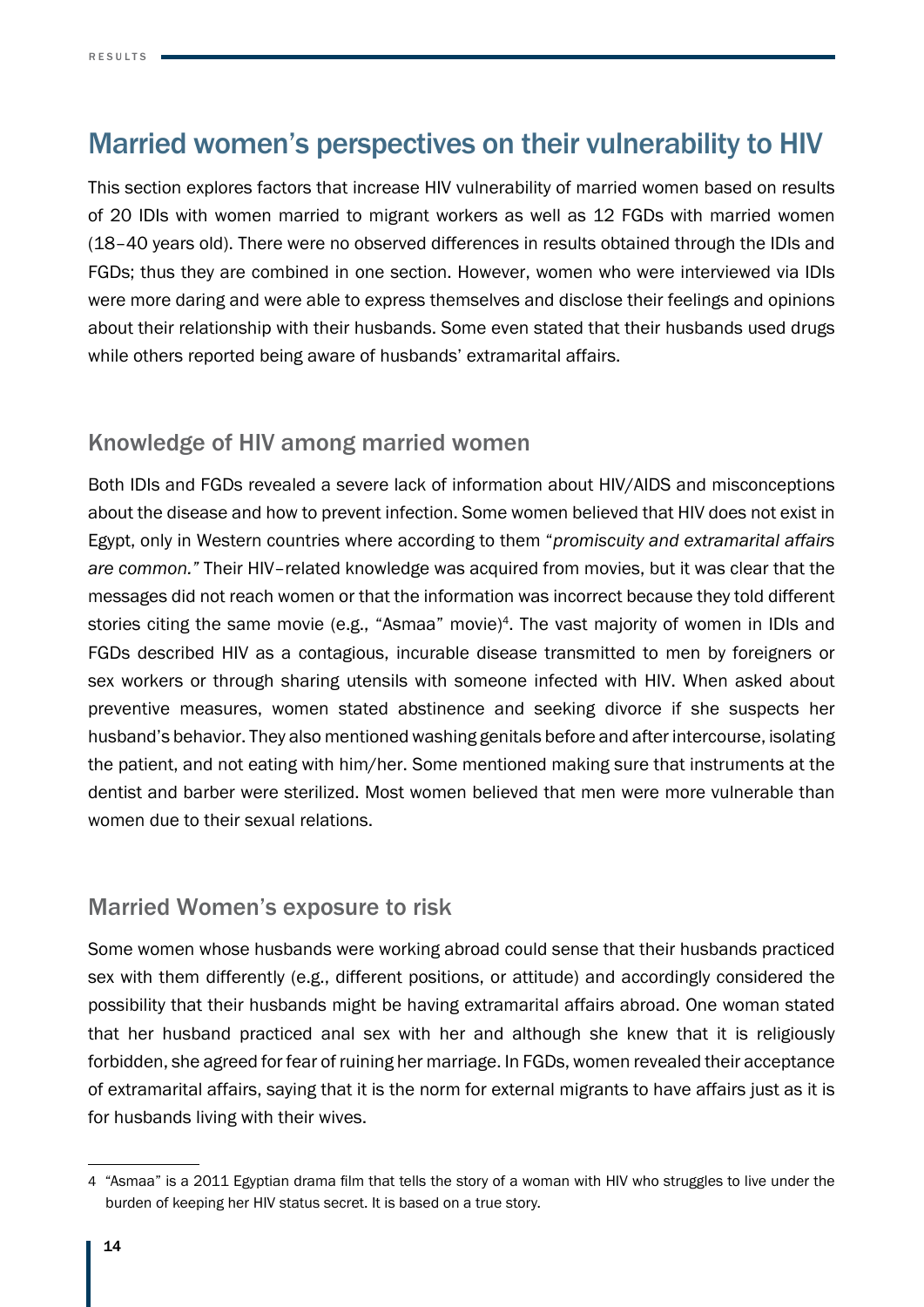Women pointed out that many wives whose husbands were working abroad were subject to harassment, usually by acquaintances like relatives or neighbors. However, they noted that it is less likely to occur in villages as people know each other, but may happen in the city. They said that a woman, whose husband is abroad must be brave and assertive to discourage harassers, and, as one woman noted, *"she should be a man and a woman together."* The participants told stories of women who engaged in sexual relations while their husbands were away and were murdered by their families or were divorced and their children were taken away from them.

When asked about IPV, women married to migrants stated that their husbands were able to understand that they were sometimes too tired to engage in sex, but they knew of other women who were beaten by their husbands when they refused to have sex with them.

### Condom use among married women

The majority of women knew that condoms were a method of contraception but had not seen them or knew that they protect against HIV. They heard that some couples used condoms when the wife had her menstrual period. However, they said that men generally refuse to use it because it reduces pleasure and is difficult to use. One woman recalled asking her husband to use one until she gets an IUD inserted, but he told her, *"I'm ready to avoid sex with you for a month but will never use the condom."* Women knew that condoms are sold at pharmacies but they said it is the man who ought to buy them, as women feel embarrassed to buy condoms.

## Married women and HIV testing

Women did not know where to go for HIV testing, and believed that there were no specialized government places for HIV testing. Some women added that it was better to be tested in private facilities because *"government hospitals are not good."*

Participating women believed that men would not go for HIV testing, either because they would fear the scandal or because they do not have extramarital sex relations, hence do not perceive of themselves as being at risk. Many women would not go for testing for fear of gossip, but more educated women would go for HIV testing, especially if they were married to men who inject drugs.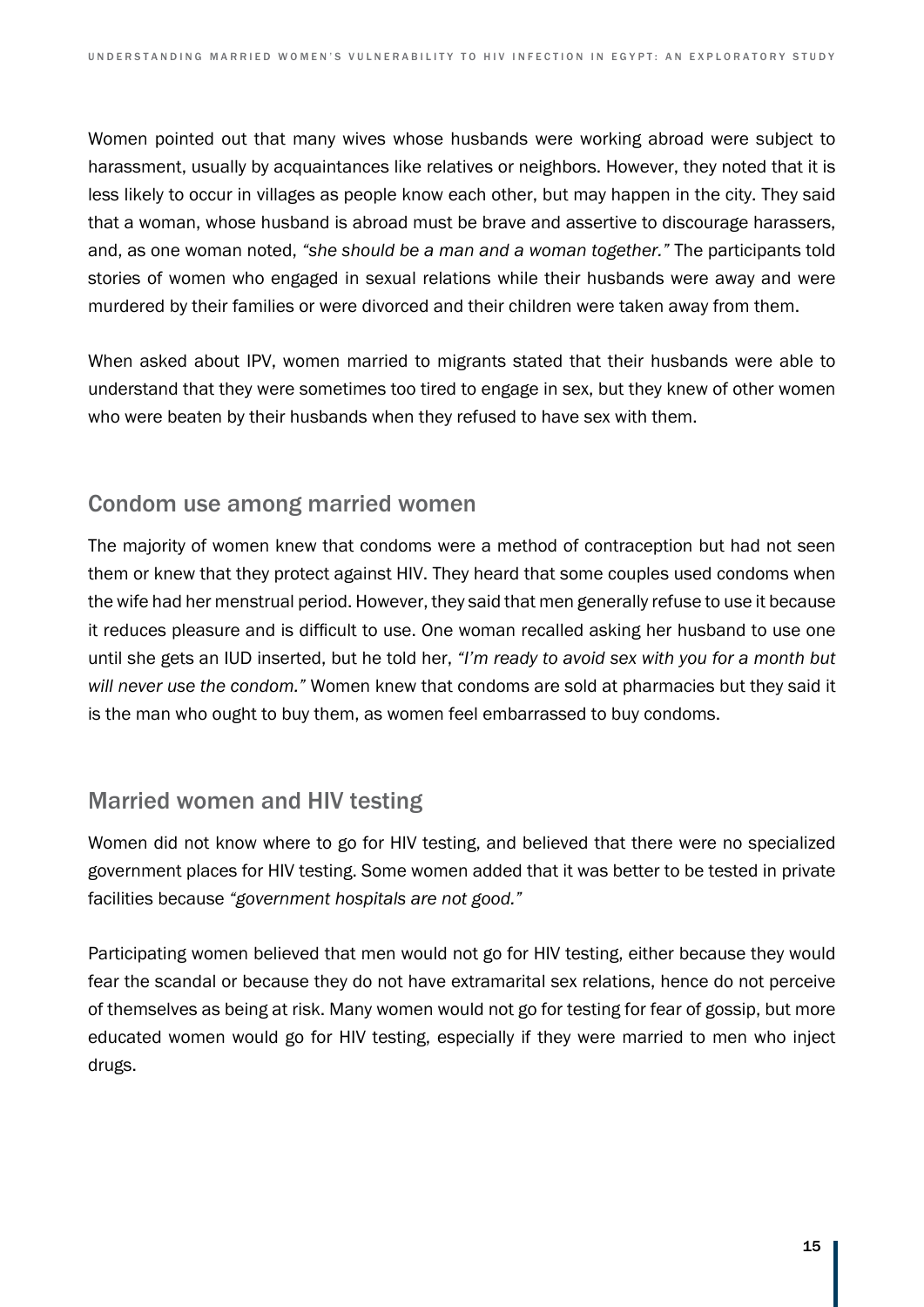# Husbands' behaviors that contribute to women's vulnerability to HIV

This section focuses on HIV vulnerabilities of specific subgroups of women, i.e., women married to PWID, MSM, migrant workers (external and internal) in addition to WLHIV. It is based on results of IDIs with men who belong to those groups as well as IDIs with WLHIV who describe their experiences with their husbands who had engaged in high–risk behaviors.

### Men who inject drugs

We interviewed 20 male PWID whose ages ranged from 27 to 60 years old, and most of whom had graduated or dropped out of technical secondary education. Most of them are currently working, mainly as taxi drivers. All were married (for 3 to 25 years) and living with their wives, who are mostly predominantly housewives. The wives' education level ranged from receiving no schooling to graduating with a bachelor's degree. The majority of them had children.

#### *Drug use patterns among PWID*

All participants reported having used drugs for at least 10 years. Most of them reported injecting two to five times a day, mainly heroin, in addition to Tramadol and Nalbuphine. Even those who reported having attended drug addiction treatment sessions reported relapses. Some attributed relapse to temptation by the same network of friends and drug users with whom they still maintained contacts. Others attributed relapse to unsatisfactory sexual performance after rehabilitation, despite an increased appetite for sex. Therefore, they resumed injecting drugs to prolong erections and delay ejaculations.

Most participants reported injecting drugs either alone or with a friend and most of them reported using someone else's needle or syringe. They attributed sharing the same needle/syringe with friends to the unavailability of syringes, as many pharmacies restrict their sales, and also to the fact that many pharmacies are closed after midnight.

I know that you can get HIV from sharing needles, but of course when the drugs are in front of you, nothing matters. I forget everything. The most important thing for me is to just take the poison so that I can deal with people and go and come and manage to get dressed.

(PWID)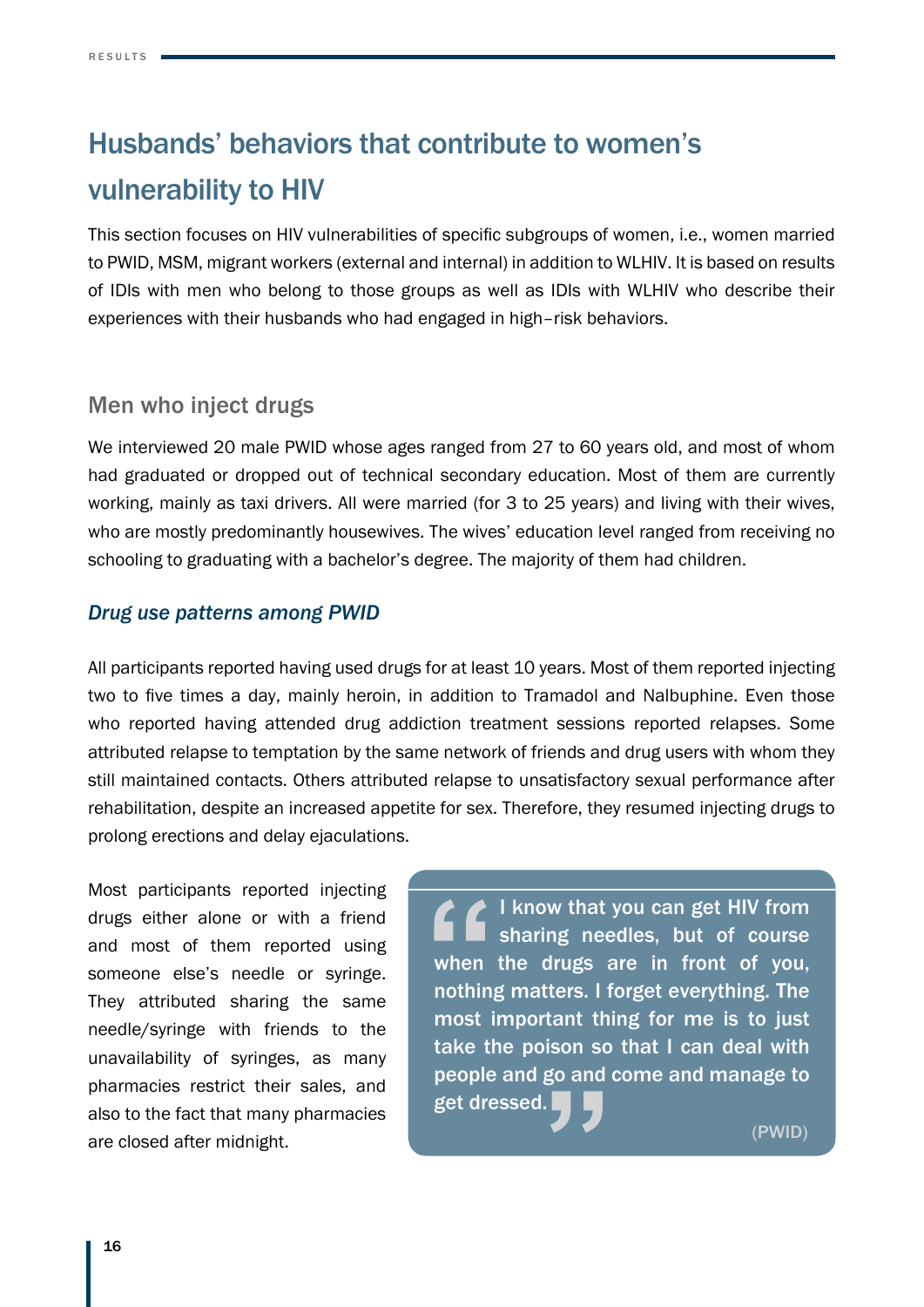Most admitted that although they are aware of the dangers associated with sharing needles/ syringes, when they are desperately in need of the drug, they are indifferent to protecting themselves. Some participants believed that it sufficed to wash the needle with water and that it was safe to use the same syringe. Some were completely uninformed about the dangers of sharing a needle/syringe.

#### *PWID's marital relationship*

Only two participants reported that their wives were unaware of their drug use. Some managed to hide their drug use from their wives for a few years; they described their wives as initially being too naïve to recognize drug use. Most women found out after getting married. A few women knew about their husbands' drug use before they got married, but their husbands had either quit before marriage and then relapsed, or lied about quitting. Women found out about their husbands' drug use after noticing: needle marks on their arms, finding syringes in the bathroom, observing unusual temper, suspecting missing money or stolen items (like mobiles and valuables) from the house, witnessing them while injecting drugs, and experiencing prolonged erections.

Predictably, after finding out, most wives had heated arguments and fights with their husbands, which were often followed by a period of time spent by the wife at her parents'. Some asked for divorce, but only one got divorced for two years before returning to her husband. All others reunited with their husbands either after false claims about quitting or empty promises to get

treated. Others returned for the sake of the children or because they had to accept the situation and move on. However, PWID reported that their marriages were still suffering from continual fights with periods of separation. The wives of those who attempted treatment were initially supportive of their husbands, but fights resumed as the husband relapsed.

She got upset and went to her father's house. Her brothers spoke to me about my drug use. I told them 'this is my life and [you] don't give me anything'… she came back. This is how it is.

(PWID)

Most men felt ashamed and guilty for continually disappointing their wives because of their drug use, inability to provide for their families, and reduced sexual desire or poor performance when not under the influence of drugs. They expressed their gratitude to their wives for tolerating their behaviors and continued support during treatment. One man kept repeating how much he hated the way he had become and is hopeful that he will go back to being the good man he once was.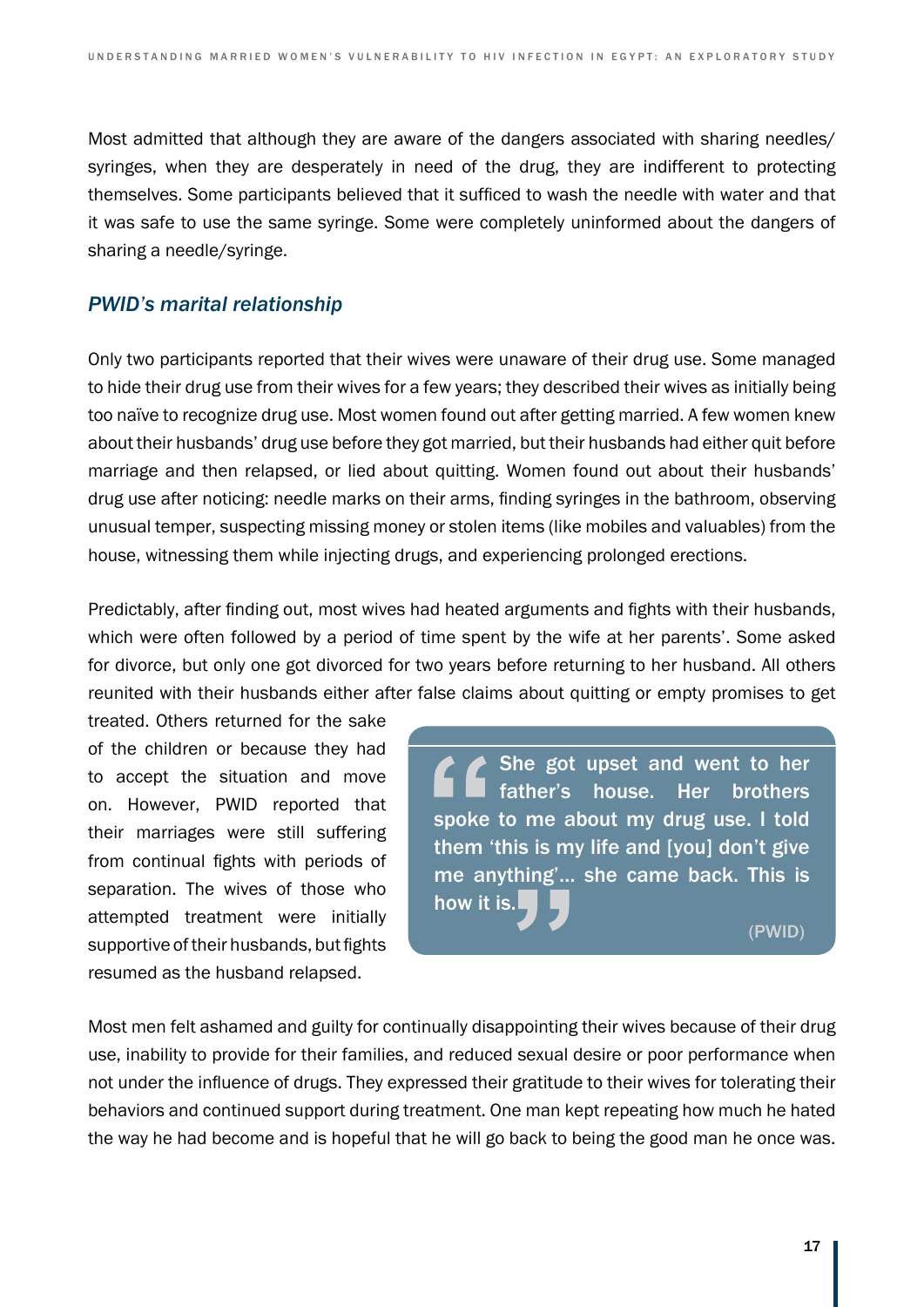On the other hand, some men felt their wives had no right to interfere with their addiction. One man said that as long as he is providing for his wife, she has nothing against him. However, they all showed signs of remorse in varying degrees.

There is no better woman than her, and I abused her.… I don't deserve her. I don't deserve her. I don't deserve her. She is a good woman. I swear to God, she has tolerated all, and I humiliated her a lot.

(PWID)

(PWID)

#### *Sexual relations of PWID*

Generally, participants reported diminished sexual desire as a result of their drug use. Some noted that the high they get from heroin is better than that of sex thus sex is often not on their minds at all. Most importantly, heroin addiction greatly affects their sexual performance. If they are not under the influence they experience erectile dysfunction or premature ejaculation and most of them stated that they could not perform at all. Thus, most of them take sexual enhancement drugs and only have sex when under their influence. After injecting, they have prolonged erections and delayed ejaculations that could last for more than an hour. This unusual behavior is very noticeable by their wives and affects their relationships negatively.

With the exception of one, all of the PWID participants had sex with women other than their wives; some with sex workers while others had one or more stable partners. Reasons given for having sex with women other than their wives included: it is a natural and common thing for a man to want more than one woman; other women can perform specific sexual acts that their wives refuse to do; it is necessary when their wives are often fighting with them or when they live separately; some women offer them sex for drugs. Most wives are unaware of those affairs, few are aware of the affairs but have no power or say in it and have learned to accept it, and others suspect it or pretend that they are unaware of it.

When asked if they have ever forced their wives or engaged in violence during intercourse some

PWID said that their wives had never denied them sex. Others admitted to hitting their wives for not wanting to continue during intercourse. One participant broke his wife's nose, while another pushed his wife into a piece of furniture, injuring her head, and then continued intercourse.

No such thing as her denying me [sex]. If she denies me, I will beat her up.…Yes; I hit her before and also did what I wanted to do.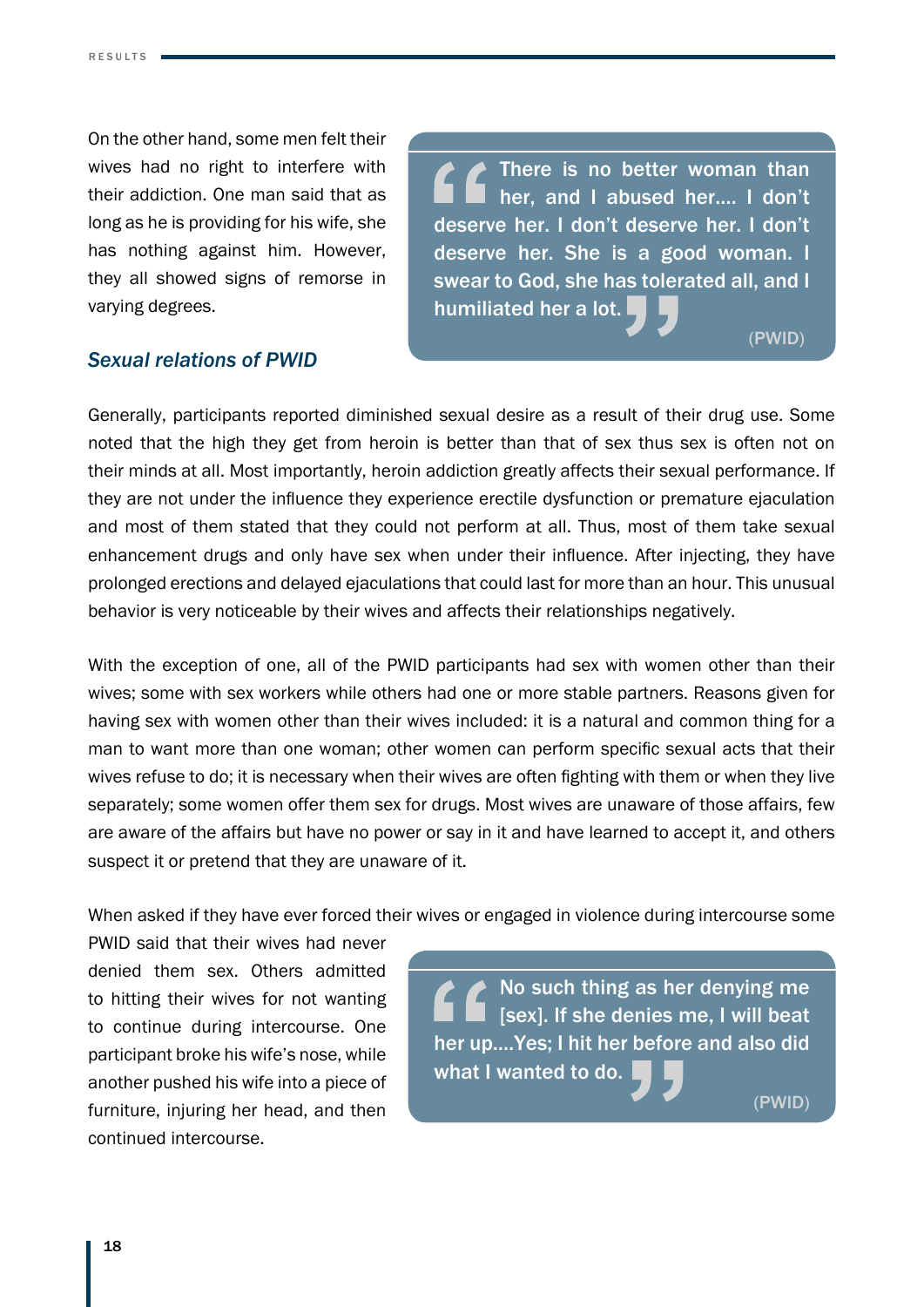On the other hand, many said that they would never hit their wives, but some admitted to using force with women they have affairs with. One man mentioned that he and two of his friends raped a sex worker who had denied them sex.

#### *Condom use among PWID*

Despite having affairs with multiple women and sharing needles and syringes, most participants reported not using a condom with their wives or with other women. Some of them used a condom only when they had sex during a woman's menstrual period. One man reported that he used condoms with a sex worker in Europe because she obliged him to. Most men expressed

dissatisfaction with condoms because they felt that they could not reach the same level of sexual satisfaction while using them. Very few men said that they used condoms occasionally, but only with women other than their wives, because they were worried about contracting a sexually transmitted infection.

Some said that their wives do not know what a condom is, or would be embarrassed to ask them to use a condom and most said that even if their wives asked, they would refuse.

No… when I wear something [a condom], it's like I am masturbating.… She (FSW) can never ask for something like that. How does she want me to put it on?! I paid her! How could I feel sexual pleasure?

No I never used [a condom]. She is my wife, not someone from the streets. (PWID)

However, a few seemed genuinely worried about their wives' health and said that they would accept if she requested them to use it. Nevertheless, they would not use them without being requested to do so. Unfortunately, none of the men said that their wives asked them to use condoms.

Only two participants had previously had sex with men; one said that it happened once when he was 14 years old. Others explained that they are sometimes offered drugs in exchange for sexual acts with men, but that they do not agree to it.

#### *PWID and HIV knowledge*

Those participants who had some knowledge about HIV being transmitted through sex and blood reported having heard about it on television (e.g., "Asmaa" movie, advertisement campaign

(PWID)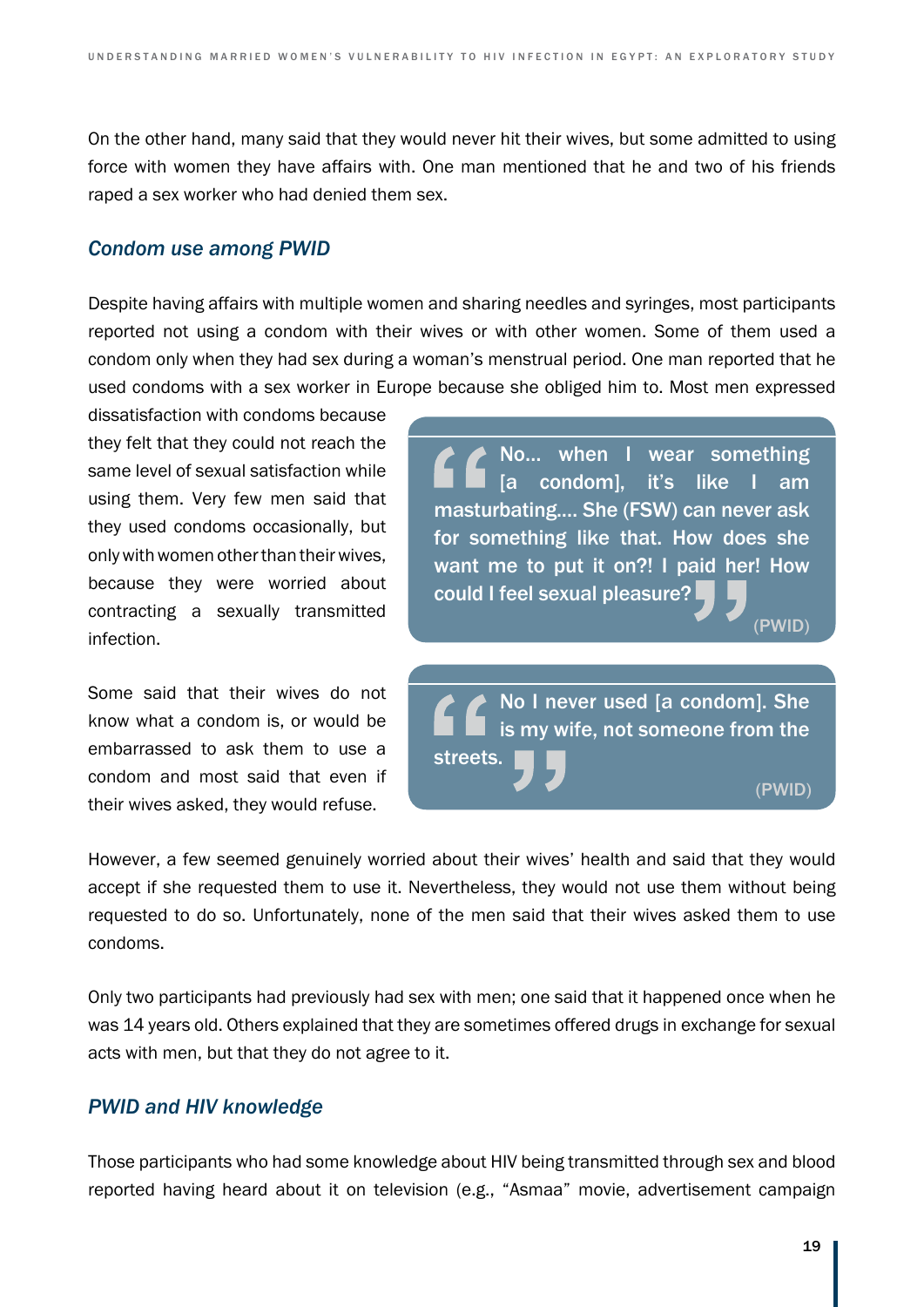against HIV, etc.). Others heard about it through their friends or heard of someone who died from AIDS. However, most of the participants had inaccurate information about HIV. A few men thought that it suffices to ensure that a woman had washed well before they have sex. One man said that he protects himself by urinating, washing up, and spraying cologne on his private parts following intercourse. Many believe that HIV could be transmitted through sharing clothes and eating utensils and by physical contact such as hugging. Another man said that there is no treatment for HIV and that the government shoots down people who have HIV. Some believe that the powder of heroin could contain HIV. It is worth noting that some showed indifference toward learning about HIV, thinking that acquiring any disease is up to God alone, or that it is pointless to gain awareness about HIV, because they are unable to take any protective measures while feeling the urge for drugs.

Despite their risky behavior and having wrong information on HIV, most PWID were aware that HIV could be transmitted through blood, sharing syringes, and having sex with multiple partners. Many were aware that they should protect themselves by using condoms and by not sharing syringes. Many answered yes when asked if wives of PWID were at a higher risk of acquiring HIV, probably because they are aware of their own risky behavior.

#### *PWID and HIV testing*

Only three participants had been tested for HIV, and all three were negative; other participants did not know where to get tested or how much it would cost. Some guessed that they could get tested at any hospital or lab. A few expressed concern about confidentiality of the results and said that they would trust private entities more than public ones. One expressed

I don't know where to get tested and I never thought about it. We are terrified of getting tested, because an addict thinks that if he has HIV, they will quarantine him, and his life will be over. This is what prevents addicts from getting tested. (PWID)

concern about the cost of the test stating that a drug user would rather spend 100 EGP on drugs than an HIV test.

#### *PWID suggestions to protect themselves against HIV*

When asked to make suggestions and recommendations on how to protect PWID from HIV, several participants appealed to the government to eliminate drugs from the streets and offer them treatment. They expressed disappointment about how drugs are widely available and affordable,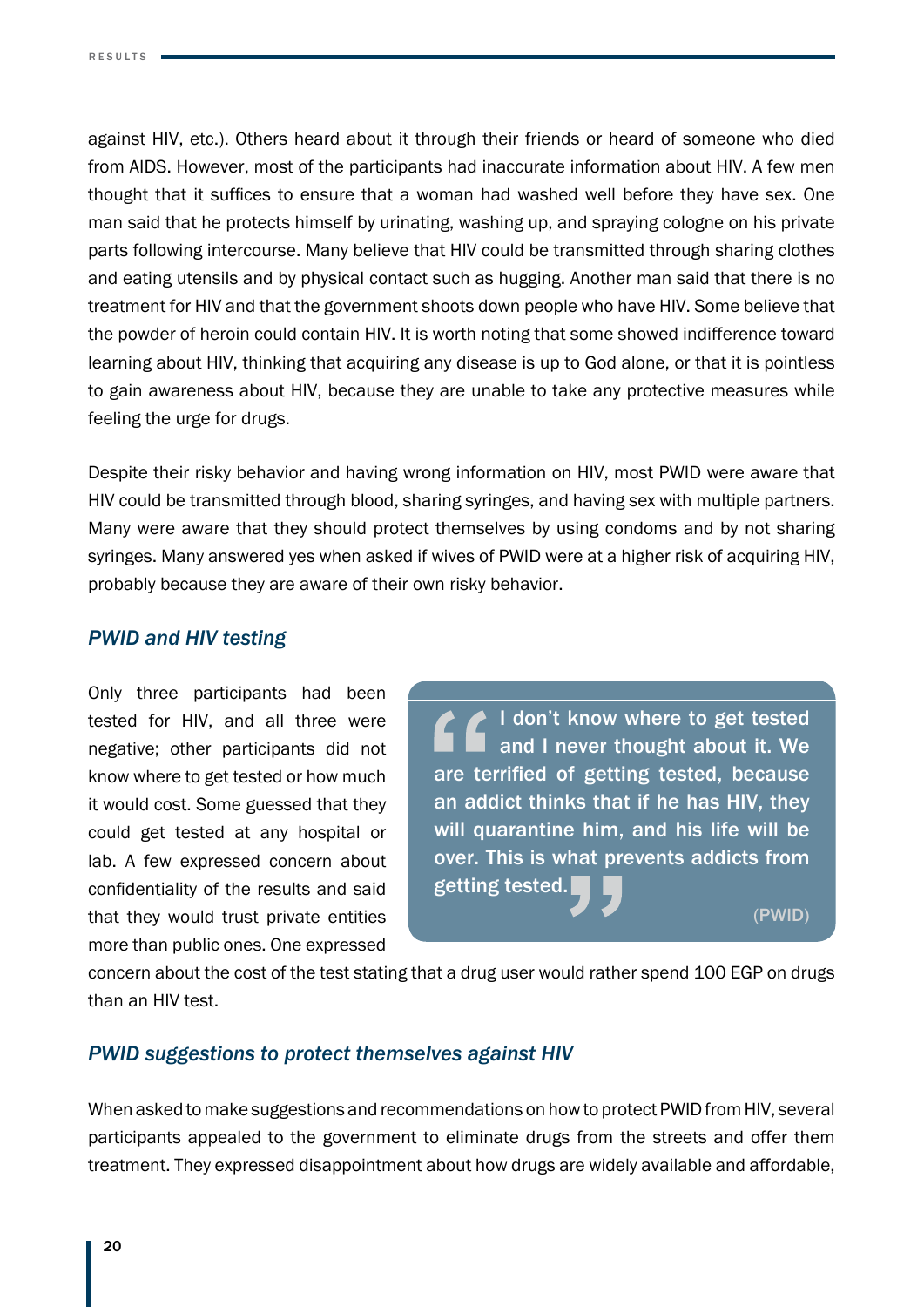while treatment is too expensive and there are often long waiting periods before getting admitted into a rehab facility. They also attributed drug use to high rates of unemployment, the depression associated with it, and the need to get high and forget one's problems. In terms of effectiveness of TV ads in raising awareness, some thought that they were more useful for women since they spend more time watching soap operas, while others believed that TV ads could be useful for men too. A third group disagreed stating that when under the influence of drugs, men do not waste their time watching television, and if they do, they wouldn't want to watch something about HIV or drugs. When not under the influence, they are too aggravated to watch television. Thus, many believe that the best method is for counselors to talk to them face to face while under the influence and when they are focused. When they are not under the influence, they are unwilling to go to meetings or listen to advice. They also believed that word of mouth from one PWID to another would be effective. Some suggested making condoms and clean syringes free and widely available.

#### Men who have sex with men

We interviewed 20 MSM whose ages ranged from 21 to 51 years, and their educational level varied from not having received any education at all to having graduated with a bachelor's degree. They work as salesmen, fishermen, teachers, and various other jobs. Their wives ranged from 18 to 48 years old, most of whom have not received a higher education and all were unemployed except for two. Most men had children.

#### *Marital relationship of MSM*

Overall the MSM interviewed described their marital relationship as normal or good, while a few described their relationship as troubled. They attributed most arguments to disagreements over financial matters or to their lack of sexual desire and their wives' sexual frustration. The men reported different reasons for getting married; a few to settle down and have children, and fewer for love. Several had arranged marriages (mostly to their cousins) despite their lack of interest in getting married, while others chose to get married to cover up any allegations about being homosexual. A few MSM reported that their parents forced them to get married after finding out about their sexual relationships with men.

#### *Sexual relations of MSM with women*

Many MSM expressed no desire to have sex with their wives, because they find themselves more attracted to men. One man was unable to have sex with his wife for the first four days after marriage, and a few months later his wife left him due to sexual frustration. Most men described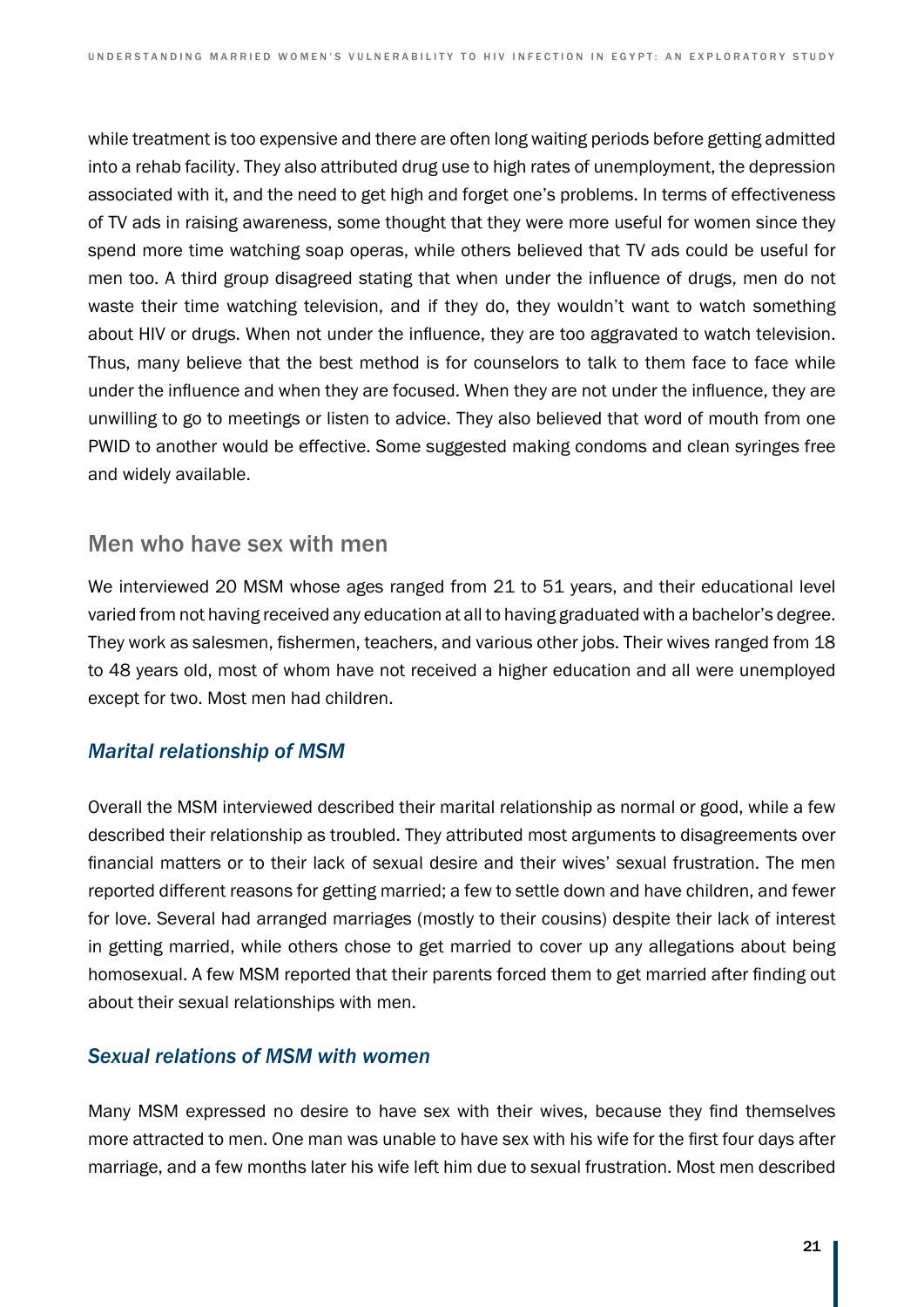their feelings about having sex with their wives as an obligation; one MSM said that he had not had sex with his wife in several months. Three MSM reported having forced their wives to have sex or having used violence during intercourse due to their wife's refusal to have sex. A few MSM believed that their sexual relationships with men did not affect their relationships with their wives but one MSM attributed his erection problems and premature ejaculation to his sexual relationships with men.

Half of the MSM said that they never had sexual relationships with women other than their wives. In fact they indicated that they do not have any desire to have sex with women. The other half said

that they previously had or still have multiple female sexual partners. One reported having as many as 15 female sexual partners, while some reported having had sex with sex workers, and others with acquaintances. Most MSM reported that their sexual relationships with women were before marriage. None of the MSM mentioned using force during intercourse with their female sexual partners.

My wife does not know and if someone tells her or if any information reaches her, she won't believe it because she loves me very much. And, in Upper Egypt, we are not open to the world. Our women do not know what gay is.

 $(MSM)$ 

All MSM, except for two, stated that their wives were unaware of their sexual relationships with other men or women. They mentioned some precautions that they take so their wives won't get suspicious. For example, one MSM noted that he has a second cell phone line, which he uses to contact his male sexual partners. However, two wives found out about their husbands' sexual relationships with men. One knew when her husband was arrested for engaging in sex with men. Her family asked her to get a divorce, but she refused and continued to be with him. The other, who happened to be his cousin, found out before they got married but they proceeded, in order to dispel neighbors' allegations of him being homosexual. She loved him and believed that he would stop having sex with men once they got married, but he was unable to have sex with her, and she eventually left him.

#### *Sexual relations of MSM with other men*

Most MSM practiced sex with multiple male sexual partners. Seven out of 20 MSM who were interviewed reported that besides practicing sex with men for pleasure, they also practice it for money. Several MSM mentioned that they were often invited to big parties and gatherings where food, alcohol, and drugs were all paid for, and that they sometimes received other gifts. Two MSM reported paying other men to practice sex with them. According to interviewed MSM,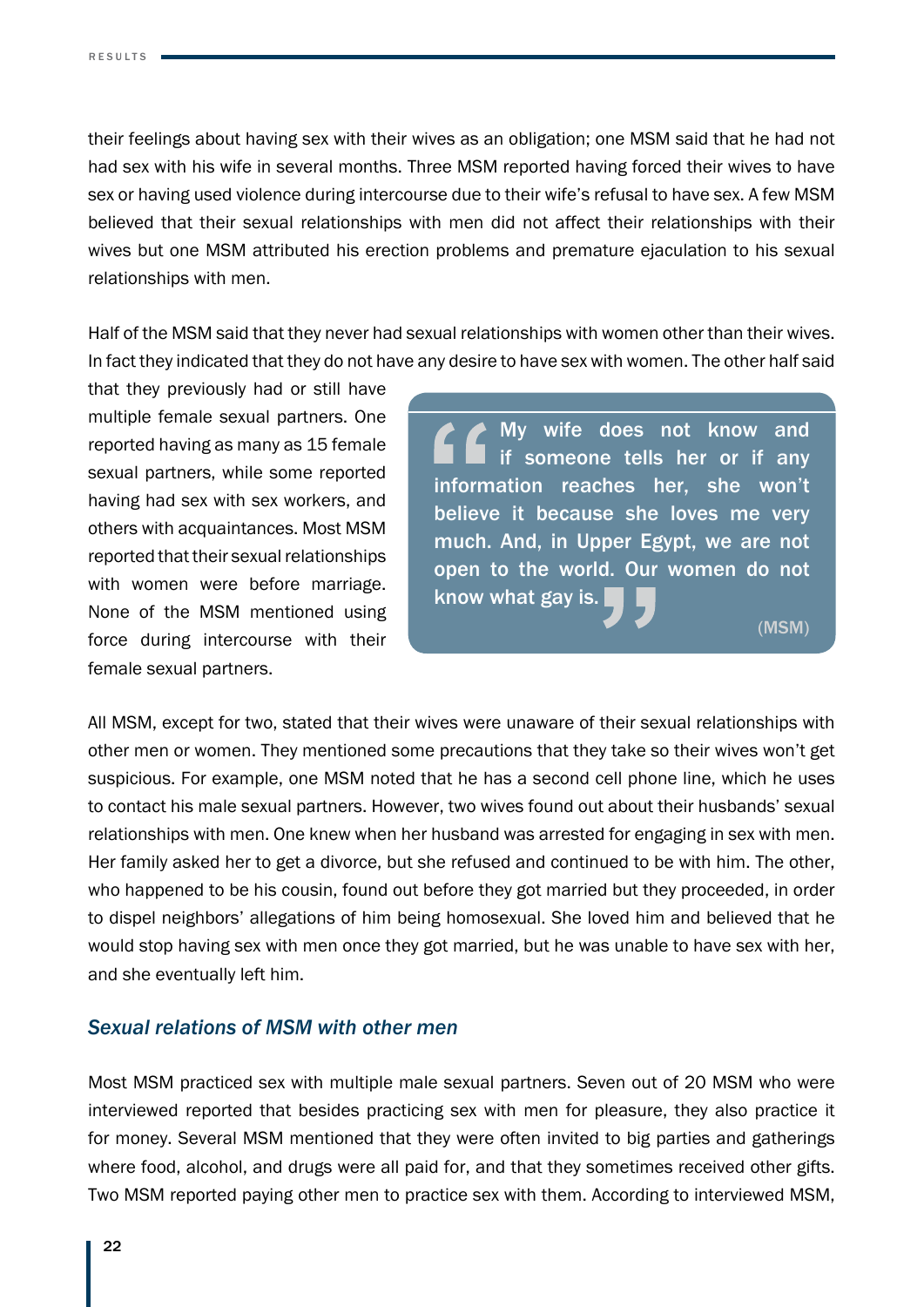violence is a natural part of homosexual practices, thus most MSM reported that they do engage in violence during intercourse with other men, but this depends on the mood and preference of their partner. Moreover, some MSM reported having been forced to have sex. One man reported being arrested on homosexuality charges and thus he was detained at an infectious disease hospital where other MSM were detained in the same ward and where he was repeatedly raped by them.

#### *Condom use among MSM*

Most MSM reported that they had never used a condom with their wives. Some said that the condom decreases sexual pleasure, causes infertility, or is unnecessary if one is healthy, others were afraid that using a condom would raise the suspicions of their wives who would think that they were having affairs. A few MSM expressed strong

No, of course not. I have never used a condom with my wife. It cannot be that I use it with her. Why would I? She is my wife and I am her husband and it is not logical to use a condom.

 $(MSM)$ 

opinions against using a condom with one's own wife, while a few MSM reported using condoms only when their wives had their menstrual period. According to most MSM, the stigma associated with condom use and its links with illicit sex prevent them from using condoms with their wives.

Only two MSM reported using condoms with their wives as a preventive measure. To justify using a condom with his wife without raising her suspicion, one of them told his wife that he was using a condom because he once slept with a foreign woman and because he often feels sick.

When asked about how they would react if their wives requested using a condom, most MSM said that they would refuse, and would have a fight with her about it. Many believed that such a request would indicate that the wife is suspicious of her husband or that she herself is doing something wrong and in either case this would be offensive to the husband.

If she asks me to use [a condom], I will strongly refuse, and I might divorce her. Why would she ask me for this when she is my wife? What is the reason that she would ask this?

 $(MSM)$ 

On the other hand, a few MSM said that that they would agree to use condom if their wives requested it or if they (husbands) become HIV–positive.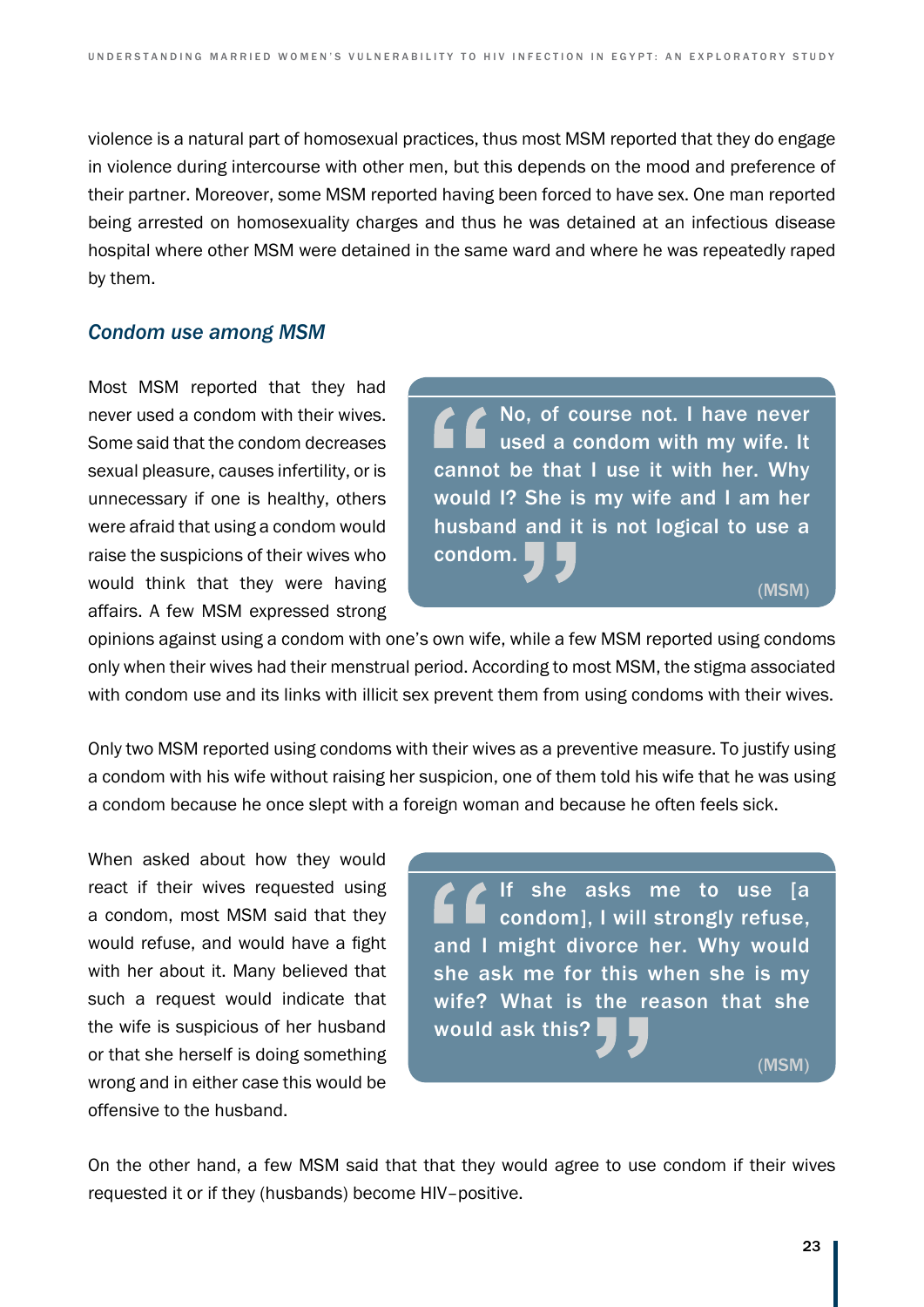Apart from only two MSM who reported consistently using a condom with their male sexual partners, the majority of MSM reported using a condom only with partners whom they were suspicious of. They did not perceive a need to use a condom if their partner was a friend or someone that they usually had sex with. Several MSM reported never having used a condom; most cited a decrease in pleasure as the reason why they dislike condoms. Others did not see the need for condoms because they only had sex with men who have never had sex with men before. Those who had sex with men for money stated that it was up to the paying partner to decide whether or not they should use a condom.

#### *Drug use among MSM*

Although none of the interviewed MSM reported injecting drugs, eight men reported using narcotic pills, such as Tramadol. All other MSM reported using alcohol or hashish or both. Most of those MSM who reported consuming alcohol or drugs indicated that they always had sex under the influence, whether it was with men or women. Some explained that consuming drugs and/or alcohol was common among MSM especially at gatherings and parties to prolong the duration of sexual intercourse.

#### *MSM and HIV knowledge*

Most MSM seemed well informed about the modes of transmission of HIV through sex and sharing syringes. Many of them learned about HIV through meetings held at NGOs. Some of them mentioned hearing about HIV on television or from male sexual partners and friends. However, several of them still had misconceptions about HIV such as that HIV can be transmitted through hugging, sneezing, or sharing clothes or having sex with women during their menstrual period. Almost all MSM agreed that they and their wives were at a high risk of acquiring HIV because the virus was common in the MSM community and because most MSM did not use condoms. All MSM, except

I am of course at a high risk for HIV because I cannot guarantee the people that I deal with...gay men are at a higher risk than drug addicts because it is spread between the gay community more and it is transmitted quickly among them, and even if we use a condom, it is not completely safe. And, my wife is at a high risk because once I am infected, she will be too.

 $(MSM)$ 

Whoever is infected must protect his wife and wear a condom... or divorce her, because he won't be able to wear a condom. What will he say? He won't be able to tell her that he is gay or that he has AIDS.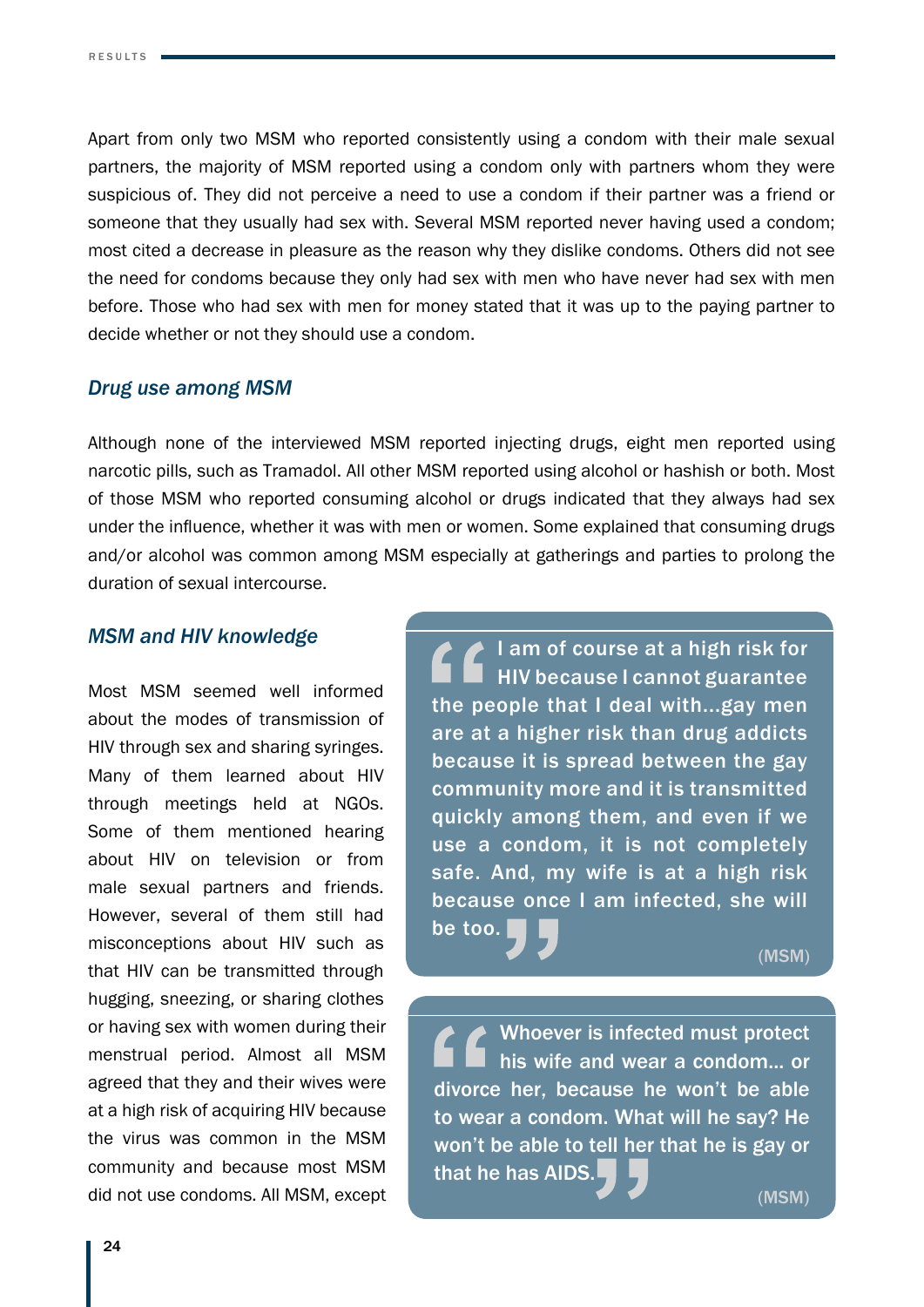for one, knew where to get tested for HIV and many of them indicated that they previously had been tested for free.

#### *MSM suggestions to protect themselves against HIV*

Almost all MSM mentioned condom use as the best way for MSM to protect themselves against HIV. While many believed that condoms should be used at all times with male partners as well as wives, a few believed that condoms were only necessary when having sex with a stranger or if someone becomes infected with HIV. Another suggestion that they made was to get routinely tested for HIV. Other suggestions included not sharing personal belongings; having only one partner; and choosing safe, healthy partners. Some recommended increasing the number of NGOs that offer HIV testing and awareness.

While a few participants recommended TV as a potentially good venue to reach MSM to raise their awareness, others believed that this topic was too sensitive to be discussed on TV and thus recommended reaching MSM through social media such as Facebook pages and chat groups. Overall, there was general agreement that the best way to raise awareness among MSM would be through meetings and talking to them at their hot spots.

### Women living with HIV

We interviewed 20 WLHIV whose ages ranged from 24 to 58 years and all were ever married. One was divorced and six were widows, five of whom were certain that their husbands died of AIDS. The remaining women were still married to men who were living with HIV. All WLHIV, apart from one, had children; two children were currently living with HIV, while two other children had died of AIDS. These women's educational level, along with that of their husbands, varied from having received no education at all to having graduated with a bachelor's degree. Most of the women were not working for cash, while their husbands had a range of jobs, including driver, chef, and engineer. This section explores behavioral and contextual factors that may have contributed to HIV infection in these women.

### *WLHIV learning of their status*

Most of the WLHIV learned of their HIV–positive status following their husbands' diagnosis. The husband usually got tested when checking into a rehab facility, or during routine HIV screening for visa applications or to investigate an unexplained fever or illness. Although health workers typically asked HIV–positive men to bring their wives and children for testing, that was not always the case. One woman found out 10 years after her husband died, while another learned about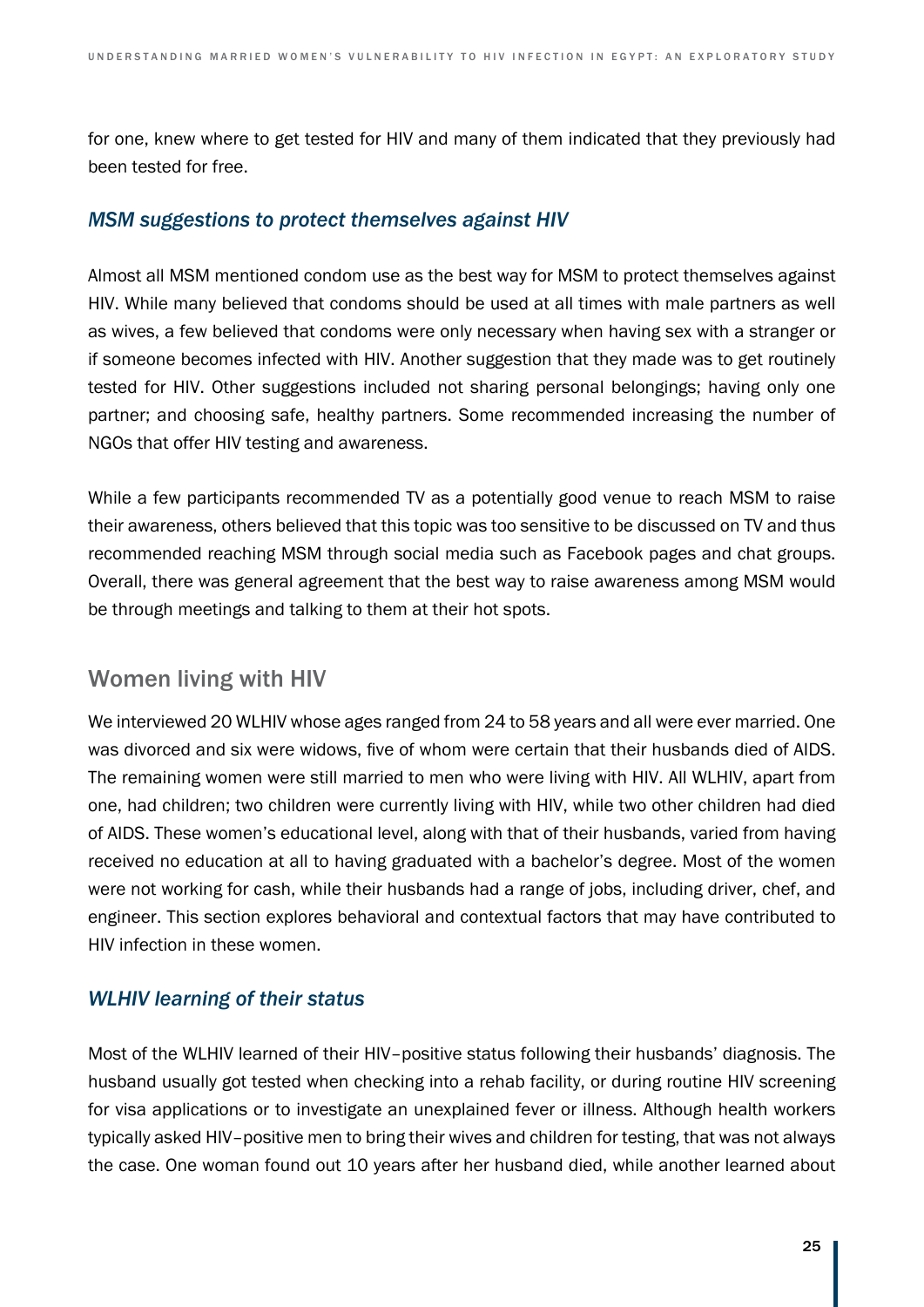her husband's status only when she went to obtain his death certificate. Several women found out about their HIV–positive status following the loss of their babies to AIDS while a few were diagnosed after having unexplained symptoms such as repeated diarrhea and fever. Many of these women reported having to see

◆ We didn't know till the day of his death....At the time they didn't tell me what he had or what this disease was....After my husband died, about a year and a half ago, I found myself tired and with a high fever.

(WLHIV)

multiple doctors and complete several blood tests before being properly diagnosed with HIV. It was clear from the testimonials of most of the women that their husbands were aware of their own HIV positive status but chose not to disclose this information to their wives.

The diagnosis affected most relationships negatively, causing arguments between the two spouses. Most women were shocked, felt betrayed, unjustly treated, and emotionally distressed upon learning about their diagnosis. However, as time passed, they had to accept the situation as their destiny. Although several of them considered seeking divorce, they decided not to because they would not be able to remarry or to support themselves or their children after divorce A few were offered a divorce by their husband, but they rejected it in order to take care of their sick husband. One woman returned to her husband after a year and a half of living separately, because she believed that there was no point in avoiding him any longer when they were both infected. Surprisingly, the diagnosis strengthened one relationship; where the husband who was injecting drugs admitted himself to a rehab facility and according to his wife he now cares more about her.

#### *Prior knowledge about HIV*

Although almost all interviewed WLHIV were currently well–informed about HIV, most of them reported having no prior knowledge of HIV. For the most part, women had minimal or false information about HIV which they had obtained from movies such as *El Hob fe Taba*, *Shaweish Nos El Leil*, and *El Agenda El Hamra*. Before their

I knew it was a deadly disease and that whoever gets this disease must be isolated and detained....My thoughts were to take my son and commit suicide together so no one would belittle him or be scared of me.

(WLHIV)

diagnosis they believed HIV was incurable and highly contagious. Thus, one should not touch or share food or clothing with an HIV–positive individual. They were also under the impression that HIV–positive persons were forcefully quarantined or shot dead.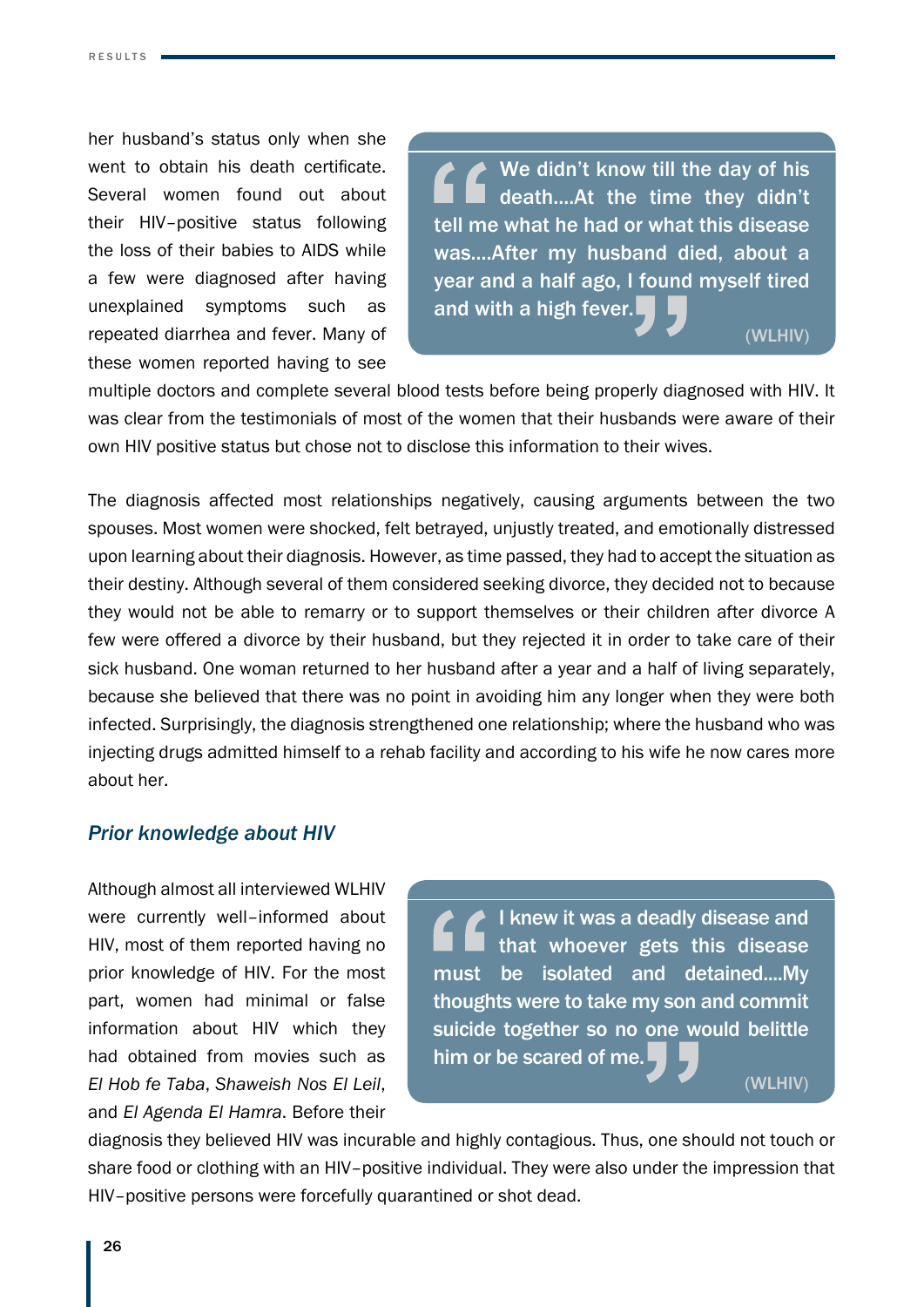A few women remembered watching HIV awareness spots on TV. However, one woman argued that those spots further stigmatized PLHIV by only citing sex as a mode of transmission and thus ruining the lives of many people living with HIV.

Say the modes of transmission are 1,2,3,4, not one mode and stigmatize us by it, and we can't live. The media destroyed our lives.

#### *WLHIV and sexual relationship with husband*

Decreased frequency of sex was common especially in the first few months following diagnosis. Some women attributed this to the emotional trauma which they and their husbands went through following diagnosis, while others noted that the husbands were too sick or were experiencing erectile problems. Moreover, several women reported decreased sexual desire and/or experiencing little or no sexual pleasure with their husbands. They mostly attributed those feelings

to fear of HIV progression through intercourse, feelings of hatred, and resentment they were having toward their husbands for causing them this illness. Although many of the women often did not have a desire for sex, most of them succumbed to their husbands' demands, because they believe that it was haram (forbidden by God) to refuse sex with one's husband. On the other hand, four women reported that their husbands forced them to have sex with them.

The majority of women knew where to obtain a condom but almost half the women thought it was embarrassing for a woman to buy a condom at a pharmacy. One woman said that the pharmacist looked down on her when she asked for a condom which made her extremely embarrassed. Despite the fact that most women wanted

Once I found out about AIDS, a big gap separated me and him. At first I hated intimate relationships between me and him. Even when I tried to accept him and feel good toward him, once he came close to me, I hated my whole life in the short time during sex, and I feel this way till now....This has been the case for two and half years since I became aware of my HIV status.

(WLHIV)

(WLHIV)

We stopped [using condoms], because there was no pleasure. The condom isolates the connection between us and we no longer feel anything. We later dealt naturally. We use it once and two or three times we don't, because we said what else could happen, we have the same disease.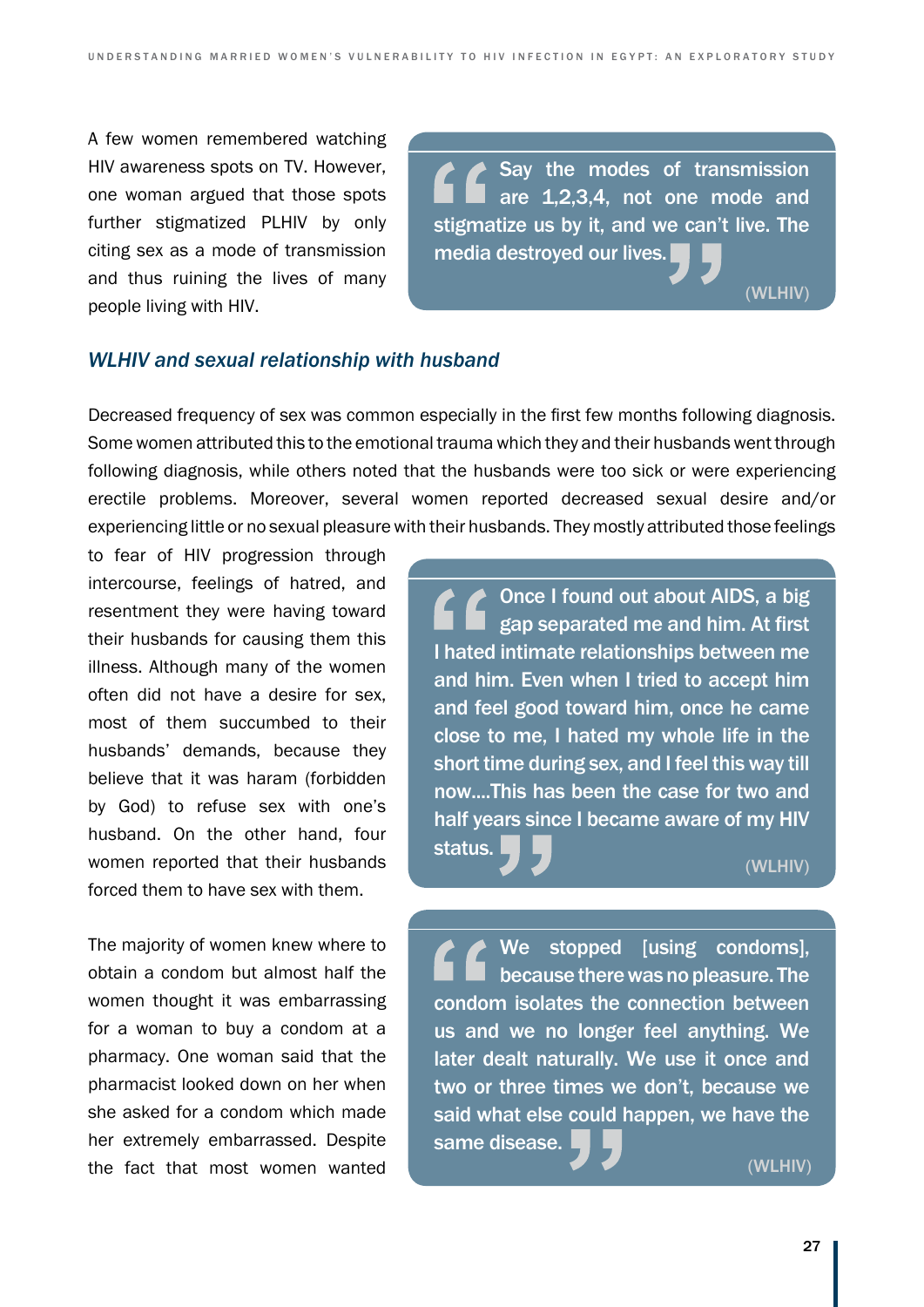their husband to use a condom and despite being well informed about its importance, they often practiced sex without a condom, because their husbands refused to use it. Some couples initially used a condom following diagnosis, but then the husband stopped using it because they felt uncomfortable using it, or experienced a decline in sexual pleasure.

Only two women reported consistent condom use. It should be pointed out that during the time when some husbands knew about their HIV–positive status but had not informed their wives. none of them suggested using a condom.

#### *WLHIV and husbands' risky behaviors*

When asked about their husband's use of drugs, the answers were split. Some women were certain that their husbands had never used drugs, while others knew that their husbands had used drugs. Those who knew that the husband was using drugs knew details about the type of drug, the dose, and the location where they bought them. All WLHIV who stated that the husbands used drugs, except for one, confirmed that their husbands had shared syringes with other PWID.

When asked if they were aware of any affairs that their husbands may have had, most women answered yes. Surprisingly, several of the husbands told their wives about their affairs. Some of the men bragged about having those affairs, showing their wives pictures of sex workers and foreign women they had sex with. A few husbands only admitted to having an affair after their wives

learned about their HIV status. Two women reported that their husbands had sex with men. Most women felt helpless about those affairs thus did not discuss or argue with their husbands about the matter. Those who did discuss it were reciprocated with verbal and sometimes physical abuse. A few women were uncertain about any affairs while a few others believed that their husband had never had an affair, however neither of these two groups discussed this issue with their husbands. Although several participants suspected that their husbands had had premarital sexual relationships, they never asked them

 "I spoke to him a lot about his affairs. His reaction was 'do whatever you please, hit your head on the wall.'...I could have asked him for a divorce if I knew that he could get this disease because of his relations, but there wasn't any awareness at the time and I took things with a simple heart. I started telling myself nothing is wrong with me. What am I missing? I am not ugly. And I realized that no matter what I said, he would increase [his sexual practices] and I didn't try talking to him about this matter [any more].

(WLHIV)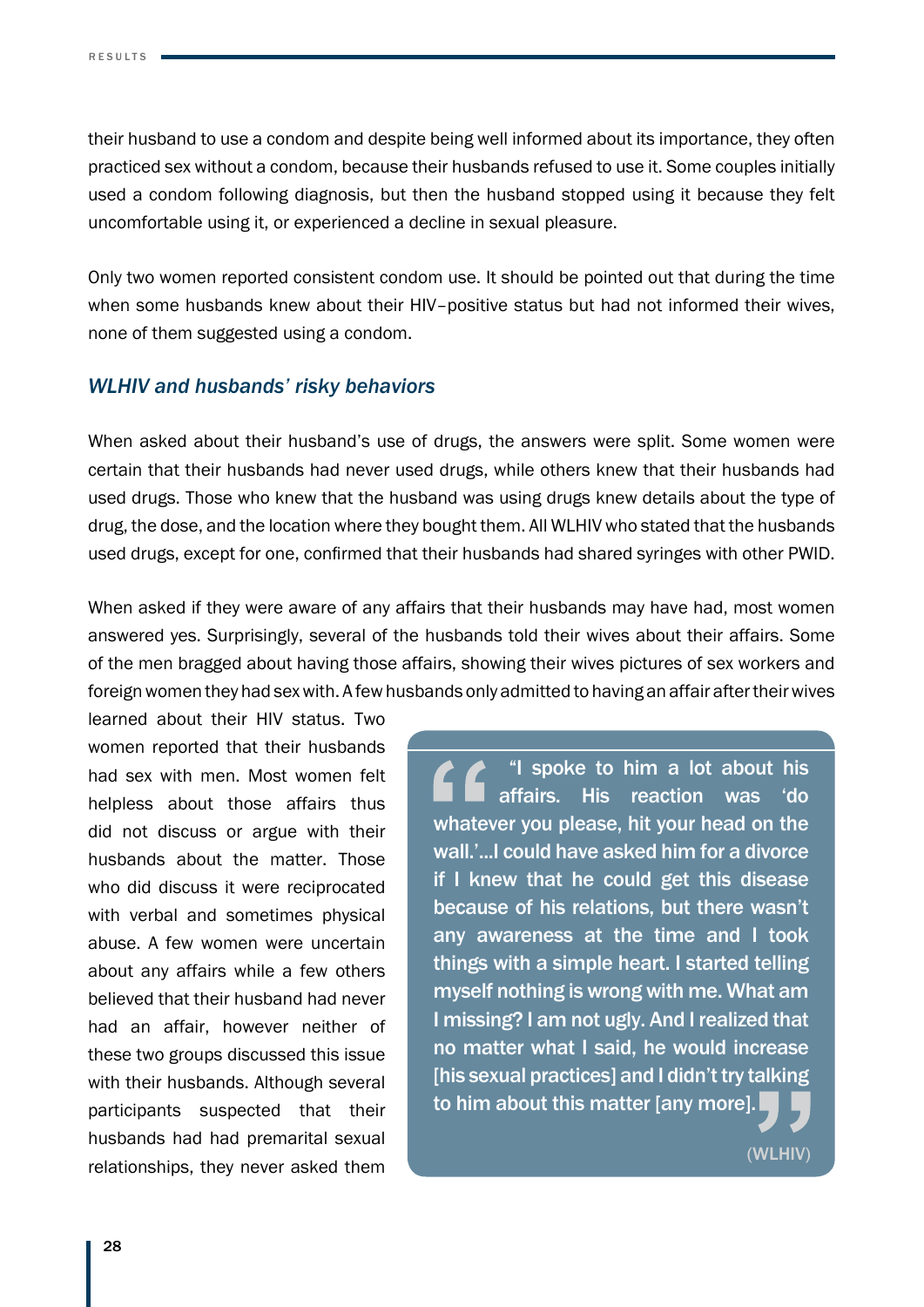about those relationships. None of the women reported ever participating in any risky behavior such as extramarital sexual relations or injecting drugs.

all people.

They have to get tested.

#### *WLHIV suggestions to protect other women against HIV*

Despite most women reporting that they do not use a condom when having sex with their husband, they cited condom use as the most important recommendation that they would give to any woman, regardless of her husband's HIV status.

They also suggested having prospective husbands tested for HIV and drugs before marriage.

They advised women to find out

everything about their fiancé's risky behavior before getting married, and not to take issues such as premarital sex and drug use lightly. Some participants advised wives of injecting drug users or women married to men with multiple sexual partners to get divorced. Other women recommended that couples get routine checkups and HIV testing every six months and to get immediately checked if they experience symptoms such as constant diarrhea and fever. One woman recommended that a nursing mother should interrupt breastfeeding until she gets tested if she suspects her husband is injecting drugs or having affairs.

Most women view media as a powerful venue for changing the stigma against PLHIV. They believe old movies and commercials stigmatize PLHIV and spread false information. However, nowadays the media can decrease this stigma by explaining the different modes of transmission of HIV and by



I tell women that they must use a condom even if their husband is

I made my daughters' husbands get tested before the marriage.

(WLHIV)

(WLHIV)

not infected. This is what I wish I could tell

showing that it is safe to share food and clothes with an HIV–positive individual.

Some women specifically recommended condom ads, explaining that there are many commercials for sexual enhancement drugs but none promoting condoms. They believe that it is important to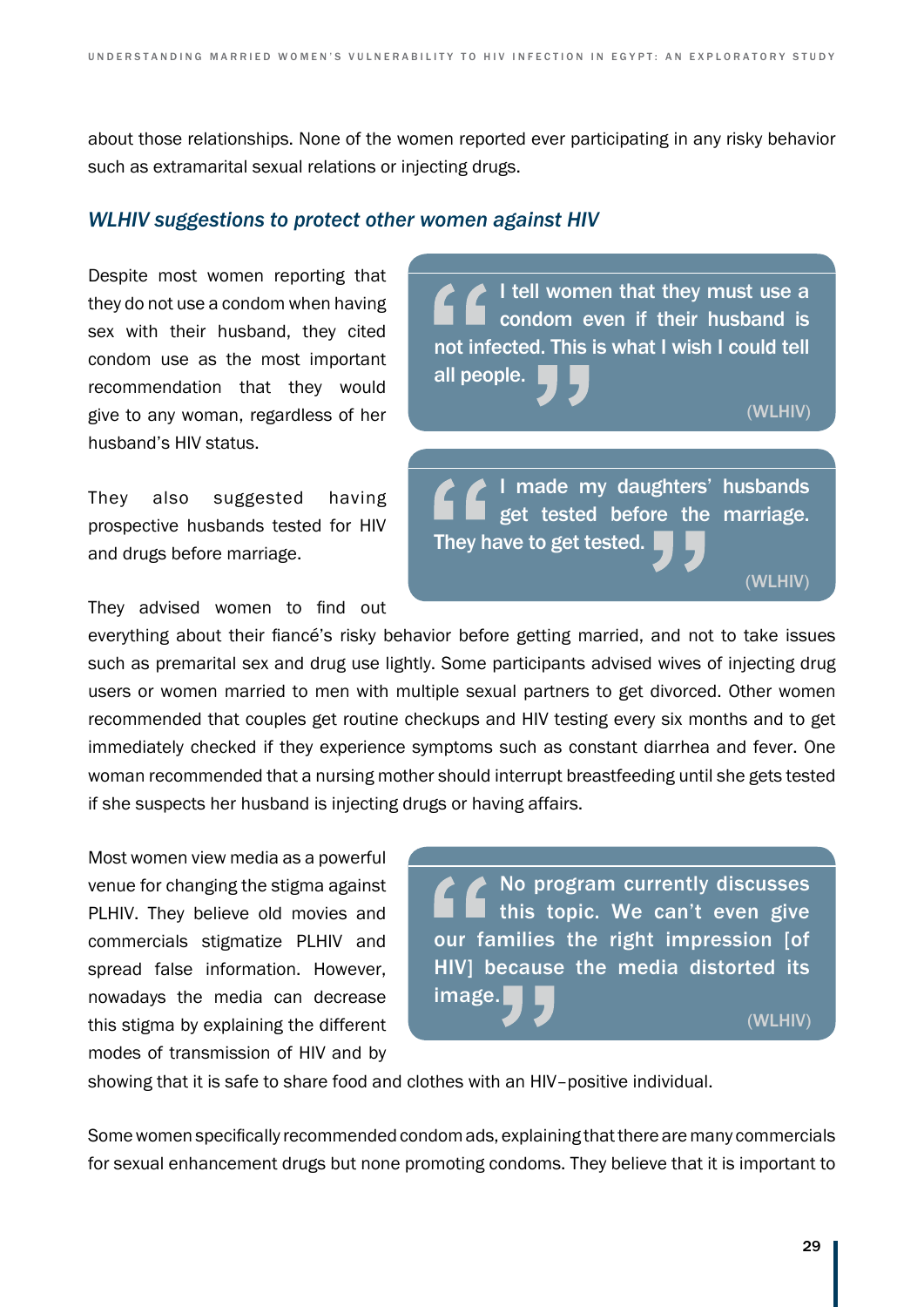present condoms as a modern preventive measure that must be used regardless of illness and risky behavior. However, some women believed that although the media might inform women about HIV, it would not drive women to get tested. Thus, several WLHIV pointed out that it would be useful to raise awareness about HIV through distributing brochures and holding seminars at health facilities (e.g., family planning centers and hospitals) that serve a large number of women. They also suggested that health workers talk privately during routine checkups to women who might be at risk and advise them to get tested, and that counselors visit neighborhoods with a high incidence of drug use to talk to PWID about protection against HIV. One woman advocated for making syringes widely available to reduce the likelihood of needle sharing among PWID.

Several WLHIV recommended including HIV in routine blood tests with hepatitis B and C and making HIV testing more available and accessible outside of Cairo. Finally, some women highlighted the need for covering reproductive health and sexually–transmitted infections in preparatory and high school science classes.

### External migrant workers

We interviewed 20 male external migrant workers aged 27 to 45 years who had been working in Gulf or Western countries for at least two years. All of them either had a bachelor's degree or were graduates of secondary technical schools. Their jobs included working as residential painters, security guards, taxi drivers, accountants, working at clothing factories or restaurants. All of the interviewed men were married for three months to 16 years and the majority had children. Their wives ranged from 21 to 38 years old. Most of the wives had a bachelor's degree or had graduated from a secondary technical school, five wives did not finish high school, and the majority of wives were not working for cash.

### *Working abroad*

All interviewed migrant workers had been working abroad for more than two years with some working abroad for up to 19 years. Most of the participants were currently working in Gulf countries while three of them were working in Western countries. All men sought to work abroad for better employment opportunities and higher salaries. The experience of working abroad was initially tough for most of the study participants. When they first arrived in the host country, some had to work for two to three years before going on annual leave. Some men reported getting a 2–3–month vacation every two years, while most reported getting a 30–45–day leave once a year. Most migrant workers reported decent living conditions in the host country, where a group of them (three to four) shared an apartment or a villa and split expenses and household chores with housemates. However, a few reported difficult living conditions in which eight workers would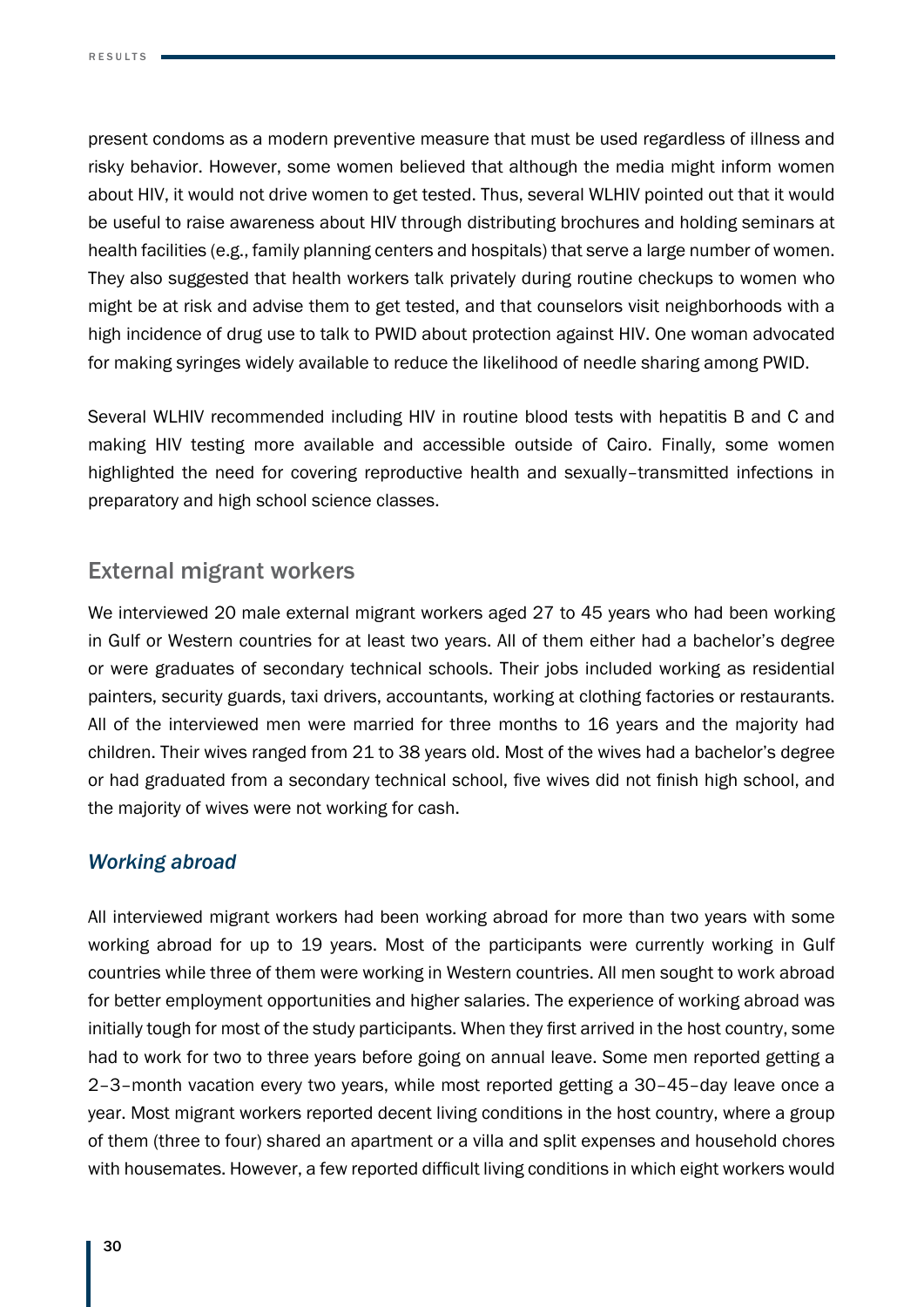share a room or 15 workers would share an apartment. Many men lived in apartments that their employers provided. Most men reported getting one day off per week which they would typically spend at home, watching television, playing computer games or card games, attending Friday prayers, hanging out at a café, or calling their wives and children.

Those who I know are living abroad only care about money and going home to their kids. If you cannot handle living away from your home and your kids, don't travel.

(External migrant)

In terms of health care, migrant workers who had formal jobs reported that they were obliged to sign up for health insurance upon their arrival in the host country. None of the men reported getting routine physical exams. However, they reported going to the hospital when they got sick. Migrant workers who had relatives or fellow villagers said that they often found support including covering their shifts and lending them money during times of sickness, while the rest complained about the lack of any social support abroad. Furthermore, a few men said that their supervisors hardly gave them any sick leave. At times of sickness, they would be pressured to work without

receiving any health care. They would only have access to simple painkillers and medications. One man said that he would get fired by his sponsor/ contractor if he got sick for more than two days.

I had to go to work the day after my illness and put pressure on myself to get money.

(External migrant)

#### *External migrants' marital relationship*

When asked to describe their current relationship with their wives, most men gave positive responses, saying they felt like newlywed couples, and that they loved their wives dearly and were happy when they were together. One man said that he cries at the end of his vacation when he has to leave his wife behind. On the other hand, two men reported that they were having disagreements with their wives, but they avoided fighting in order to spend a good time during their short vacation. Another man said that due to living separately, he was treated really well when on vacation, as if he were a guest. Other men described their relationships as "normal" and said they had become accustomed to living away from their wives. One man added that there was coldness between him and his wife and that the feeling of yearning toward one another only lasts for a week upon his return.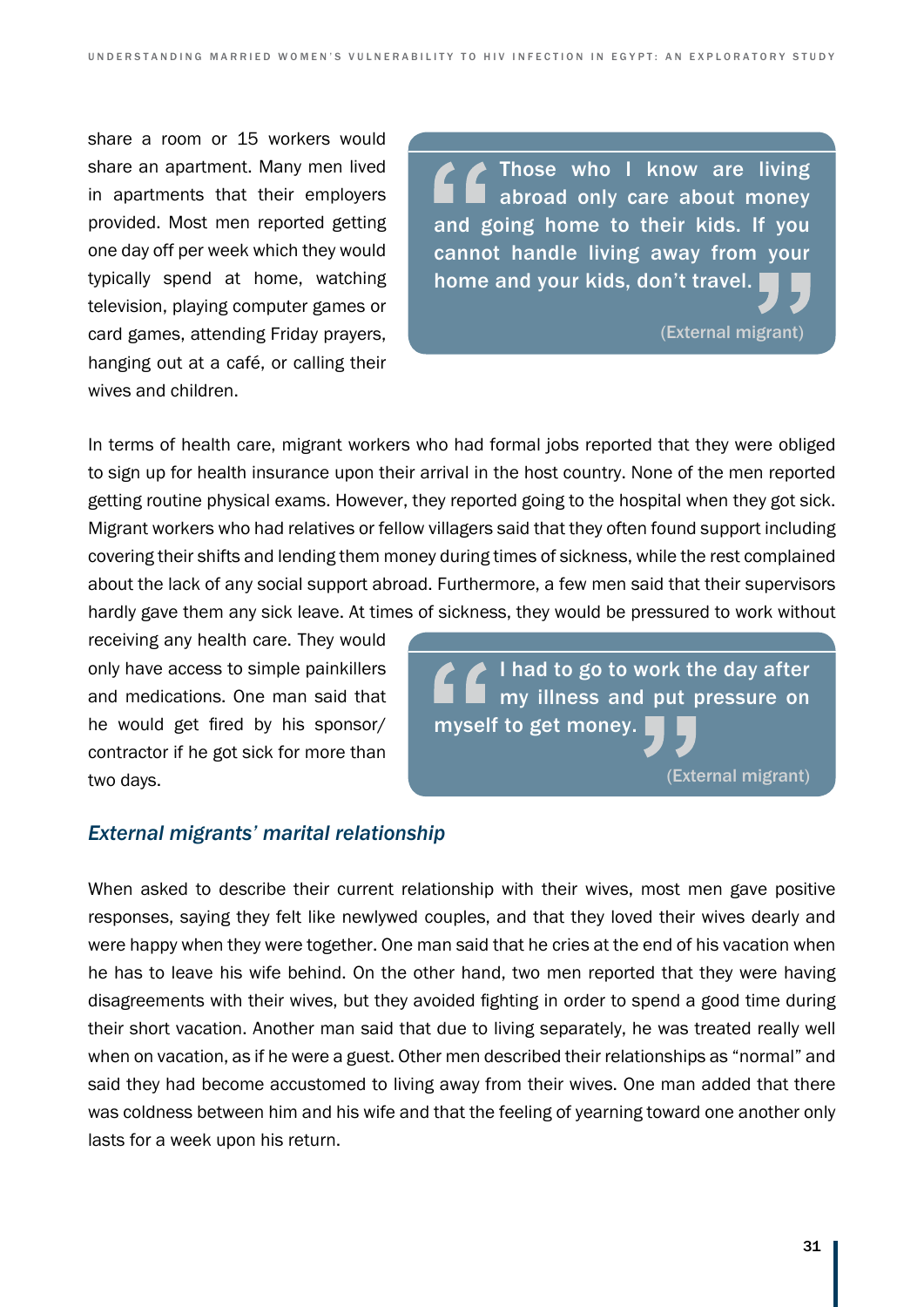When asked how they and their wives dealt with separation, some men said that they constantly kept in touch through phone or video calls. Other men said that they got used to living separately. One man said that he no longer thinks about sex. Another said that he and his wife have no strong feelings toward each other. Finally, some men expressed how it is by God's grace that they are able to remain faithful. One man noted that if it were not for daily video calls with his wife, it would have been nearly impossible for him to remain faithful.

**Thank God that I was able to get** a mobile phone in six months' time and talk to my wife and see her to remind myself that I have a wife and kids. but if one does not have this and does not see his wife and does not ask about her except every now and then (out of sight, out of mind like they say), then of course it is easy for him to sleep with someone else.

(External migrant)

External migrant workers who remained faithful to their wives attributed their faithfulness to two main reasons: focusing on their jobs in order to financially support their families and their strong religious beliefs against adultery.

#### *External migrants' sexual relationship with wife*

Most migrant workers did not think that their sexual relationship with their wives had changed over the years. A few men said that sexual coldness increased over the years, "as it typically does between couples" while others believed that it had changed for the better, because living apart made them yearn for one another. None of the men reported practicing new sexual positions with their wives. Furthermore, all men reported that they had never used violence during intercourse. However, one man reported that he scolds his wife when there is tension between them. A third man said that, although he does not use violence with his wife, he sometimes keeps nagging and she eventually responds because his vacation is short.

#### *Extra marirtal relations among external migrants*

None of the interviewed migrant workers reported having extramarital relations. However, most of them knew of external migrants who had sex with acquaintances or sex workers but they did not personally know those men who were unfaithful to their wives. One man confirmed that he intentionally stayed away from other men who could be a bad influence on him. However, they agreed that it was fairly easy for a man to find a sex partner and some even added that in the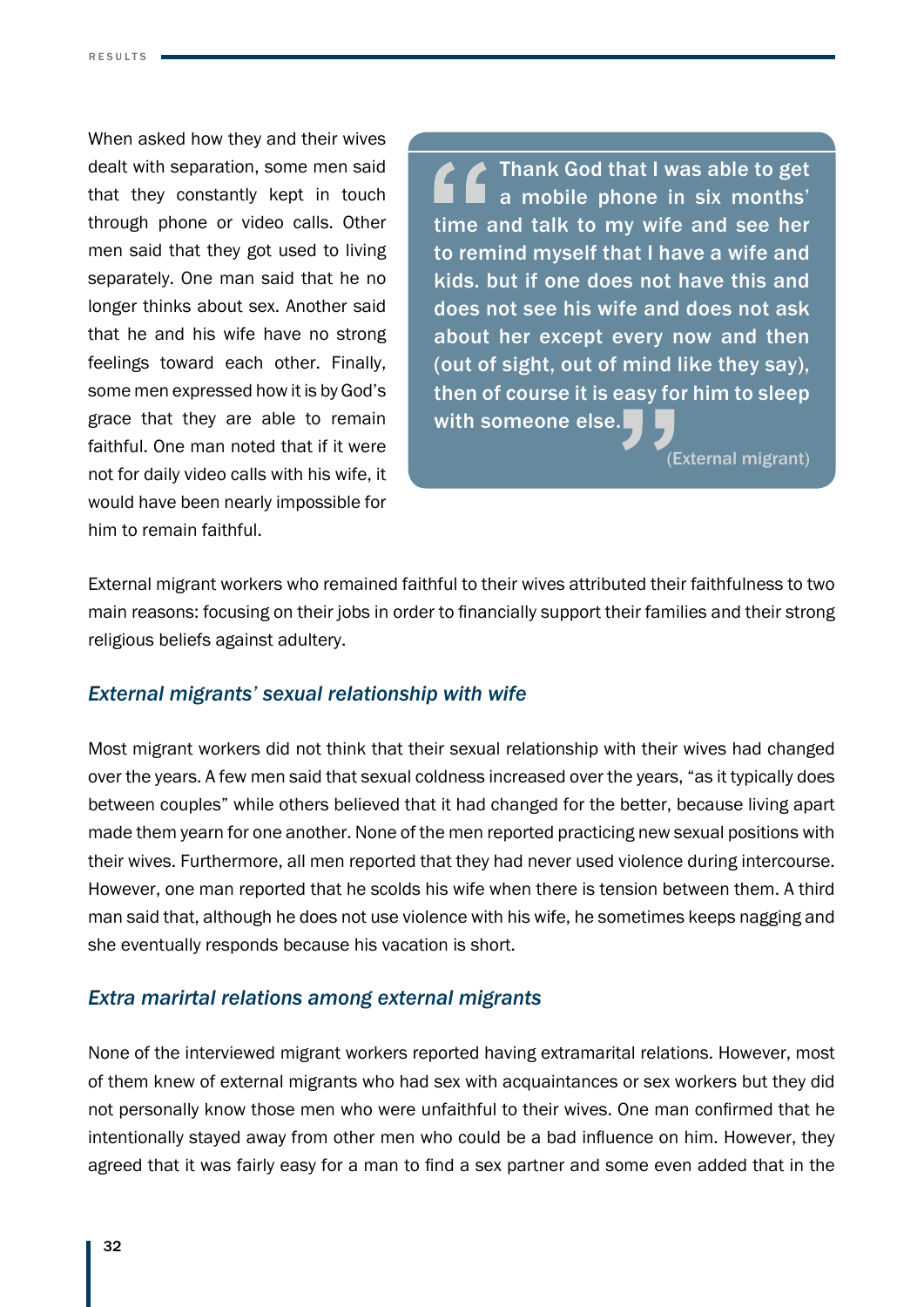countries where they worked, there are streets and districts known for having sex workers and brothels. A few noted that men who worked as painters or electricians meet cleaning ladies who often make sexual advances to them. Two migrant workers reported that some sponsors/ contractors would supply drugs or sex workers in return for money. One man who worked in a Western country said that most Egyptian men he knew were unfaithful to their wives and that they did not need to pay for sex, because "*it was very easy to meet women at nightclubs or bars.*"

One man said that his roommate would have sex while the respondent was in the room, thus he put a curtain in the middle of the room so he would not see him and his partner. He also reported that his roommate once took him to a red light district where there were plenty of sex workers. Several migrant workers mentioned that external migrants who were married tended to be more sexually frustrated than single men who never had sex and hence the former are more likely to seek sexual satisfaction with sex workers.

 $\blacktriangleright$  [Sex] is available there, but it depends on one's faith. My friends would offer me [sex], and women were available there. But, the strength of your faith makes a difference. If you have deep faith and strong belief, nothing like this will affect you. Those who resort to these things are the married men because they are sexually frustrated.

(External migrant)

Only two men reported that they had premarital sexual relations while four external migrants admitted to having extramarital affairs. One man said that he was frequently had sex with sex workers. Another migrant worker who lived in a Western country said that he had lived with one woman for three months, then with another woman for one month, and that he currently lives

with a third woman. A third migrant worker, who also lived in a Western country, said that he still had affairs but decreased the number of sexual partners after marriage. The fourth said that he cheated on his wife only once in the past.

I had two affairs with two women from two different governorates but that was long ago before getting married.

(External migrant)

#### *Condom use among external migrants*

Most of the interviewed migrant workers had never used a condom before and some did not even know what a condom was. Only five men reported previous use of a condom with their wives: four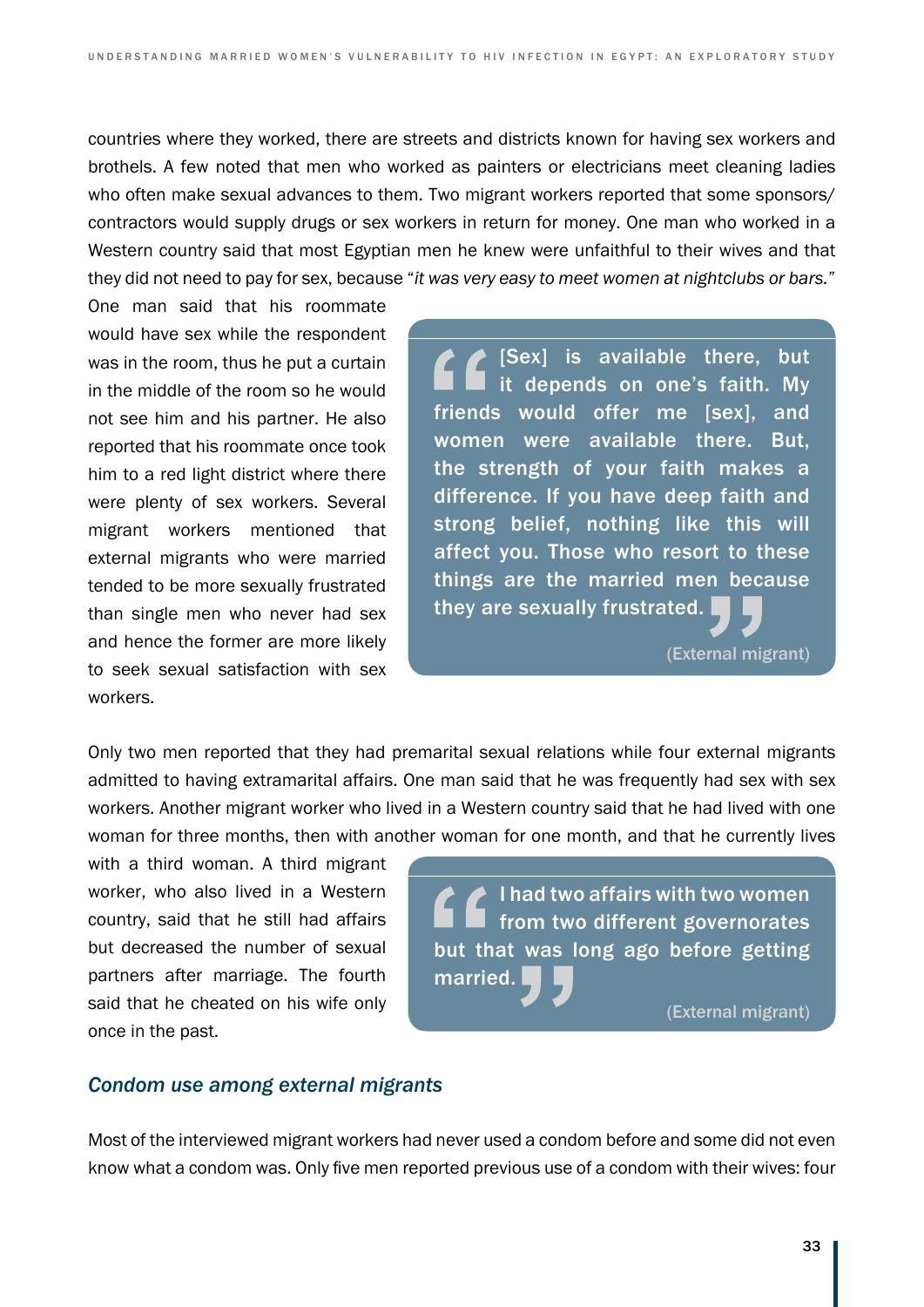of them used it as a contraceptive method, while one used it when his wife had her menstrual period. Most migrant workers believed that there was no need to use a condom with one's own wife and that condom use decreased sexual pleasure. They said that they would rather wait until menstrual bleeding stops and not use a condom.

However, condom use varied among men who had extramarital affairs. The man who had sex with sex workers said he always used a condom, while the one who had long–term sexual partners said that he used condoms with his first two partners but not with his current partner because he was *certain* that she was faithful to him. The third man reported that he usually used a condom, especially if he was suspicious of his partner, whereas the fourth man who had a one–time affair said he used a condom while having this affair. On the other hand, the two men who had premarital sex did not use a condom, while one of the participants who said that he did not have any affairs stated that he would definitely use a condom if he ever had an affair.

#### *Drug use among external migrants*

Several participants explained that external migrants were not interested in drugs, because they worked very hard to earn money and did not want to waste their money on drugs. Thus, none of the migrant workers indicated that they were using injecting drugs or knew someone who injected drugs. Also, most of them did not use other drugs or alcohol. Two men reported using hashish occasionally, two consumed alcohol occasionally, while one man used alcohol weekly and hashish daily. According to the migrant workers "pills" were generally hard to obtain, but alcohol specifically beer, was widely available and used by some of the people they knew. One man who works 12 hours a day said that his fellow workers used *Tramadol* in order to stay focused late at night.

#### *External migrants and HIV knowledge*

Interviewed external migrants seemed aware that HIV could be transmitted through sex and blood (i.e., sharing needles or blood transfusions). However, they also had many misconceptions about HIV, including: no treatment is available for HIV; HIV patients are put in solitary confinement;

women can acquire HIV while washing in a polluted water canal; HIV can be transmitted through sharing of clothes, kissing, skin–rubbing, and sweat–mixing with an HIV–positive individual; HIV is transmitted through sex only when sexual organs are wounded and bleeding, and some insects can transmit HIV.

It is not transmitted by anything other than blood. It could be transmitted through blood during intercourse, if there is friction and you are wounded and she is wounded, it can be transmitted through blood.

(External migrant)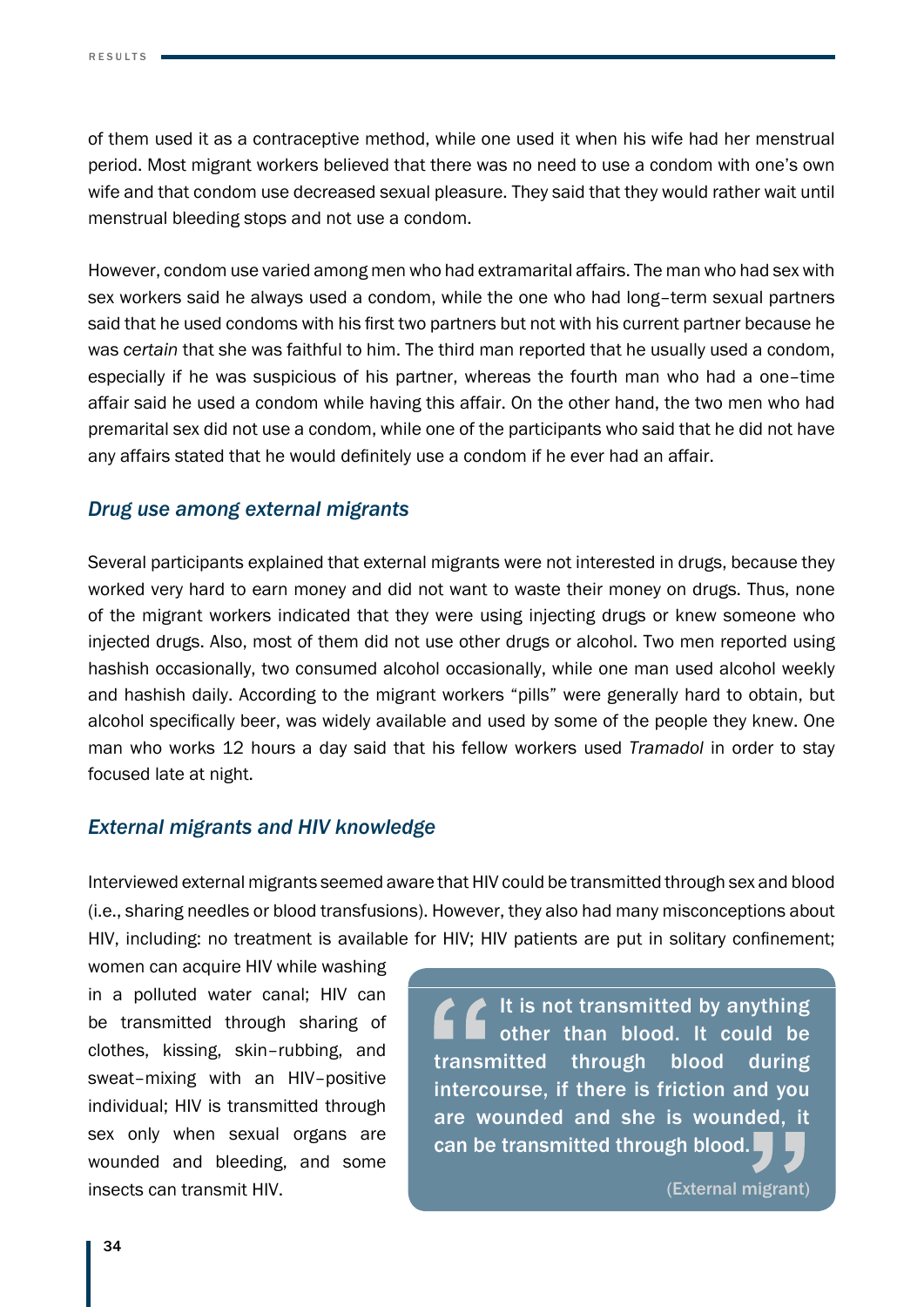Furthermore, two men believed that because women have a higher sexual desire than men, they sometimes resort to having sex with animals, such as dogs, when they are not sexually satisfied. Then, they transmit HIV to men through sex. Two other men believed that women could transmit HIV to men, and not vice versa. They added that the period of time a woman has to wait before remarrying, according to Islam's religious teachings, is meant to cleanse the woman's body of any semen that might carry HIV to her second husband.

In terms of protection against HIV, most men mentioned abstinence from sex, being faithful to one's wife, ensuring proper testing of blood bags before transfusions, and avoiding sharing needles or

shaving sticks with anyone. One man believed that although he had sex with several women, he protects himself from HIV by having one partner at a time. Despite most men indicating faithfulness to their wives, several of them believed that other external migrants were generally at risk for HIV because they were sexually frustrated and constantly struggling to remain faithful.

However, many men indicated that risk of HIV depends on the person's religious beliefs and principles: if one is close to God, he will not practice any immoral behavior and thus, would not be at risk for HIV. They also seemed to agree that wives of external migrants could be at risk for two reasons: either they have sex with other men while

The world is an open place, and he who thinks of sex, if he is unable to protect and keep himself, will be at risk [of HIV]. The spread of the disease there is different than in Egypt. There [country of work], the percentage of infected people is a lot higher than here [Egypt].

(External migrant)

The migrant is sexually frustrated and if he gets infected, he will definitely transmit the infection to his wife.

(External migrant)

their husbands are away, or their husbands acquire HIV abroad and transmit it to them upon their return.

#### *External migrants and HIV testing*

None of the interviewed men reported ever being tested for HIV. It is noteworthy that HIV testing is mandatory for those who are applying to work in the Gulf States, but apparently some migrant workers were not informed about what they were being tested for. Furthermore, interviewed migrant workers did not know of any specific place that offers HIV testing. Some of them believed it would be available at any medical laboratory or health facility abroad. Others seemed familiar with the laboratories in Egypt such as El Borg, El Mokhtaber, and the central laboratories which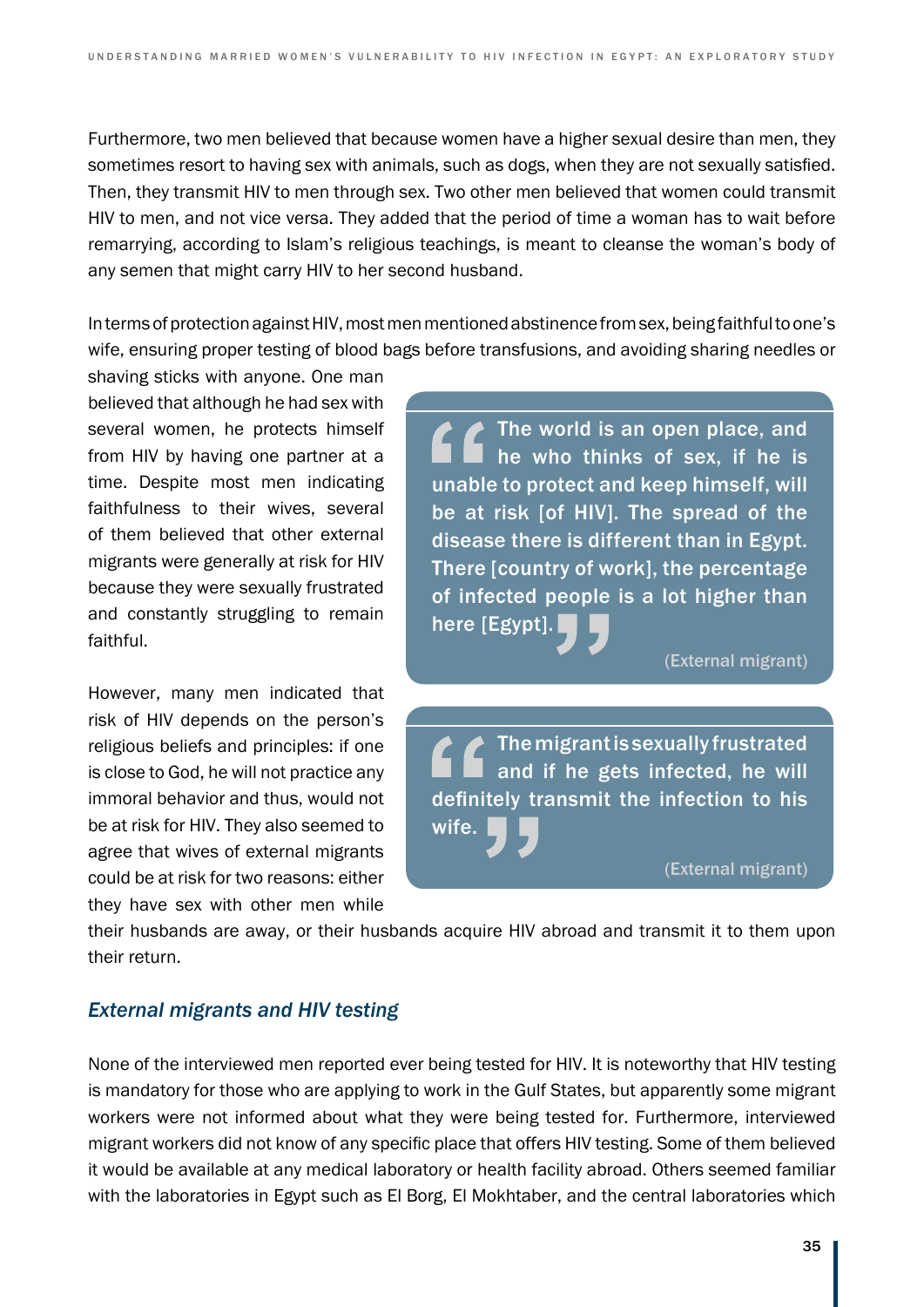offer HIV testing. Most men believed that HIV testing was not free in Egypt or in their host countries, however, three men said that it was free in their host country. One man believed that it would be very expensive to get tested in his host country.

#### *External migrants' suggestions to prevent HIV*

When migrant workers were asked to suggest protective measures against HIV for other external migrants and their wives, most men agreed that the best advice is to remain faithful and abstain from sex while abroad. They also thought that equally or more important advice is to strengthen their faith in God through prayer in order to help them abide by religious rules that prohibit adultery. Furthermore, they agreed that if a man insists on having extramarital sex, he should use a condom and get tested for HIV often. However, two men thought that a condom is not sufficient to protect oneself from HIV. Some suggested that the Egyptian Government should mandate HIV testing for external migrants before re–entering Egypt. A few external migrants said they would advise other external migrants to focus on work and remember their motive for living abroad, namely to financially support their loved ones. One man said he would advise other men not to travel if they are incapable of remaining faithful to their wives.

When asked about suitable means for reaching external migrants, many suggested social media as a good venue to raise awareness. They pointed out that posting on Facebook or creating a page where people can post anonymously and ask questions would be effective for many young men who are particularly vulnerable and are more likely to engage in risky behavior. Additionally, several participants believed that TV spots would be useful, particularly during football games, popular soap operas, and other television shows. Similarly, they suggested having a doctor or a person living with HIV speak on a popular show, or present an HIV case in a soap opera or a movie. However, one man noted that external migrants do not always have access to Egyptian television channels while abroad. Moreover, several participants believed that distributing brochures at airports before departure would efficiently target external migrants. Finally, several participants proposed having awareness–raising meetings at agencies that issued travel documents (e.g., passports and military service certificates) and at laboratories where men get their mandatory testing.

### Internal migrant workers

We interviewed 20 male internal migrant workers who had been working and living outside their governorates for a period of not less than six months. They were aged 18–40 years and living in the slums of Cairo (five men) and Alexandria (five men) and in one tourist attractions (10 men). The majority of those in Cairo and Alexandria were illiterate or did not complete their elementary education and were mainly from Upper Egypt. They mostly worked in temporary jobs as construction workers or vendors in supermarkets. Internal migrants in the tourist attractions mostly had university degrees or secondary education. They all worked in the field of tourism, hotels, and related businesses such as sports or selling gifts.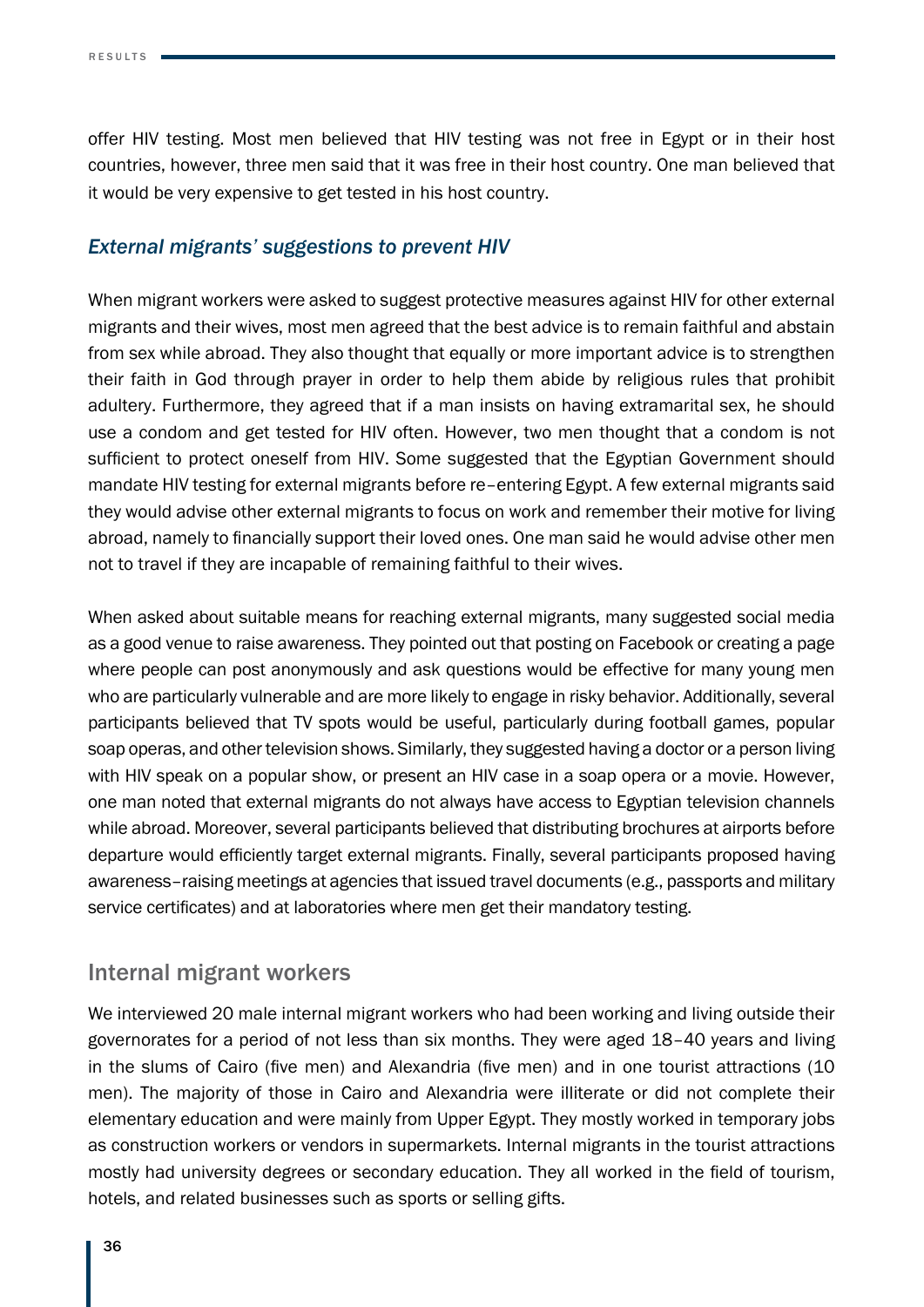#### *Working outside their governorates*

Internal migrants in Cairo and Alexandria usually come from the same governorate and sometimes even the same village. They tend to form a closed community and keep their traditions and rural habits as if they were living in their own village. They usually work together and live together in one apartment (between 5–8 people) and split the rent and sometimes split the purchase of meat and cooking. They know each other and support each other in difficult circumstances such as illness or financial need. They are committed to their mission of working to earn money to support their families. They do not mingle much with the locals except at work. Most of them work for three months and have a vacation for one week to one month while the rest go back to their villages only for feast holidays or for the harvest season to work.

On the other hand, the internal migrants in the tourist attractions live in an open society; they mingle with others and do not necessarily abide by traditions and customs, but adopt those of the new society with all its temptations. The fact that they came from different communities made them more daring, as news about their extramarital relations would not reach their wives. Several of them made new friends and acquaintances from outside work, had relationships with women, and experimented with drugs. However, there are a few who still abide by conservative traditions which keep them away from risky practices, while others engaged in some risky behaviors for a while then stopped. They have a vacation ranging from three to 10 days everyone to one and a half months which they spend at home with their families.

#### *Internal migrants' marital relationship*

The majority of internal migrants in Cairo and Alexandria said that their relationship with their wives did not change, but that being apart increased the longing. Their wives appreciate their suffering and thus they try as much as possible to please them during their vacations. They can understand if their wife is not feeling well and does not want to have sex and hence they do not resort to violence with them. The sample that is working in tourist attractions believed that being apart is a great advantage as it increases longing. Most problems with their wives are solved over the phone so they can have a good time during their home leave. They do not tell their wives about their relationships with other women or their drug use. They mentioned that their relationships with foreign women were more satisfying because they learn new sex positions and things which they never practice with their wives who are *"very traditional."*

#### *Internal migrants' sexual relations*

Internal migrants in Cairo and Alexandria reported that they overcame their sexual desire while away from their wives through masturbation or doing nothing. They try not to stay for long periods away from their wives although several of them indicated that they and their wives have gotten used to this life and accept the situation. Communication between them and their wives about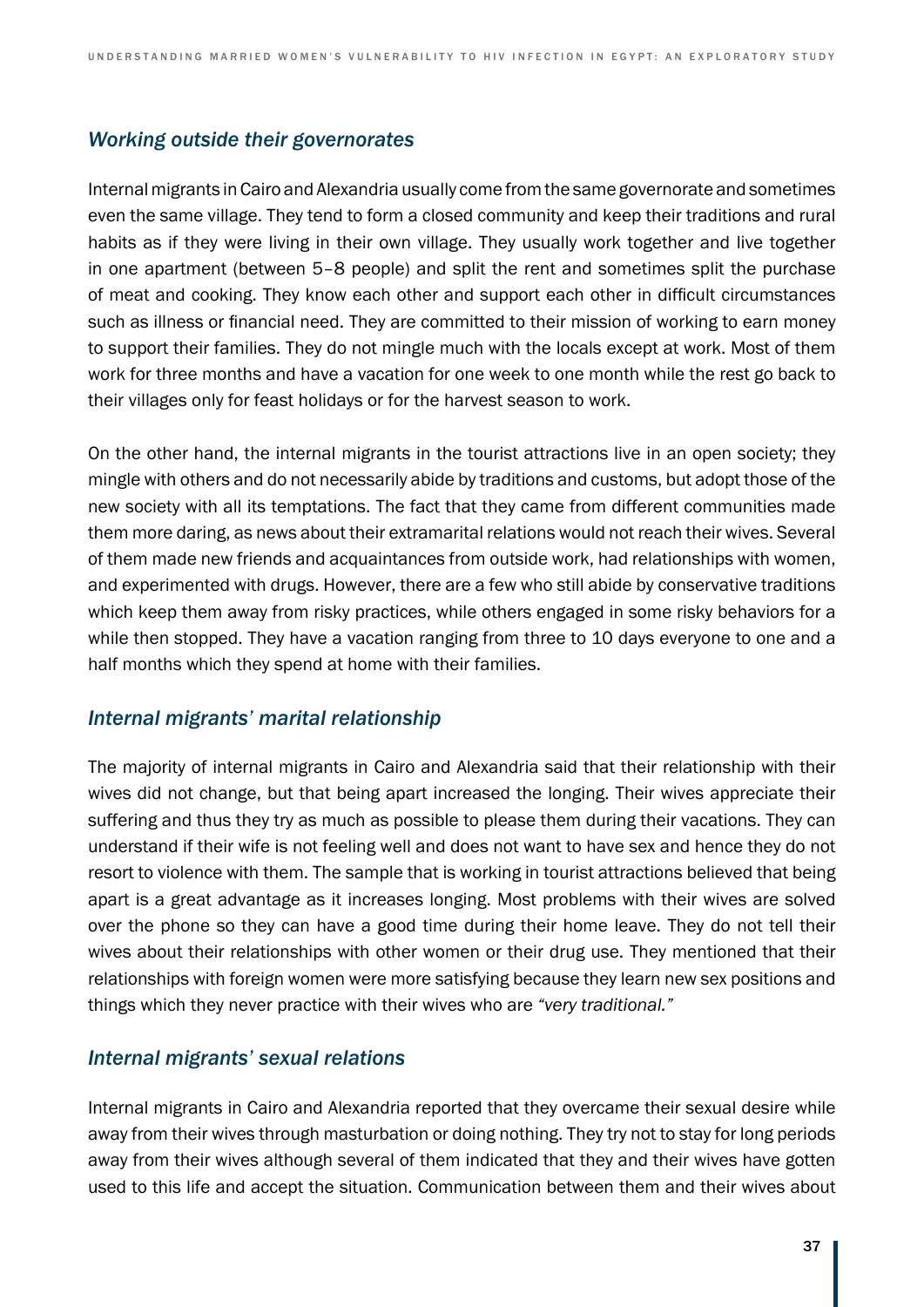sexual needs is largely indirect as revealed by the following quote by one of the participants, "*When my wife calls and says, you have been away for a long time or says the kids are asking about you, I realize she needs me and I go back quickly"*

Internal migrants in Cairo and Alexandria said that they knew men who engage in sexual relations with women other than their wives and that they were tempted but refused for religious and financial reasons. One of them said, "*It is very easy.... You pay 100–300 pounds to a pimp and he will take you to these women. Instead, I can pay 20 pounds transportation to the village to my wife and not commit a sin."*

On the other hand, interviewed internal migrants in tourist attractions were less likely to experience problems of sexual frustration as according to them they can easily have sex with foreign women. One of them said, "*Those things [having sex] are very easy and abundant; if you* 

*look at a foreign woman she offers you to sleep with her."* Moreover, a few internal migrants in tourist attractions said they were paid to have sex with foreign women who were usually older than themselves. Some end up marrying foreign women who come for extended periods of time in which case the woman pays all the costs.

 $\blacktriangleright$  If a young man who has been far away from his wife for a month or two and then finds a very beautiful and easy woman in front of him, definitely he would agree.

(Internal migrant in a tourist attractions)

#### *Drug use among internal migrants*

Internal migrants in Cairo and Alexandria did not report use of alcohol or drugs except at weddings where alcohol and hashish are distributed free as a token of welcome to the guests. Participants who worked in the tourist attractions rarely used alcohol but were more likely to use *Tramadol* or *Tamil* because they believed that they prolonged the duration of sexual intercourse.

#### *Condom use among internal migrants*

Respondents from Cairo and Alexandria showed a severe lack of information about condoms with half of them reporting that they had never heard of them. Among those who had heard of condoms, the majority did not know the link between condom use and protection against HIV. The very few who reported ever using condoms said they did so either to prevent pregnancy or to have intercourse during their wife's menstrual period. When asked about their response if their wife asked them to use a condom, eight rejected while two added that they were entitled to know why and if the cause for that request was medical they would use it.

On the other hand, participants who worked in the tourist attractions all knew about condoms and reported using them with foreign female sex partners. However, it is usually the woman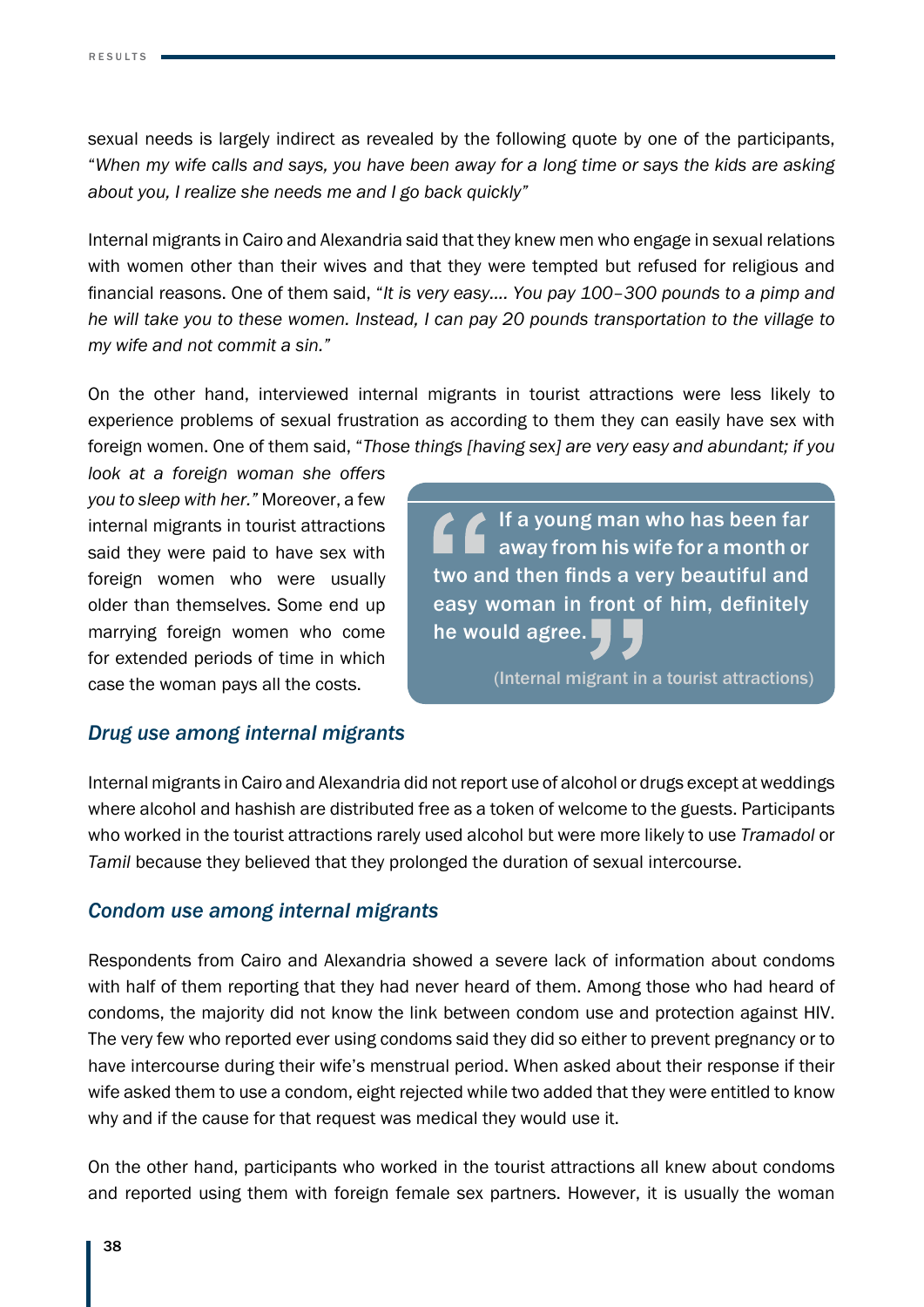who demands the use of a condom and the one who supplies it. A few men added that they sometimes practice sex without condoms and that they understand the risks of this behavior. One of them used the condom with his wife as a family planning method. When asked about their response if their wife asked them to use a condom, they all rejected the idea.

### *Internal migrants and HIV knowledge*

Migrant workers in Cairo and Alexandria have many misconceptions about HIV. Some believed that HIV can be transmitted via touching, kissing, and sharing of personal utensils, as well as through sneezing, spray and being with an AIDS patient in a closed place. Only three mentioned through sexual relations, one stated homosexual relations, and one stated sharing a syringe with an infected person. Several of them were under the impression that HIV/AIDS does not exist in Egypt but only in Western countries *"where men and women live together before marriage and where women have multiple sex partners."* Thus those workers did not see themselves as vulnerable to HIV/AIDS as long as they were committed to their religion and morals and did not have extramarital affairs.

Participants in the tourist attractions were generally better informed about HIV with many of them indicating that it was transmitted through sex and blood and that it destroys the immune system. They saw themselves and other migrants working in tourist attractions as vulnerable to HIV infection along with their wives and children through transmission. Several of them expressed regret for working in tourism and getting involved in those risky practices and wished they could find work in Cairo or their governorates.

The majority of the internal migrants in Cairo, Alexandria, and the tourist attractions did not know where to go for HIV testing. In general they believed it was better to be tested in private laboratories and hospitals, because they do not trust government health units and hospitals. A few respondents in the tourist attractions stated that they wanted to know where to go for confidential, anonymous testing but were afraid to ask.

#### *Internal migrants' suggestions to prevent HIV*

Suggestions of internal migrants in Cairo and Alexandria for the prevention of HIV/AIDS were to avoid extramarital affairs and to shorten the periods of separation from one's wife. However, they did not suggest condom use due to their limited knowledge of its preventive role. As to the best platforms for delivering information, TV occupied the first place, then came seminars for workers who do not have fixed jobs but change jobs frequently, as well as in factories and companies, in addition to mosques and churches.

Those in the tourist attractions suggested reduction of extramarital affairs, regular HIV testing for those working in tourism, and consistent condom use. In addition to the platforms listed by Cairo and Alexandria workers, they added the radio for taxi drivers working with foreigners, YouTube, and distributing leaflets and booklets at the workplace.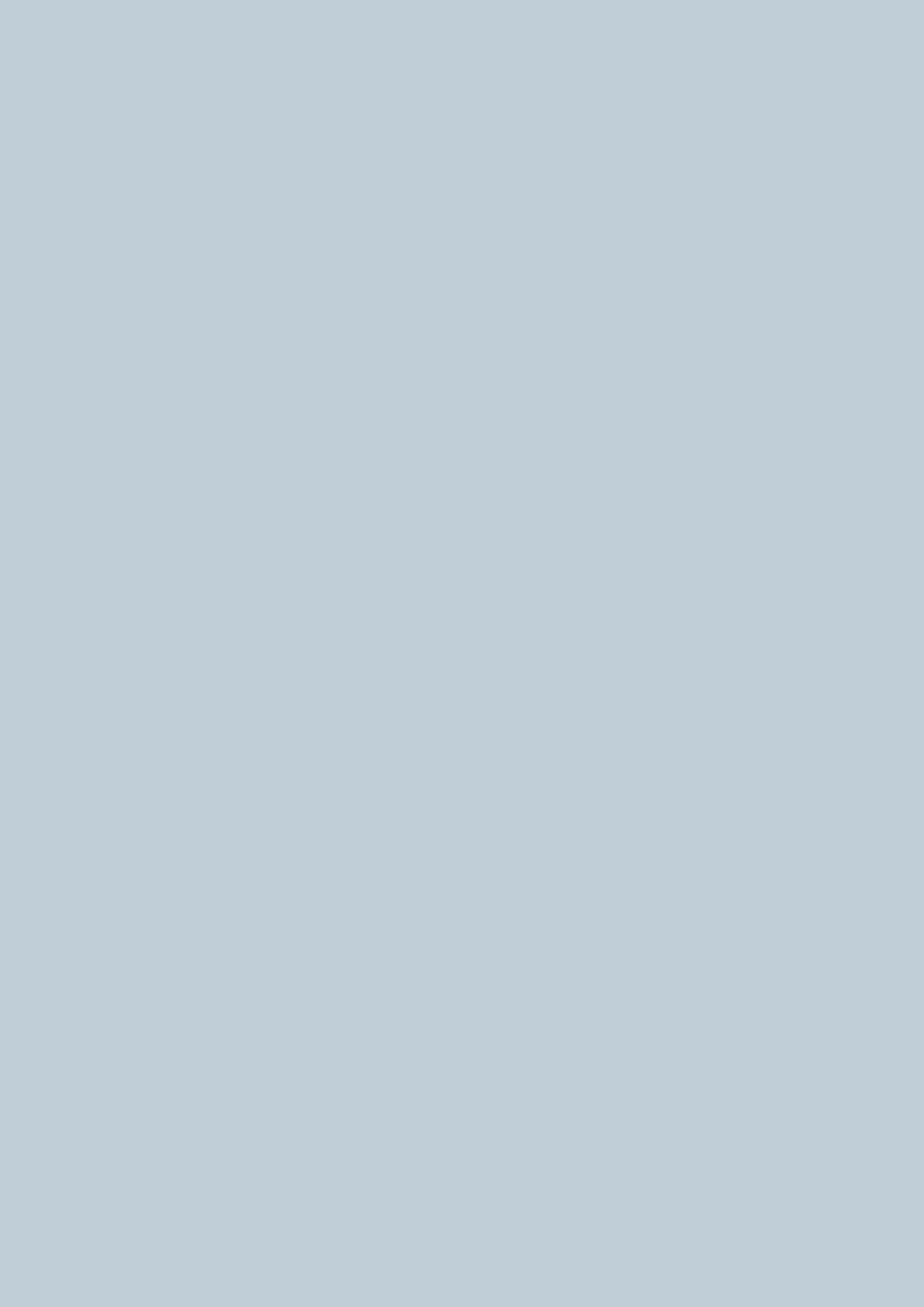# **CONCLUSION**

The current study revealed that women and men are vulnerable to HIV infection as a result of several inter–related factors. However, due to inequitable societal gender norms, women are disproportionately more vulnerable to HIV infection even if they themselves are not practicing risky behaviors. These women who are not engaging in risky behaviors themselves can still be vulnerable to HIV via the risky behaviors of their husbands. The current study revealed that PWID share needles, have unprotected sex and forced sex, exchange sex for money, all under the influence of drugs. MSM practice unprotected sex with multiple partners and sometimes of both sexes while some migrant workers practice risky behaviors. However, none of the men who practice risky behaviors reported using a condom with his wife either because he does not want to raise her suspicion or he does not perceive her as a source of infection, i.e., he only thinks about his safety. The study also revealed that external migrant workers and internal migrant workers in tourist attractions are engaging in multiple sexual relations which are mostly unprotected. Wives were almost all unaware of husbands' risky behavior and those who knew were unable to discuss the issue with their husbands for fear of violence. Those who tried to discuss the issue of risky behaviors or tried to protect themselves by refusing to have sex, were subjected to both physical and sexual violence which they preferred to tolerate rather than destroy their homes. Vulnerability of married women due to husbands' risky behavior is further aggravated by the socio–cultural, economic, legal and programmatic factors that undermine women's ability to protect themselves against infection. Following is an overview of these interacting factors that increase women vulnerability to HIV:

## Economic

Economic hardship in Egypt forces many men to migrate (both internally and externally) which exposes those men to new lifestyles and potential risks. Also, financial dependence of women on their husbands leads those women to tolerate their husbands' violence or risky behavior as those wives have no other means to support themselves or their children if they get divorced.

# Socio–cultural

Women are socialized to be submissive and weak and to accept husbands' violence or risky behavior as a fact of life. Likewise, norms and expectations of masculinity increase men's risk– taking behaviors, such as using drugs and having sex with multiple partners. Married women who experience violence or who are suspicious of husbands' risky behaviors are often hesitant to question such behavior, negotiate condom use, or seek outside support. The HIV vulnerability of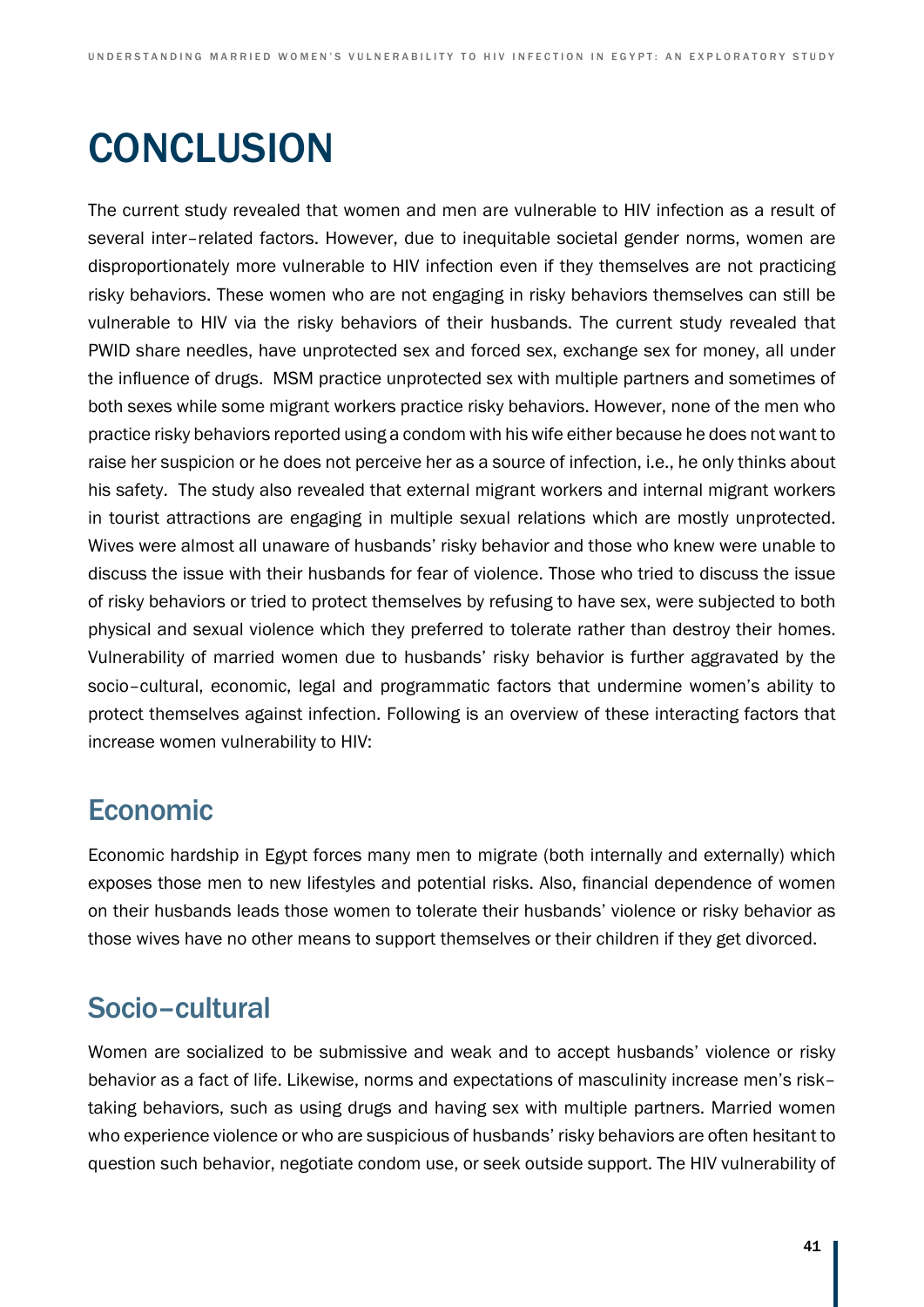women is further compounded by the misunderstanding of religious teachings whereby women are made to believe that a husband has the right to beat his wife and to have sex with her against her will. Additionally, the prevalent "culture of silence" around issues of sexuality and women's restricted mobility limit women's access to HIV information and services.

## Programmatic

The vertical nature of MOHP services (FP, MCH, and HIV) does not allow women seeking routine health services for themselves or their children to receive information on HIV. Moreover, harm– reduction programs that target key populations (e.g., MSM and PWID) and promote safe sex and safe injection do not target other vulnerable groups such as migrant workers. Additionally, those programs do not target wives of key populations as reaching spouses of key populations would inevitably breach confidentiality regarding their husbands' high risk behaviors.

## Legal

Ineffective enforcement of laws governing minimum age of marriage or laws protecting women exposed to intimate partner violence may further exacerbate women's vulnerability to HIV. Some of the current laws may also increase men's (and consequently women's) vulnerability to HIV, where the act of prostitution is criminalized for the provider of the service but not the clients.

# Stigma and discrimination

HIV–related stigma has a particularly heavy impact on women as HIV/AIDS is perceived as a disease of people who practice promiscuous behavior causing both men and women to avoid HIV testing or seeking care in order to avoid being stigmatized. Key populations, such as MSM and PWID, and vulnerable populations such as women and migrant workers, are hesitant to seek services for fear of the discrimination and stigma society places on the disease and those who are infected with it. Also, the fact that drug use and homosexuality are highly stigmatized behaviors makes it hard for key populations to disclose those behaviors even to their wives and hence they are unable to take necessary precautions to protect their wives. Concurrently, the stigma linked to condom use and the negative attitudes husbands have toward it reduces the likelihood of its use and renders both husbands and wives vulnerable to infection.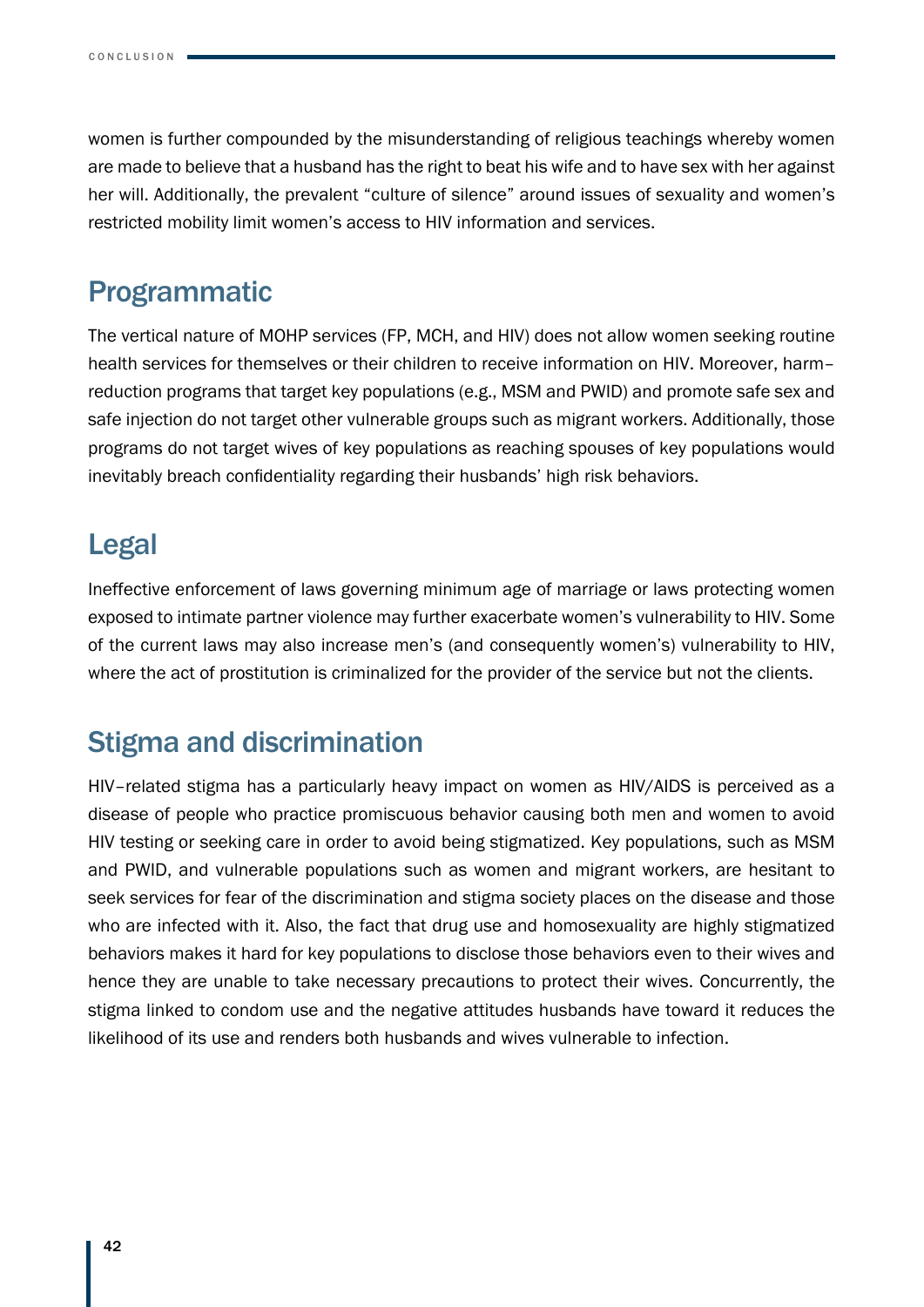# RECOMMENDATIONS

Addressing women's vulnerability to HIV requires multi–sectoral interventions that involve various stakeholders along with targeted interventions that specifically target key populations.

## Targeted interventions for MSM and PWID

For low–prevalence settings like Egypt, the focus of HIV prevention should be on interventions that specifically target key populations such as drop–in centers, outreach by peer workers at hotspots where MSM and PWID congregate, peer education, distribution of free condoms and sterile syringes, along with harm reduction counseling. To maximize the benefits of those programs to women, those men should be educated on how to communicate their risky behavior to their wives and should be encouraged to use condoms with their wives and other sex partners. Convincing key populations to bring their wives/partners to harm–reduction sites requires ue of innovative approaches such as underscoring the value of HIV testing for protection of their children.

## Reaching out to migrant workers

Targeted interventions should be directed to internal and external migrants who form a large percentage of the Egyptian population. There is an urgent need to raise awareness among internal and external migrants about HIV and eduating them about safe sex. This could be achieved through use of social media e.g. posting on Facebook or creating a page where migrants could post anonymously and ask questions. Additionally, migrants could be efficiently reached by distributing brochures at airports before their departure and by organizing awareness–raising meetings at agencies that issue travel documents and by creating a cadre of peer educators who can provide psychological support and HIV counseling.

## Integration of reproductive health and HIV services

HIV counseling should be integrated into all RH services, including MCH, FP and premarital care services. Provider–initiated HIV counseling and testing should be offered to pregnant women seeking antenatal care, especially those at higher risk. A series of culturally sensitive questions might be helpful in identifying those women. In fact, operations research is needed to test feasibility of implementing this strategy.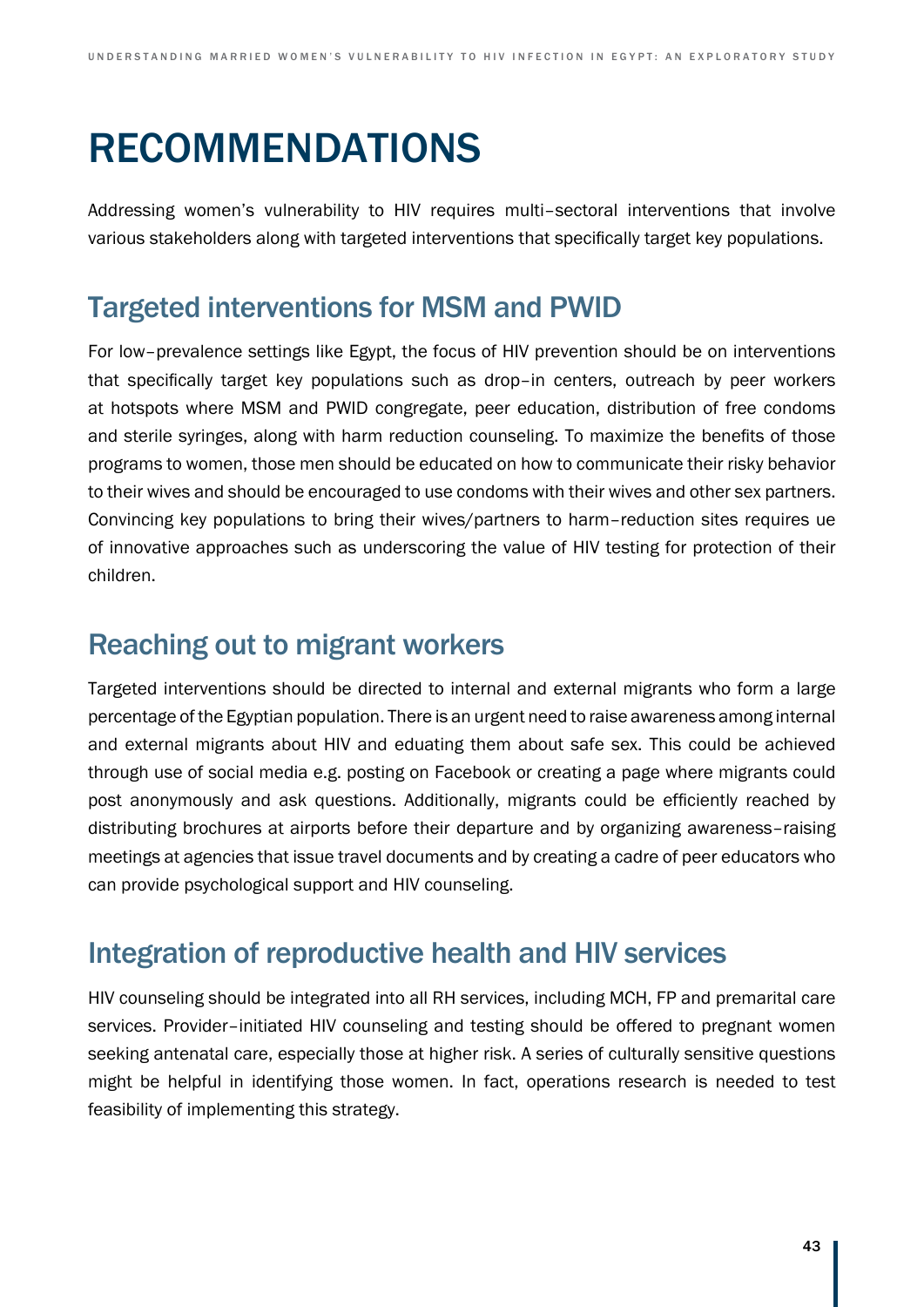## Combating stigma and discrimination

Efforts are needed to reduce stigma against PLHIV as well as stigma linked to condoms. Combating stigma and discrimination and raising public awareness of HIV would concurrently increase uptake of HIV testing and other preventive services including harm–reduction services among key populations.

## Raising public awareness of HIV

The majority of HIV/AIDS programming is currently aimed at key populations and PLHIV, which leaves little opportunity for the general population to gain awareness. Efforts should focus on HIV/AIDS education, mass media campaigns to educate the public about modes of transmission and address prevalent misconceptions, in addition to social marketing of VCT services and condoms at a national scale.

## Law enforcement and legal reform

Article 53 of the 2014 Egyptian Constitution commits the State to take necessary measures to eliminate all forms of discrimination and to ensure equality amomg all citizens.Loopholes in the current legal system should be addressed to protect married women against HIV. Issues like unequal punishment of men and women in prostitution and adultery crimes should be addressed. Women should be made aware of laws protecting them against violence and marital rape. Efforts should be made to educate police officers and district attorneys about the needs of women who are exposed to gender–based violence.

## Women's empowerment and promoting gender equality

It is important to find ways to empower women by increasing their access to education and employment opportunities and by implementing policies and programs that eliminate gender inequaly. Adddressing inequitable gender norms must be part of all HIV programs. Women in abusive relationships should be offered shelter as well as medico–legal services. Additionally, programs that empower women by providing vocational training, life skills, financial skills, and access to work should be scaled up. Misunderstanding of religious teachings yields women submissive to abusive marital relationships and hence should be addressed.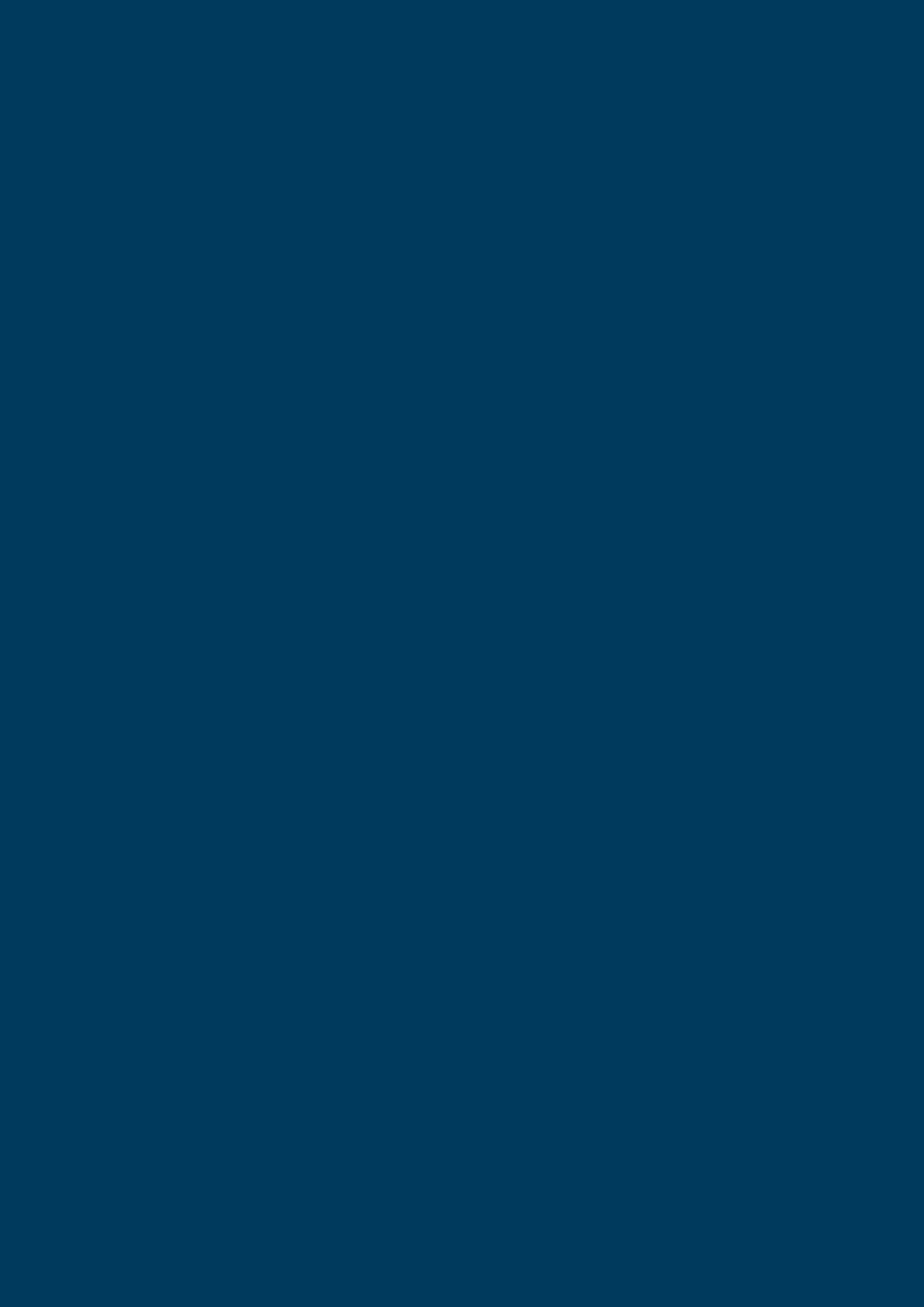# REFERENCES

- Abdel–Tawab N. and D. Oraby . 2015. Supporting reproductive health of youth in Egypt: A call for enhancing partnerships (Arabic). Cairo: Population Council.
- Aidaoui, M., S. Bouzbid, and M. Laouar. 2008. "Seroprevalence of HIV infection in pregnant women in the Annaba Region (Algeria)," *Rev Epidemiol Santé Publique* 56: 261–66.
- Bruce, J. 2003. *Overview and Reflections of Child Marriage and Adolescent Policy.* Washington, DC, USA: ICRW.
- Central Agency for Public Mobilisation and Statistics (CAPMAS), Minnesota Population Center. 2011. Egypt General Census for Population, Housing, and Establishments 2006 from the Integrated Public Use Microdata Series, International: Version 6.1 [Machine–readable database]. Minneapolis: University of Minnesota.
- El–Zanaty, F. and A. Way. 2015. *Egypt Demographic and Health Survey 2014.* Cairo: Ministry of Health and Population, El–Zanaty and Associates, and Macro International.
- Family Health International and Ministry of Health Egypt (FHI/MoH). 2010. HIV/AIDS Biological & Behavioral Surveillance Survey: Round Two Summary Report. Cairo: FHI/MoH.
- Handoussa, H. 2010. *Situation Analysis: Key Development Challenges Facing Egypt.* New York: United Nations Development Program.
- Hermez, J.; J. Petrak, M. Karkouri, and G. Riedner. 2010. "A review of HIV testing and counseling policies and practices in the Eastern Mediterranean Region," *AIDS* 24: S25–S32.
- Jenkins, C., and D. A. Robalino. 2003. "HIV in the Middle East and North Africa: The Cost of Inaction." Orientations in Development Series. Washington, DC:World Bank.
- Khattab, H. and M. El–Geneidy. 2014. "Living with AIDS: Suffering and Courage." Cairo: Egyptian Society for Population Studies and Reproductive Health (ESPSRH).
- Khattab, H. et al. 2007. "All Alone: The Stories of Egyptian Women Living with HIV, Stigma and Isolation." Cairo: ESPSRH.
- Khattab, H. et al. 2010. "The Agony of AIDS: A Qualitative Study of the Experience of AIDS in Egypt." Cairo: ESPSRH.
- Michalopoulos, L.M., A. Aifah, and N. El–Bassel. 2016. "A systematic review of HIV risk behaviors and trauma among forced and unforced migrant populations from low and middle–income countries: State of the literature and future directions." *AIDS Behav.* 20(2): 243–261.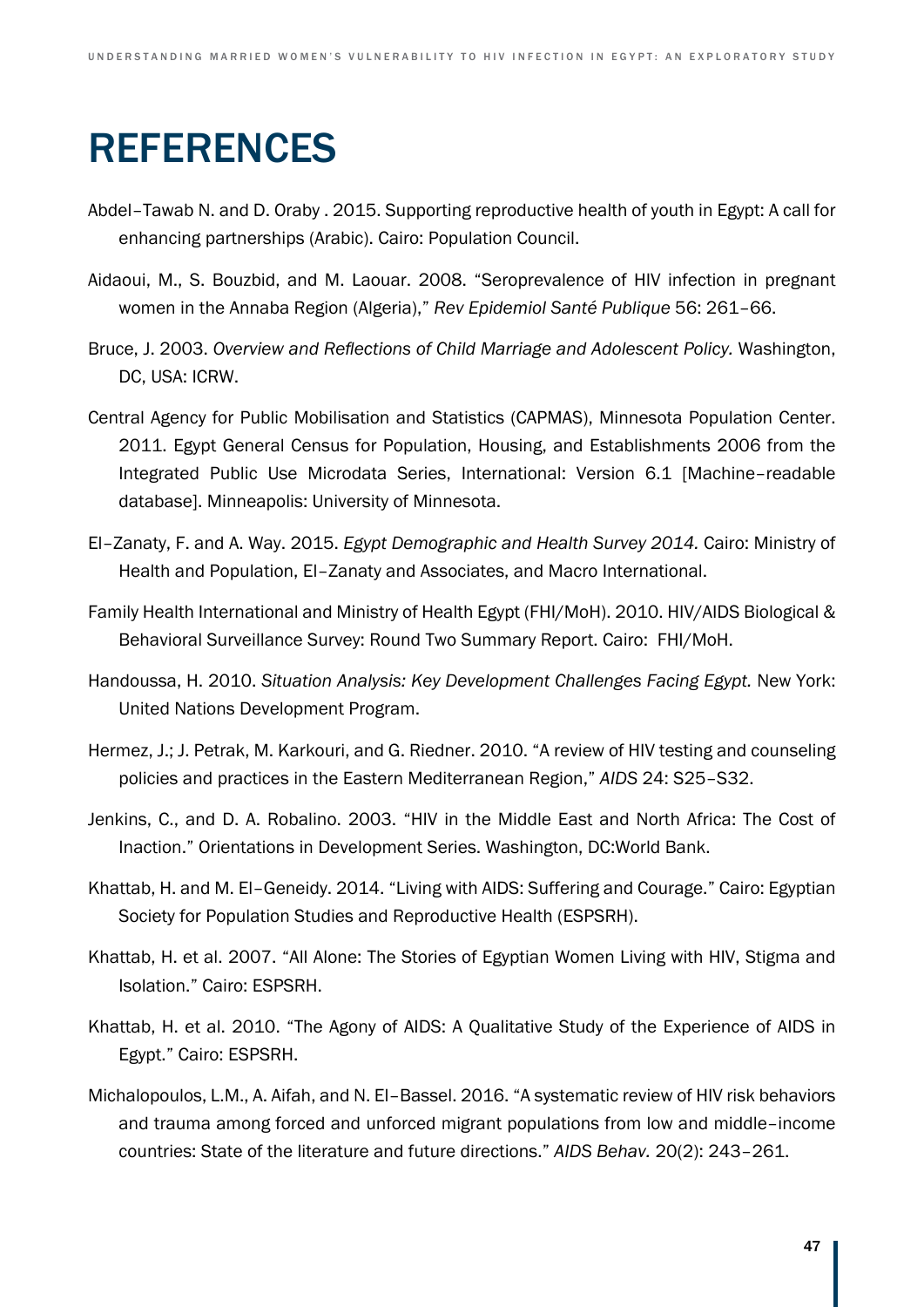- Ministry of Economic Development and the United Nations Development Program (UNDP). 2010. *Egypt's Progress Towards Achieving The Millennium Development Goals.* Cairo: Ministry of Economic Development.
- Ministry of Health and Population (Egypt), El–Zanaty and Associates (Egypt), and ICF International. 2015. *Egypt Demographic and Health Survey 2014*. Cairo and Rockville, MD: Ministry of Health and Population and ICF International
- Nabhan, A.F., A. El–Sara, M. Zein, and N. Usama. 2013. "Women's Vulnerabilities to HIV in Egypt: An Evidence Profile." Cairo: Ain Shams University.
- National AIDS Program (NAP). 2013. *A Guideline for Clinical Management of HIV/AIDS and ARVs.*  Cairo: Ministry of Health and Population.
- National AIDS Program (NAP). 2014. *Global AIDS Response Progress Report 2014.* Cairo: Ministry of Health and Population.
- National AIDS Program (NAP). 2015. *National HIV Programme Situation and Gap Analysis.* Cairo: Ministry of Health and Population.
- Newman S, Sarin P, Kumarasamy N, Amalraj E, Rogers M, Madhivanan P, Flanigan T, Cu–Uvin S, McGarvey S, Mayer K, Solomon S.2000: Marriage, monogamy and HIV: a profile of HIV– infected women in south India. *Int J STD AIDS.* 2000 Apr;11(4):250–3.
- Oraby, D. and N. Abdel–Tawab. 2014. *Sexual and Reproductive Health of Women Living with HIV in Egypt: Unmet Needs and Unfulfilled Dreams.* Cairo: Population Council.
- Population Council 2007. Reproductive Health and Rights of HIV–Positive Individuals: Establishing a Global Program. New York: Population Council.
- Pulerwitz, J., A. Michaelis, R. Verna, and E. Weiss. 2010. "Addressing gender dynamics and engaging men in HIV programs: Lessons learned from Horizons research," *Public Health Reports,* vol. 125: 282–292.
- Puria, M. and J. Cleland. 2006. "Sexual behavior and perceived risk of HIV/AIDS among young migrant factory workers in Nepal," *Journal of Adolescent Health* 38 (3): 237–246.
- Razzaghi, E. M., A. R. Movaghar, T. C. Green, and K. Khoshnood. 2006. "Profiles of risk: A qualitative study of injecting drug users in Tehran, Iran." *Harm Reduct J* 3: 12.
- Saggurti, N., B. Mahapatra , S, Sabarwal, S. Ghosh, and A. Johri. 2012. "Male out–migration: A factor for the spread of HIV infection among married men and women in rural India." *PLoS ONE* 7(9): e43222. doi:10.1371/journal.pone.0043222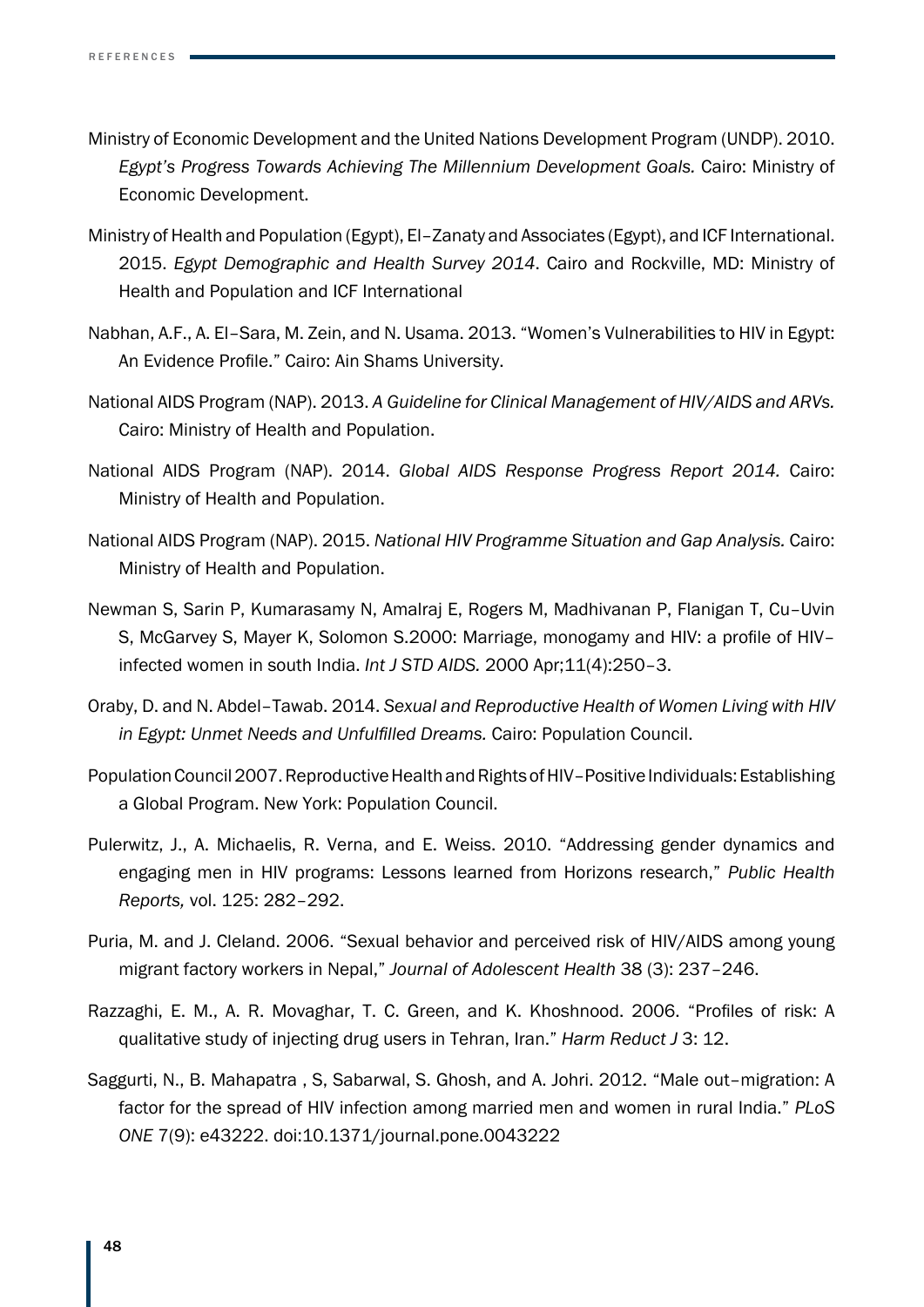- Sieverding M. and A.Ragab . 2015." Marriage and Family Formation Trends among Youth in Egypt" In: Rania Roushdy and Maia Sieverding (eds) Panel Survey of Young People in Egypt (SYPE) 2014. Generating Evidence for policy, programs and research. Cairo: Population Council.
- Silverman, J.G., M. R. Decker, N. Saggurti, D. Balaiah, and A. Raj. 2008. "Intimate partner violence and HIV infection among married Indian women," *JAMA* 300(6): 703–710.
- Solomon, S. et al. 2010. "The impact of HIV and high–risk behaviours on the wives of married men who have sex with men and injection drug users: Implications for HIV prevention," *Journal of the International AIDS Society* 13(Suppl. 2): S7.
- Speizer, I.S. and E. Pearson. 2011. "Association between early marriage and intimate partner violence in India: A focus on youth from Bihar and Rajasthan," *Journal of Interpersonal Violence* 26(10): 1963–1981.
- UNAIDS. 2011. "Middle East and North Africa: Regional Report on AIDS 2011." Geneva: UNAIDS.
- UNAIDS/MENA. 2012. "Standing up Speaking Out–Women and HIV in the Middle East and North Africa." Issue Brief. Cairo: UNAIDS/MENA
- Vivian, F. et al. 2003. "When HIV–prevention messages and gender norms clash: The Impact of domestic violence on women's HIV risk in slums of Chennai, India," *AIDS and Behavior* 7(3): 263–272.
- World Health Organization (WHO) 2012. 16 ideas for addressing violence against women in the context of HIV epidemic: a programming tool. Geneva: World Health Organization.

2013. Global and regional estimates of violence against women: Prevalence and health effects of intimate partner violence and non–partner sexual violence. Geneva: World Health Organization.